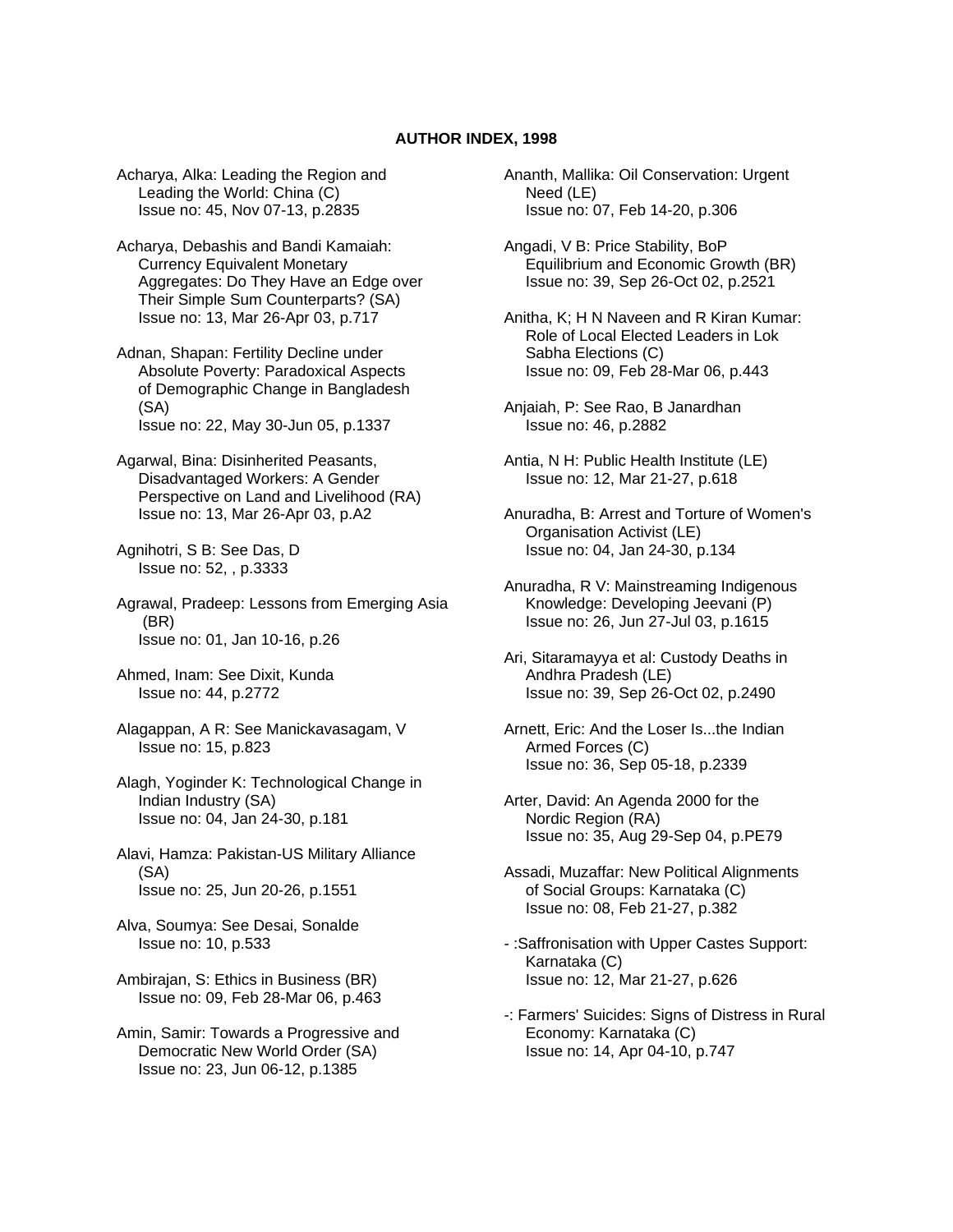- -: Wooing Muslims: BJP's Minorities Conference: Karnataka (C) Issue no: 23, Jun 06-12, p.1367
- -: The State and Tribal Rights: Confrontation over Land Question (C) Issue no: 33, Aug 15-28, p.2210
- -: Peasant Protest against Diversion of Water Resources: Karnataka (C) Issue no: 52, Dec 26-Jan 01, p.3298
- Athreya, Venkatesh and Sheela Rani Chunkhat: Gender and Infant Survival in Rural Tamil Nadu: Situation and Strategy (SA) Issue no: 40, Oct 03-09, p.2588
- Azid, Toseef and Dipak Ghosh: Economics of P N Mathur (P) Issue no: 39, Sep 26-Oct 02, p.2512
- Bagchi, Amiya Kumar: Politics of Mass Democracy in India (P) Issue no: 12, Mar 21-27, p.638
- -: Growth Miracle and Its Unravelling in East and South-East Asia: Unregulated Competitiveness and Denouement of Manipulation by International Financial Community (SA) Issue no: 18, May 02-08, p.1025
- -: Studies on the Economy of West Bengal since Independence (SA) Issue no: 47, Nov 21-Dec 04, p.2973
- -: Amartya Kumar Sen and the Human Science of Development (SA) Issue no: 49, Dec 05-11, p.3139
- Bagchi, Sanjoy: Will There Be Free Trade in Textiles? (C) Issue no: 27, Jul 04-10, p.1684
- Bajpai, Nirupam and Jeffrey D Sachs: Strengthening India's Strategy for Economic Growth (SA) Issue no: 29, Jul 18-31, p.1935
- Balachandran, E: Spend Now, Pay Later: Kerala (C) Issue no: 05, Jan 31-Feb 06, p.211
- -: Learning the Strengths of Regionalism: Kerala (C) Issue no: 09, Feb 28-Mar 06, p.453
- -: Paying for Service: Kerala (C) Issue no: 23, Jun 06-12, p.1370
- -: Airport, Airport: Kerala (C) Issue no: 32, Aug 08-14, p.2160
- -: A Consumption Society in Distress: Kerala (C) Issue no: 42, Oct 17-30, p.2700
- Balagopal, K: Of Capital and Other Punishments (P) Issue no: 38, Sep 19-25, p.2438
- Balakrishna, M: See Rao, S Appa Issue no: 28, p.1782
- Balakrishnan, P and K Pushpangadan: What Do We Know about Productivity Growth in Indian Industry? (SA) Issue no: 33, Aug 15-28, p.2241
- Balakrishnan, Pulapre: Are Colonials Cousins? (C) Issue no: 18, May 02-08, p.1005
- -: Managing the Indian Economy (BR) Issue no: 44, Oct 31-Nov 06, p.2782
- -: History versus Expectations in Contemporary Ukraine (P) Issue no: 49, Dec 05-11, p.3110
- Balasubramaniam, Vejai: Environment and Human Rights: A New Form of Imperialism? (C) Issue no: 08, Feb 21-27, p.389
- -: Federal-State Relations in Malaysia: Expedient and the Necessary (C) Issue no: 29, Jul 18-31, p.1912
- Banerjee, Debdas: Science, Technology and Economic Development in India: Analysis of Divergence in Historical Perspective (SA) Issue no: 20, May 16-22, p.1199
- -: Indian Industrial Growth and Corporate Sector Behaviour in West Bengal, 1947-97 (SA) Issue no: 47, Nov 21-Dec 04, p.3067
- Banerjee, Dipankar: Buddha's Smile and National Security (C) Issue no: 20, May 16-22, p.1159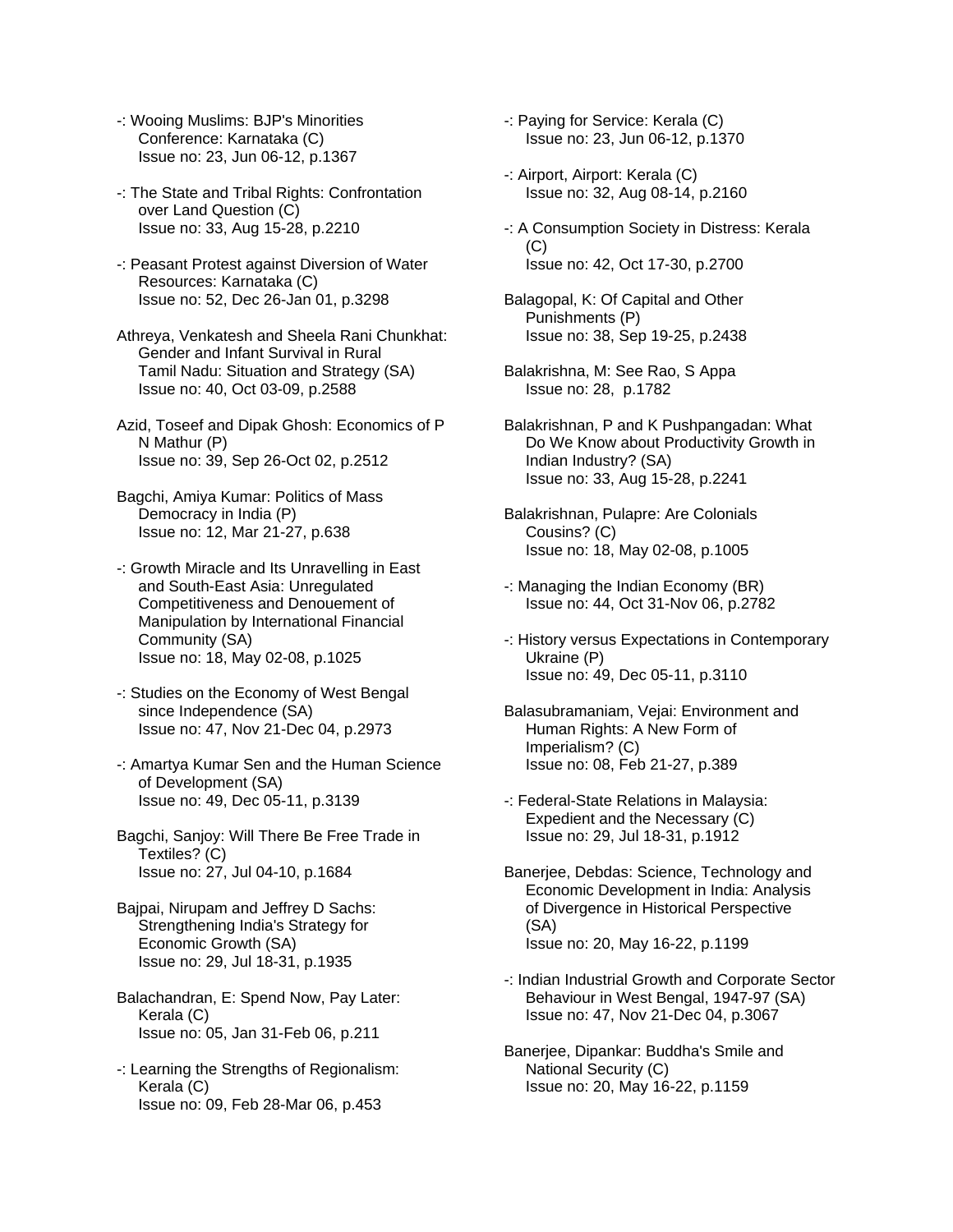Banerjee, Nirmala: Whatever Happened to the Dreams of Modernity?: The Nehruvian Era and Woman's Position (RA) Issue no: 17, Apr 25-May 01, p.WS02

Banerjee, Nirmala and Swasti Mitter: Women Making a Meaningful Choice: Technology and New Economic Order (SA) Issue no: 51, Dec 19-25, p.3247

Banerjee, Sarmila and Samik Ray: On Construction of District Development Index in West Bengal (SA) Issue no: 47, Nov 21-Dec 04, p.3019

Banerjee, Sumanta: South Asia's Refugees (BR) Issue no: 20, May 16-22, p.1170

- -: Reviving a Debate (BR) Issue no: 28, Jul 11-17, p.1826
- -: The Partition and Its Survivors (BR) Issue no: 39, Sep 26-Oct 02, p.2518
- -: Nagbhushan Patnaik and His Political Legacy  $(C)$ Issue no: 44, Oct 31-Nov 06, p.2775

Banerjee-Guha, Swapna: Industrial Geography and Studies on Multinational Corporations (P) Issue no: 04, Jan 24-30, p.159

Bansil, P C: Demand for Foodgrains by 2020 (D) Issue no: 10, Mar 07-13, p.546

- Bardhan, Pranab: Reflections on Amartya Sen's Prize (SA) Issue no: 45, Nov 07-13, p.2863
- Bardhan, Samaresh: See Sanyal, Manoj Kumar Issue no: 47, p.2979
- Barik, Kaustuva: See Pradhan, Gopinath Issue no: 09, p.M25
- Baru, Sanjaya: Mahbub ul Haq and Human Development: A Tribute (C) Issue no: 35, Aug 29-Sep 04, p.2275
- Basu, Kaushik: Amartya Sen and the Popular Imagination: In the Wake of the Prize (SA) Issue no: 50, Dec 12-18, p.3206

Basu, Parantap and Matthew R Morey: Stock Market Prices in India after Economic Liberalisation (SA) Issue no: 07, Feb 14-20, p.355

Baviskar, Amita: Towards a Sociology of Delhi: Report on a Seminar (C) Issue no: 49, Dec 05-11, p.3101

- Beaudet, Pierre: More War in Angola (C) Issue no: 47, Nov 21-Dec 04, p.2962
- Behar, Amitabh: Revitalising Panchayati Rajs: Role of NGOs (C) Issue no: 16, Apr 18-24, p.881
- Behera, Subhakanta: Prisoner of Beliefs: Misunderstanding Mahima Dharma (D) Issue no: 15, Apr 11-17, p.863
- Beteille, Andre: Science and Tradition: A Sociological Perspective (SA) Issue no: 10, Mar 07-13, p.529
- Bhalla, Ajit S and Dilip M Nachane: Asian Eclipse: India and China in the Penumbra? (SA) Issue no: 36, Sep 05-18, p.2357
- Bhambhri, C P: Globalisation and Social Science (C) Issue no: 01, Jan 10-16, p.17
- Bharucha, Rustom: The Shifting Sites of Secularism: Cultural Politics and Activism in India Today (SA) Issue no: 04, Jan 24-30, p.167
- -: Politicians' Grin, Not the Buddha's Smile (C) Issue no: 22, May 30-Jun 05, p.1295
- Bhatia, Bela: After Bathe Massacre: Bihar  $(C)$ Issue no: 14, Apr 04-10, p.751
- -: Correction (LE) Issue no: 18, May 02-08, p.994
- Bhatkal, Svati Chakravarty: Tobacco: Shifting Battle Lines (C) Issue no: 39, Sep 26-Oct 02, p.2504
- Bhatt, Ela R: 'Doosri Azadi': SEWA's Perspective on Early Years of Independence (RA) Issue no: 17, Apr 25-May 01, p.WS25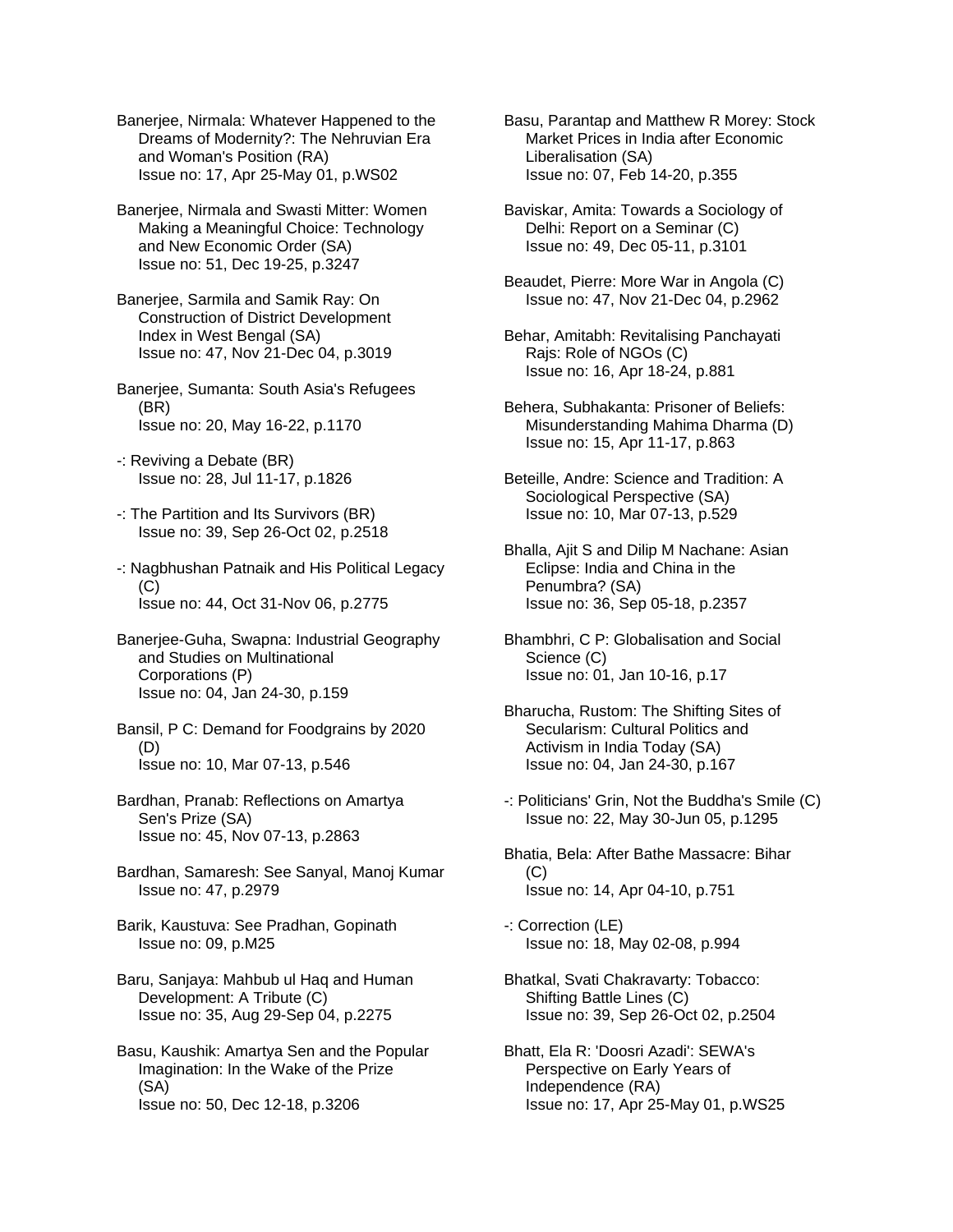Bhattacharjea, Aditya: Analysing Indian Export Performance (RA) Issue no: 29, Jul 18-31, p.1921

- -: Analysing Indian Export Performance (RA) Issue no: 29, Jul 18-31, p.1921
- Bhattacharjea, Mira Sinha: Pokhran Rescues the Beijing Summit (C) Issue no: 27, Jul 04-10, p.1698
- Bhattacharya, Basabi: Urbanisation and Human Development in West Bengal: A District Leval Study and Comparison with Inter-state Variation (SA) Issue no: 47, Nov 21-Dec 04, p.3027
- Bhattacharya, Malini: The Home and the World (BR) Issue no: 26, Jun 27-Jul 03, p.1620
- Bhattacharya, Prabir: The Informal Sector and Rural-to-Urban Migration: Some Indian Evidence (SA) Issue no: 21, May 23-29, p.1255
- Bhattacharya, Shahana: Harassing Rights Activists (LE) Issue no: 03, Jan 17-23, p.66
- Bhattacharyya, Dilip K: Corruption in India and the Hidden Economy (SA) Issue no: 44, Oct 31-Nov 06, p.2795
- Bhattacherjee, Debashish; S Jairam and G Ravi Shankar: Top Management Remuneration and Firm Performance: An Exploratory Analysis (RA) Issue no: 09, Feb 28-Mar 06, p.M10
- : Developing Competitiveness and Social Justice: A Letter from Bologna (C) Issue no: 51, Dec 19-25, p.3239
- Bhatty, Kiran: Educational Deprivation in India: A Survey of Field Investigations (SA) Issue no: 27, Jul 04-10, p.1731
- -: Educational Deprivation in India: A Survey of Field Investigations (SA) Issue no: 28, Jul 11-17, p.1858
- Bhende, M J: See Rajaraman, Indira Issue no: 14, p.765
- Bhide, Shashanka; K P Kalirajan and R T Shand: India's Agricultural Dynamics: Weak Link in Development (RA) Issue no: 39, Sep 26-Oct 02, p.A118
- Bhide, Sheela: India's Textile Trade: Marrakesh and Beyond (C) Issue no: 21, May 23-29, p.1226
- Bhole, L M: Financial Repression, Liberalisation and Development (BR) Issue no: 14, Apr 04-10, p.763
- Bhowmik, Sharit K: See Sarkar, Kanchan Issue no: 52, p.L50
- Bidwai, Praful and Achin Vanaik: Why India Should Sign CTBT: Returning to Our Own Agenda (SA) Issue no: 38, Sep 19-25, p.2469
- Bilgrami, Akeel: Nehruvian Modernity and Its Contradictions (BR) Issue no: 32, Aug 08-14, p.2168
- Biswas, Pradip Kumar: See Sanyal, Manoj Kumar Issue no: 47, p.2979
- BM: BJP's Search for Short-Cuts to Political Consolidation: New Delhi (C) Issue no: 22, May 30-Jun 05, p.1299
- Bonefeld, Werner: New Left and Politics of Novelty (SA) Issue no: 12, Mar 21-27, p.667
- -: Politics of European Monetary Union: Class, Ideology and Critique (RA) Issue no: 35, Aug 29-Sep 04, p.PE55
- -: New Europe: A Labour Perspective (BR) Issue no: 46, Nov 14-20, p.2918
- Bose, Sugata: Nation, Reason and Religion: India's Independence in International Perspective (SA) Issue no: 31, Aug 01-07, p.2090
- Breman, Jan: The End of Globalisation? (P) Issue no: 07, Feb 14-20, p.333
- Buch, Nirmala: State Welfare Policy and Women, 1950-1975 (RA) Issue no: 17, Apr 25-May 01, p.WS18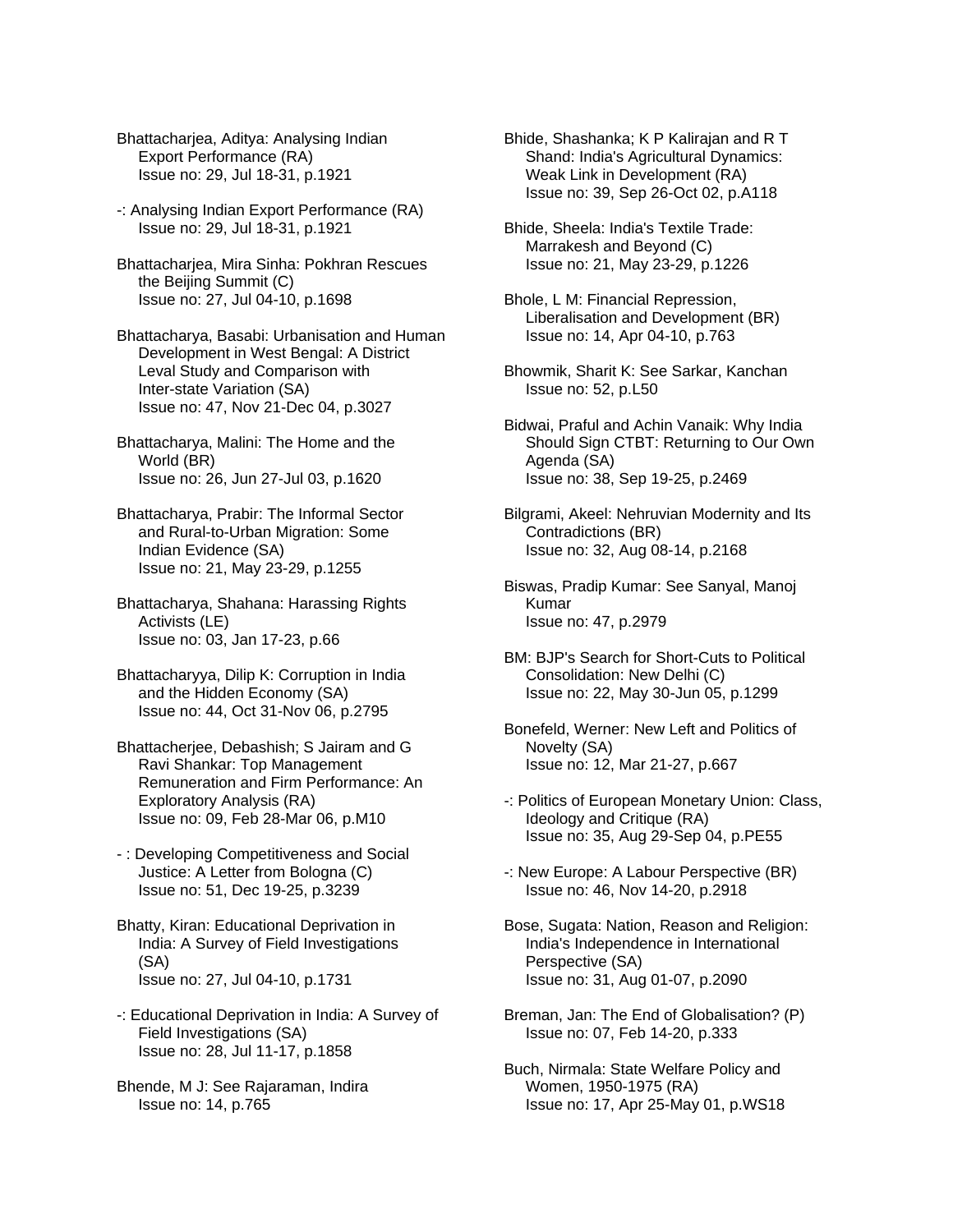Burman, B K Roy: Backward Classes and the Census: Putting the Record Straight (C) Issue no: 50, Dec 12-18, p.3178

Callinicos, Alex: Contradictions of European Monetary Union (RA) Issue no: 35, Aug 29-Sep 04, p.PE70

Casanova, Pablo Gonzalez: Theory of the Rain Forest: Against Neoliberalism and for Humanity (P) Issue no: 16, Apr 18-24, p.889

Chadha, Gita: Exploring Uneasy Terrain (BR) Issue no: 28, Jul 11-17, p.1829

-: Sokal's Hoax: A Backlash to Science Criticism (P) Issue no: 47, Nov 21-Dec 04, p.2964

Chaitanya, Krishna: If Wishes Were Horses: Jahanabad and Dhanbad Struggles in Bihar (D) Issue no: 24, Jun 13-19, p.1482

Chakrabarty, Bidyut: 1998 Elections in West Bengal: Dwindling of the Left Front? (SA) Issue no: 50, Dec 12-18, p.3214

Chakrabarty, Dipesh: Minority Histories, Subaltern Pasts (SA) Issue no: 09, Feb 28-Mar 06, p.473

-: Ranjit Das Gupta: A Tribute (C) Issue no: 38, Sep 19-25, p.2434

Chakraborty, Achin: Amartya Sen and Our World of Exaggerated Opposites (P) Issue no: 51, Dec 19-25, p.3241

Chakraborty, Pinaki: Growing Imbalances in Federal Fiscal Relationship (SA) Issue no: 07, Feb 14-20, p.350

Chakravarti, Mahadev: Some Erosion of Left Base: Tripura (C) Issue no: 12, Mar 21-27, p.629

Chakravarti, Uma: Saffroning the Past: Of Myths, Histories and Right-Wing Agendas (SA) Issue no: 05, Jan 31-Feb 06, p.225

Chakravorti, Robi: The Concept of 'Global Tribes' (BR) Issue no: 41, Oct 10-16, p.2656

Chand, Ramesh: Removal of Import Restrictions and India's Agriculture: The Challenge and Strategy (SA) Issue no: 15, Apr 11-17, p.850

Chand, Ramesh and T Haque: Rice-Wheat Crop System in Indo-Gangetic Region: Issues Concerning Sustainability (RA) Issue no: 26, Jun 27-Jul 03, p.A108

Chandavarkar, Anand: A Leading-Edge Economist's Secular Retrospect (BR) Issue no: 07, Feb 14-20, p.337

Chandhoke, Neera: Thinking through Rights: Exploring Grey Areas in the Theory (RA) Issue no: 05, Jan 31-Feb 06, p.PE37

-: Problem of the Unencumbered Self' (BR) Issue no: 38, Sep 19-25, p.2451

Chandra, Nirmal Kumar: Marx, Colonialism and the Market (P) Issue no: 23, Jun 06-12, p.1375

Chandramohan, C: Political Economy of Agrarian Conflicts in India (P) Issue no: 41, Oct 10-16, p.2647

Chandrasekhar, C P: See Ghosh, Jayati Issue no: 04, p.143

Chandrashekar, S: Innovative Use of Digital Technology for National Development: Case of INSAT (RA) Issue no: 09, Feb 28-Mar 06, p.M2

Chatterjee, Biswajit: Poverty in West Bengal: What Have We Learnt? (SA) Issue no: 47, Nov 21-Dec 04, p.3003

-: See Raychaudhuri, Ajitava Issue no: 47, p.3061

Chatterjee, Partha: Community in the East (SA) Issue no: 06, Feb 07-13, p.277

-: Five Hundred Years of Fear and Love (SA) Issue no: 22, May 30-Jun 05, p.1330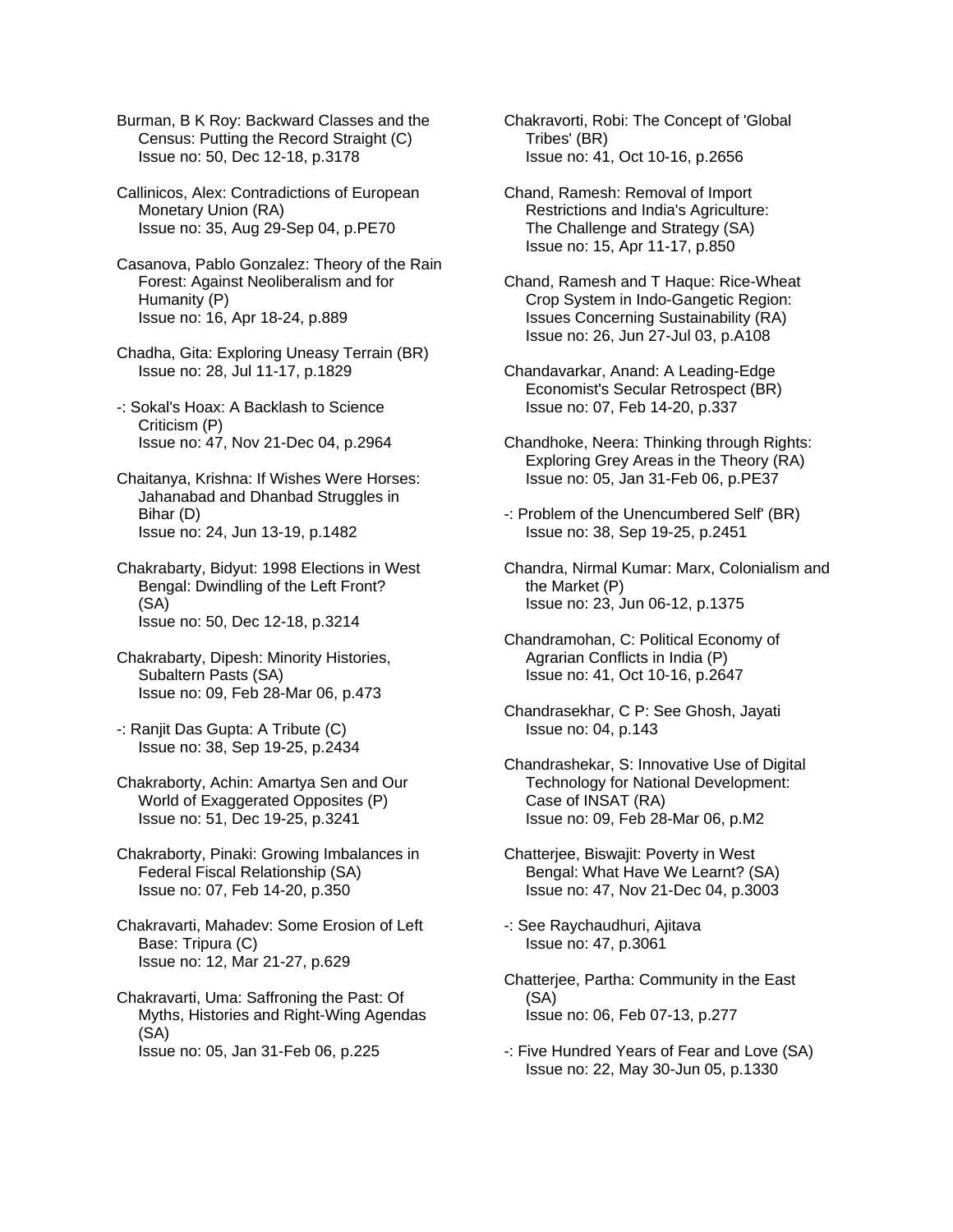- -: How We Loved the Bomb and Later Rued It (C) Issue no: 24, Jun 13-19, p.1437
- Chattopadhyay, Manabendu: See Das, Saswati Issue no: 39, p.A159
- Chattopadhyay, P: Privatisation and Public Sector Performance (LE) Issue no: 03, Jan 17-23, p.66
- Chattopadhyay, Paresh: Communist Manifesto and Marxian Idea of Post-Capitalist Society (P) Issue no: 32, Aug 08-14, p.2165
- -: Marx, Market, Socialism: Setting the Record Straight (D) Issue no: 35, Aug 29-Sep 04, p.2317
- Chaturvedi, Sachin: See Dhar, Biswajit Issue no: 15, p.837
- Chhachhi, Amrita: Who Is Responsible for Maternity Benefit: State, Capital or Husband?. Bombay Assembly Debates on Maternity Benefit Bill, 1929 (RA) Issue no: 22, May 30-Jun 05, p.L21
- Chhachhi, Amrita et al: UCC and Women's Movement (D) Issue no: 09, Feb 28-Mar 06, p.487
- Chhibber, Pradeep: See Majumdar, Sumit K Issue no: 06, p.267
- Chopra, Kanchan: Economic Aspects of Biodiversity Conservation: Micro and Macro Strategies for Intervention (SA) Issue no: 52, Dec 26-Jan 01, p.3336
- Chossudovsky, Michel: For Some, A Virtuous Circle: Asian Financial Crisis (Ed) Issue no: 03, Jan 17-23, p.69
- -: Brazilian Financial Scam (C) Issue no: 42, Oct 17-30, p.2707
- -: G-7 'Solution' to Global Financial Crisis: A Marshall Plan for Creditors and Speculators (P) Issue no: 52, Dec 26-Jan 01, p.3309
- Choudhury, Upendra: Twenty-Five Years of Indian Space Programme: An Evaluation  $(C)$ Issue no: 05, Jan 31-Feb 06, p.212
- Chowdhury, Indira: Rethinking Motherhood, Reclaiming a Politics: A Reading of Ashapurna Debi's Pratham Pratisruti (RA) Issue no: 44, Oct 31-Nov 06, p.WS47
- Chung, Tan: New Chinese Regime's Tryst with Shiva, Brahma and Vishnu (C) Issue no: 13, Mar 26-Apr 03, p.698
- Chunkhat, Sheela Rani: See Athreya, Venkatesh Issue no: 40, p.2588
- Clairmont, F: The Indonesian Holocaust (BR) Issue no: 08, Feb 21-27, p.398
- Clairmont, Frederic F: Iraq: Logic of Exterminism (C) Issue no: 14, Apr 04-10, p.753
- -: The Crash of Japan (C) Issue no: 36, Sep 05-18, p.2347
- -: For a Better World (BR) Issue no: 40, Oct 03-09, p.2584
- -: Russia: The Unending Torments (C) Issue no: 50, Dec 12-18, p.3186
- Cole, Alistair and Helen Drake: Europeanisation of French Politics? (RA) Issue no: 35, Aug 29-Sep 04, p.PE99
- Crompton, Tom: See Shiva, Vandana Issue no: 39, p.A137
- Custers, Peter: Clean Clothes (LE) Issue no: 18, May 02-08, p.994
- D'Monte, Darryl: Redevelopment of Mumbai's Cotton Textile Mill Land: Opportunity Lost (SA) Issue no: 06, Feb 07-13, p.283
- -: Redevelopment of Textile Mill Land (LE) Issue no: 09, Feb 28-Mar 06, p.434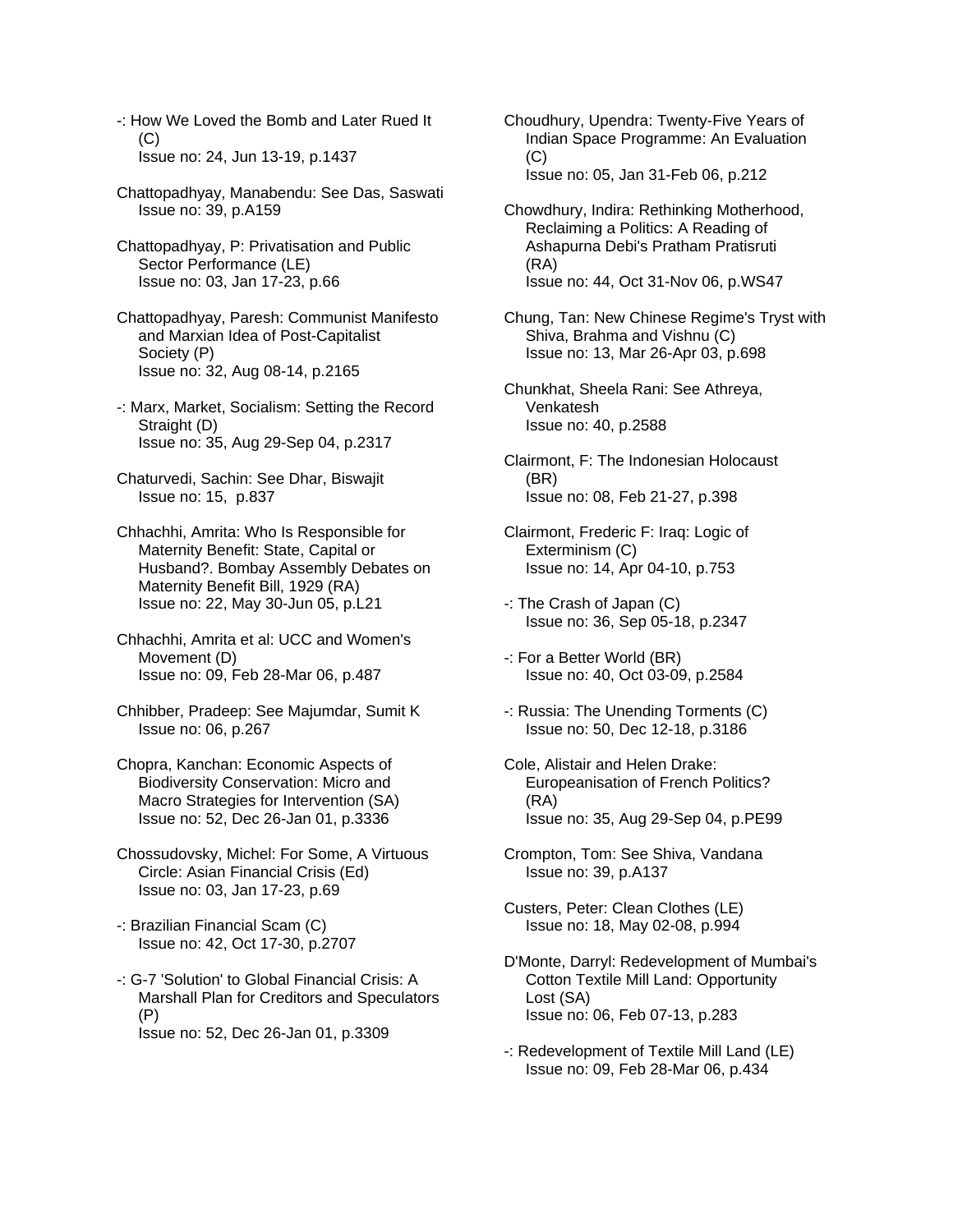- D'Souza, Errol: Budget 1998-99: Inadequate Policy Initiatives (SA) Issue no: 29, Jul 18-31, p.1995
- -: World Employment: ILO Perspective (SA) Issue no: 39, Sep 26-Oct 02, p.2537
- D'Souza, Rohan; Pranab Mukhopadhyay and Ashish Kothari: Re-Evaluating Multi-Purpose River Valley Projects: A Case Study of Hirakud, Ukai and IGNP (SA) Issue no: 06, Feb 07-13, p.297
- Dahiya, Ranbir S: See George, Sabu M Issue no: 32, p.2191
- Damodaran, A and Emery Roe: Theorising to Explain and Triangulating to Explain Away?: The Art and Non-Art of Multi-Method Policy Research (SA) Issue no: 01, Jan 10-16, p.55
- Dandekar, Hemalata C and Sashikant B Sawant: Housing Needs in New Suburbs of Indian Metropolii: Case Study of Kothrud, Pune (SA) Issue no: 46, Nov 14-20, p.2919
- Daniels, Philip: Italy in European Union (RA) Issue no: 35, Aug 29-Sep 04, p.PE107
- Das Gupta, Ranajit: Understanding Miners' Worlds (BR) Issue no: 38, Sep 19-25, p.2448
- Das, Arvind N: Jharkhand Aborted Once Again  $(C)$ Issue no: 45, Nov 07-13, p.2827
- -: Para-Democracy in Bihar (C) Issue no: 47, Nov 21-Dec 04, p.2959
- -: India in the Image of Bihar (C) Issue no: 49, Dec 05-11, p.3103
- Das, D and S B Agnihotri: Physical Disability: Is There a Gender Dimension? (SA) Issue no: 52, Dec 26-Jan 01, p.3333
- Das, Khagen: Marxism and Imperialism (D) Issue no: 17, Apr 25-May 01, p.991
- Das, Pranab Kumar and Pradip Maiti: Bank Credit, Output and Bank Deposits in West Bengal and Selected States (SA) Issue no: 47, Nov 21-Dec 04, p.3081
- Das, Saswati and Manabendu Chattopadhyay: Farm Efficiency under Cobb-Douglas Production Technology (RA) Issue no: 39, Sep 26-Oct 02, p.A159
- Das, Vidhya: Human Rights, Inhuman Wrongs: Plight of Tribals in Orissa (C) Issue no: 11, Mar 14-20, p.571
- Dasgupta, Sreemanta: West Bengal and Industry: A Regional Perspective (SA) Issue no: 47, Nov 21-Dec 04, p.3049
- Dasgupta, Susmita: The State Resurrected: A Possible Reply To Harris's Questions (D) Issue no: 07, Feb 14-20, p.366
- Dash, P L: Education in Post-Soviet Russia: No More an Obligation of the State (C) Issue no: 21, May 23-29, p.1232
- -: Wage Arrears in Russia: The Problem Has No End (C) Issue no: 35, Aug 29-Sep 04, p.2280
- Dash, Shridhar: See Goyal, Ashima Issue no: 31, p.2098
- Datta, Ramesh C: Public Action, Social Security and Unorganised Sector (RA) Issue no: 22, May 30-Jun 05, p.L02
- Dayal, John: Nuns Attacked in Haryana (LE) Issue no: 49, Dec 05-11, p.3090
- De, Prabir: See Ghosh, Buddhadeb Issue no: 47, p.3039
- De, Prashant: See Mahadevia, Darshini Issue no: 32, p.2138
- Deb, Archana: Imperial Figures (LE) Issue no: 12, Mar 21-27, p.618
- Deb, Sharmistha: See Rajeev, Meenakshi Issue no: 47, p.2997
- Delamonica, Enrique: See Mehrotra, Santosh Issue no: 27, p.1717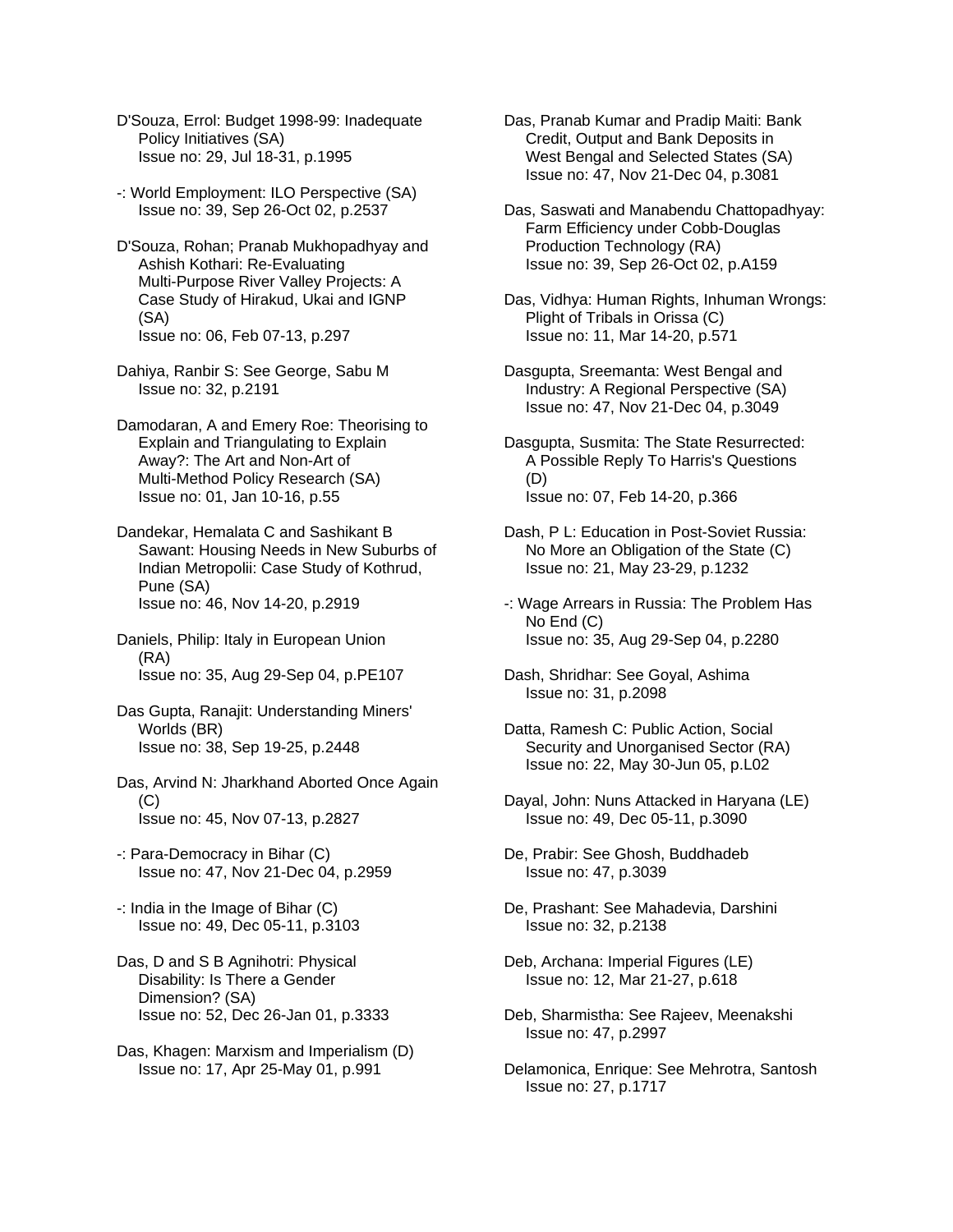Desai, Bhupat M and N V Namboodiri: Policy Strategy and Instruments for Alleviating Rural Poverty (SA) Issue no: 41, Oct 10-16, p.2669

Desai, S K: International Law for Beginners (BR) Issue no: 44, Oct 31-Nov 06, p.2786

Desai, Sonalde and Soumya Alva: Land Redistribution: A Population Stabilisation Strategy? (SA) Issue no: 10, Mar 07-13, p.533

Desarda, H M: Baseless Allegations (LE) Issue no: 46, Nov 14-20, p.2882

Deshingkar, Giri: Equating Technological Progress with Nuclear Bombs (C) Issue no: 22, May 30-Jun 05, p.1297

Deshpande, Anirudh: Communalism and Secularism: Goals and Visions (C) Issue no: 16, Apr 18-24, p.875

- -: Hawks, Doves and the Nuclear Question (C) Issue no: 25, Jun 20-26, p.1503
- -: Communalism, Incomplete Histories and a Congress of Secularism (C) Issue no: 49, Dec 05-11, p.3098
- -: Jayaprakash Narayan: A Story of Failed Idealism (BR) Issue no: 50, Dec 12-18, p.3196
- Deshpande, J V: On Abads, Purs, Nagars, Oorus and Pattanams (D) Issue no: 15, Apr 11-17, p.864
- -: College Teachers' Strike: An Assessment (C) Issue no: 38, Sep 19-25, p.2430
- -: Law Enforcement: Talking and Doing (C) Issue no: 46, Nov 14-20, p.2903
- : Reforming the Electoral System (C) Issue no: 51, Dec 19-25, p.3235
- Deshpande, L K: Migration in Bihar (BR) Issue no: 14, Apr 04-10, p.764
- Deshpande, Lalit: See Deshpande, Sudha Issue no: 22, p.L31

Deshpande, Satish: Current Impasse in Language of Rights: Questions of Context (RA) Issue no: 05, Jan 31-Feb 06, p.PE11

Deshpande, Satish and Nandini Sundar: Caste and the Census: Implications for Society and the Social Sciences (C) Issue no: 32, Aug 08-14, p.2157

Deshpande, Sudha and Lalit Deshpande: Impact of Liberalisation on Labour Market in India: What Do Facts from NSSO's 50th Round Show? (RA) Issue no: 22, May 30-Jun 05, p.L31

Dev Nathan; Govind Kelkar and Yu Xiaogang: Women as Witches and Keepers of Demons: Cross-Cultural Analysis of Struggles to Change Gender Relations (RA) Issue no: 44, Oct 31-Nov 06, p.WS58

Dewani, M D: Agriculture Ministry's Dubious Cotton Crop Estimates (C) Issue no: 50, Dec 12-18, p.3179

Dhar, Biswajit and Sachin Chaturvedi: Multilateral Agreement on Investment: An Analysis (SA) Issue no: 15, Apr 11-17, p.837

- Dhar, Biswajit and Saikat Sinha Roy: Strengthening the External Sector: What the Budget Foretells (SA) Issue no: 29, Jul 18-31, p.2020
- Dhar, Biswajit and Mritiunjoy Mohanty: FEMA: A Closer Look (C) Issue no: 40, Oct 03-09, p.2569

Dhar, Biswajit: Complying with TRIPs Commitment: EMR versus Product Patent Regime (C) Issue no: 51, Dec 19-25, p.3230

Dholakia, Jitendra: India-China Relations (LE) Issue no: 25, Jun 20-26, p.1486

- Dholakia, Jitendra: A Humane Economist (LE) Issue no: 39, Sep 26-Oct 02, p.2490
- Diwan, Romesh: Nuclear Explosion and Its Swadeshi Fall Out (D) Issue no: 22, May 30-Jun 05, p.1349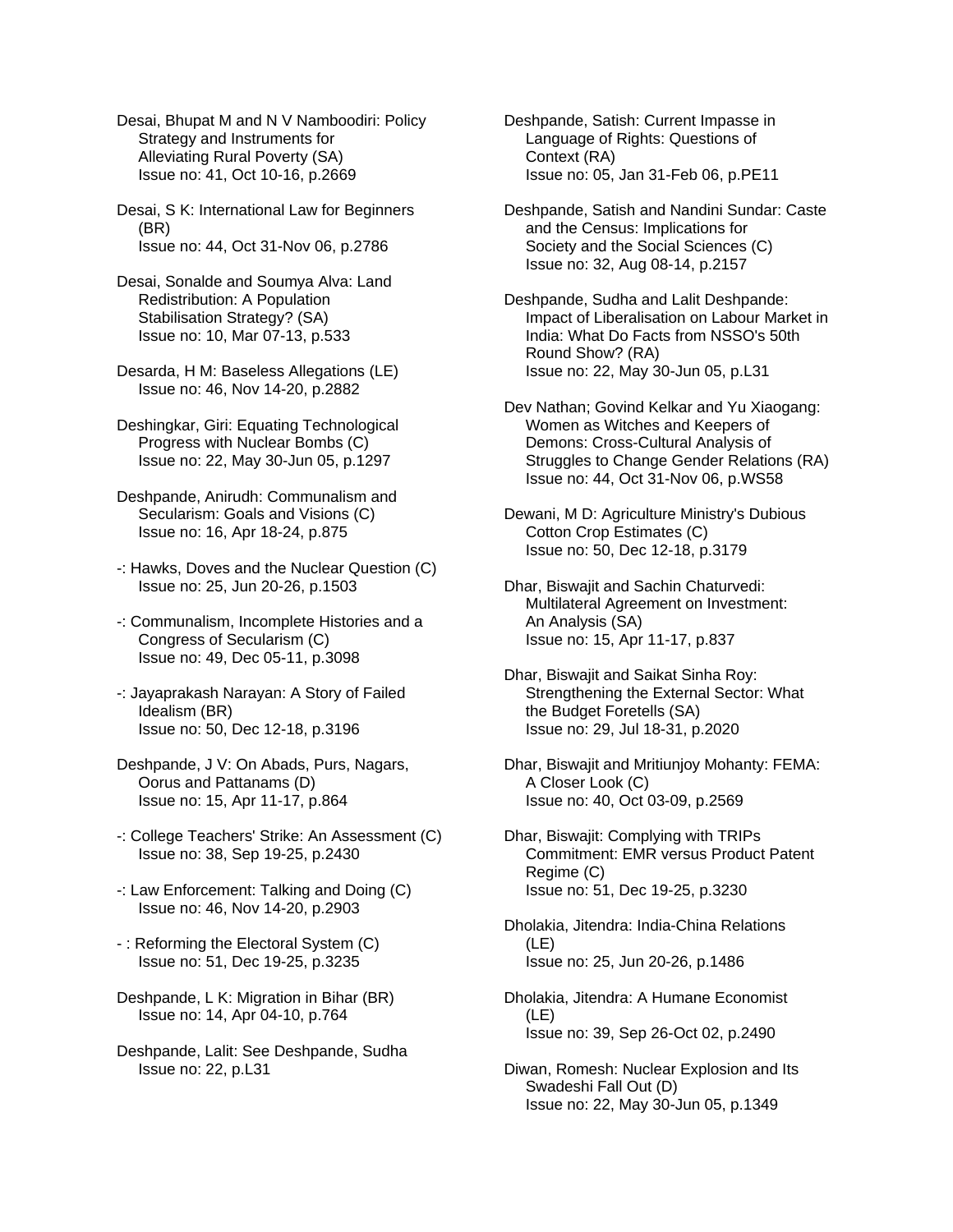Dixit, Kunda and Inam Ahmed: Managing the Himalayan Watershed: A Flood of Questions (C) Issue no: 44, Oct 31-Nov 06, p.2772

Dixit, Shantanu; Girish Sant and Subodh Wagle: WB-Orissa Model of Power Sector Reform: Cure Worse Than Disease (C) Issue no: 17, Apr 25-May 01, p.944

DN: End of Catch-Up Industrialisation: Notes on South-East and East Asian Crisis (C) Issue no: 20, May 16-22, p.1163

Dogra, Bharat: Chipko Poet (LE) Issue no: 04, Jan 24-30, p.134

-: Urban Unemployed (LE) Issue no: 05, Jan 31-Feb 06, p.194

- -: Needless Displacement (LE) Issue no: 06, Feb 07-13, p.246
- -: Relations of Dominance (C) Issue no: 10, Mar 07-13, p.506
- -: Unemployed Workers' Struggle: A Report from Chhattisgarh (C) Issue no: 33, Aug 15-28, p.2216
- : Pather: A Symbol of Anti-Liquor Movement (C) Issue no: 50, Dec 12-18, p.3185
- Drake, Helen: See Cole, Alistair Issue no: 35, p.PE99
- Dreze, Jean: Victims of Development (BR) Issue no: 51, Dec 19-25, p.3245
- DS: An Archaeology of Shrouded Domination (C) Issue no: 19, May 09-15, p.1066
- Dunham, David and Saman Kelegama: Stabilisation and Adjustment: Sri Lankan Experience, 1977-1993 (P) Issue no: 24, Jun 13-19, p.1475
- Dunham, David and Sisira Jayasuriya: Economic Crisis, Poverty and War in Contemporary Sri Lanka: On Ostriches and Tinderboxes (SA) Issue no: 49, Dec 05-11, p.3151

Duraisamy, P: Morbidity in Tamil Nadu: Levels, Differentials and Determinants (SA) Issue no: 17, Apr 25-May 01, p.982

- Dyer, Graham: Farm Size and Productivity: A New Look at the Old Debate Revisited (RA) Issue no: 26, Jun 27-Jul 03, p.A113
- Ellman, Michael and Robert Scharrenborg: The Russian Economic Crisis (SA) Issue no: 52, Dec 26-Jan 01, p.3317
- Emmel, N D: Health-for-All for 21st Century: Demise of Primary Health Care (P) Issue no: 11, Mar 14-20, p.577
- Endow, Tanuka: See Sengupta, Suchitra Issue no: 11, p.599
- Engineer, Asghar Ali: Communalism and Communal Violence, 1997 (C) Issue no: 01, Jan 10-16, p.11
- -: Muslims, BJP and Lok Sabha Elections (C) Issue no: 06, Feb 07-13, p.256
- -: Democracy and Politics of Identity (C) Issue no: 13, Mar 26-Apr 03, p.697
- -: Election Manifestos and Minorities: Promises Galore (C) Issue no: 19, May 09-15, p.1069
- -: Srikrishna Commission Report: Painstaking Documentation (C) Issue no: 33, Aug 15-28, p.2215
- -: Azad: Paragon of Syncretism (BR) Issue no: 41, Oct 10-16, p.2654
- -: Communal Violence, 1998: Shifting Patterns (C) Issue no: 52, Dec 26-Jan 01, p.3300
- Engineer, Asghar Ali et al: Vote to Defeat BJP (LE) Issue no: 09, Feb 28-Mar 06, p.434
- EPW Research Foundation: Money Market Rates of Interest (S) Issue no: 01, Jan 10-16, p.7
- -: Employment in the Organised Sector (S) Issue no: 03, Jan 17-23, p.71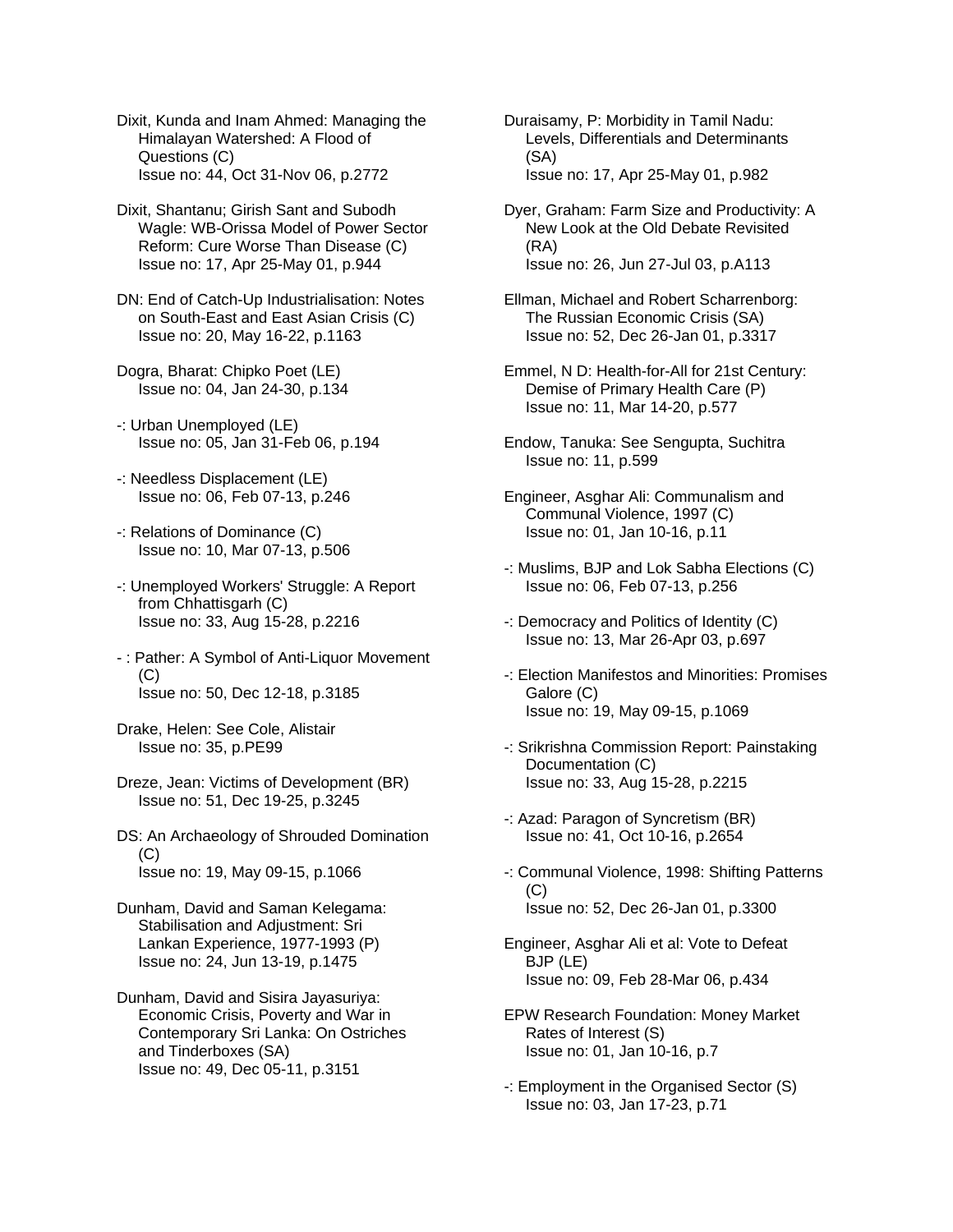- -: Reversal of Premature Policies (MMR) Issue no: 03, Jan 17-23, p.74
- -: State Financial Corporations- Operational Details (S) Issue no: 04, Jan 24-30, p.139
- -: Capital Market (CS) Issue no: 05, Jan 31-Feb 06, p.199
- -: Money Market Rates of Interest (S) Issue no: 06, Feb 07-13, p.251
- -: Flow of Funds Accounts of the Indian Economy [RBI Data] (S) Issue no: 07, Feb 14-20, p.311
- -: Fire-Fighting on Policy Front (MMR) Issue no: 07, Feb 14-20, p.314
- -: Financial Performance of Corporate Sector  $(S)$ Issue no: 08, Feb 21-27, p.375
- -: External Sector (S) Issue no: 09, Feb 28-Mar 06, p.439
- -: Money Market Rates of Interest (S) Issue no: 10, Mar 07-13, p.495
- -: Industrial Production (S) Issue no: 11, Mar 14-20, p.555
- -: Fiscal Impetus Missing (MMR) Issue no: 11, Mar 14-20, p.558
- -: Life Insurance Corporation of India- A Business Profile (S) Issue no: 12, Mar 21-27, p.623
- -: Foreign Trade (S) Issue no: 13, Mar 26-Apr 03, p.683
- -: Money Market Rates of Interest (S) Issue no: 14, Apr 04-10, p.743
- -: Unit Trust of India- Select Performance Indicators (S) Issue no: 15, Apr 11-17, p.807
- -: Ample Liquidity, but No Pick-Up in Investment (MMR) Issue no: 15, Apr 11-17, p.810
- -: Foreign Liabilities and Assets of India's Corporate Sector- Stocks at the End of March (S) Issue no: 16, Apr 18-24, p.871
- -: Industrial Investment Proposals [August 1991-December 1997] (S) Issue no: 17, Apr 25-May 01, p.939
- -: Money Market Rates of Interest (S) Issue no: 18, May 02-08, p.999
- -: Trends in Wholesale Price Index [Base: 1981- 82=100] [Point-to-Point] (S) Issue no: 19, May 09-15, p.1063
- -: Capital Market (S) Issue no: 20, May 16-22, p.1147
- -: Macro Perspective: A Refreshing Change (MMR) Issue no: 20, May 16-22, p.1151
- -: Production of Selected Industries in the Non- SSI Sector (S) Issue no: 21, May 23-29, p.1219
- -: Industrial Production Statistics of India (SS) Issue no: 21, May 23-29, p.1271
- -: Indices of Real Effective Exchange Rate [REER] and Nominal Effective Exchange Rate [NEER] of the Indian Rupee (S) Issue no: 22, May 30-Jun 05, p.1291
- -: Money Market Rates of Interest (S) Issue no: 23, Jun 06-12, p.1359
- -: Industrial Production (S) Issue no: 24, Jun 13-19, p.1423
- -: High Cost of Fiscal Mismanagement (MMR) Issue no: 24, Jun 13-19, p.1426
- -: Foreign Trade (S) Issue no: 25, Jun 20-26, p.1491
- -: Balance of Payments (S) Issue no: 26, Jun 27-Jul 03, p.1595
- -: Money Market Rates of Interest (S) Issue no: 27, JUL 04-10, p.1679
- -: India's External Debt (S) Issue no: 28, Jul 11-17, p.1787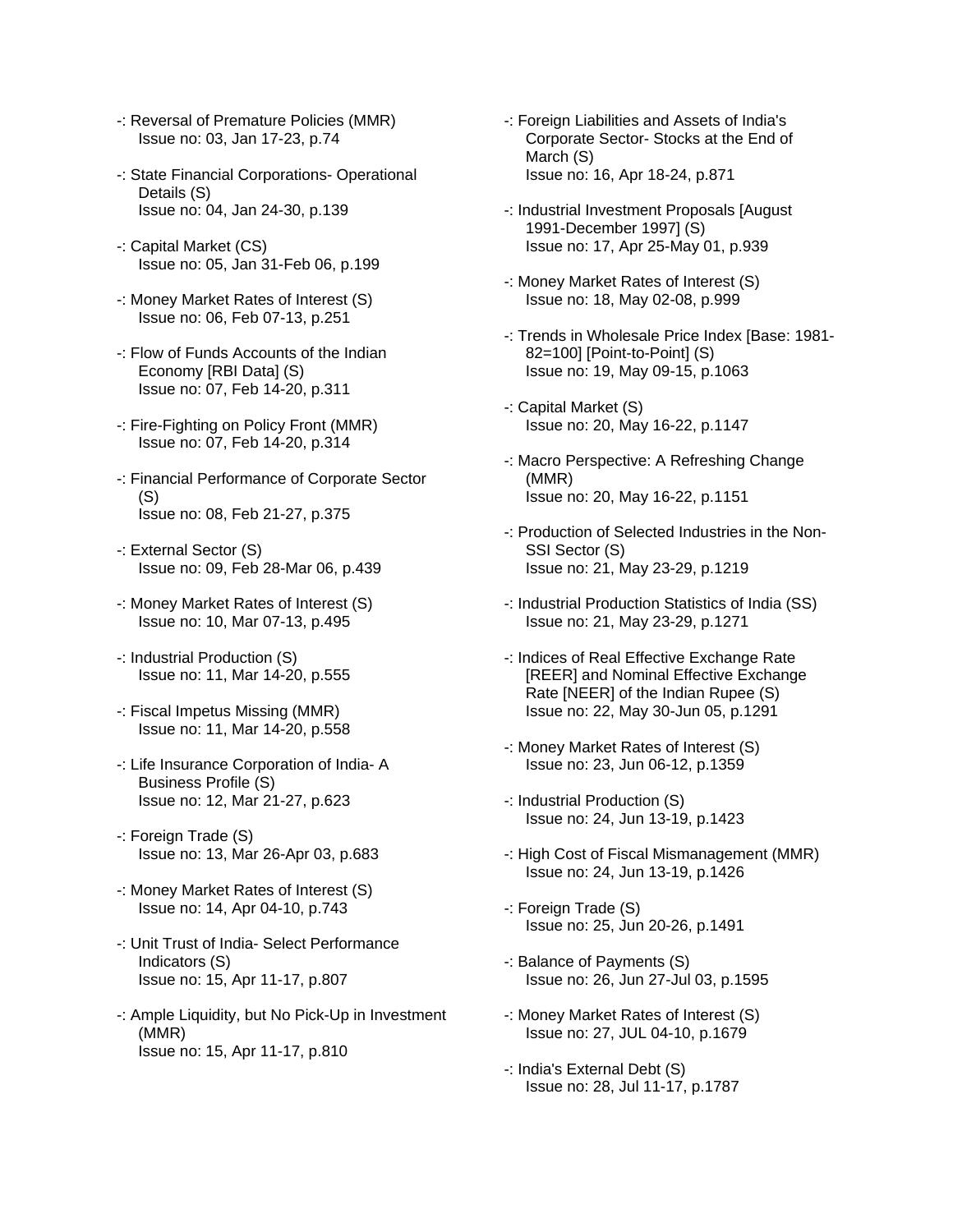- -: Shedding Monetarist Blinkers (MMR) Issue no: 28, Jul 11-17, p.1796
- -: Forex Turnover (S) Issue no: 29, Jul 18-31, p.1903
- -: Central Finances: Further Deterioration (C) Issue no: 29, Jul 18-31, p.1910
- -: Finances of Government of India (SS) Issue no: 29, Jul 18-31, p.2025
- -: Money Market Rates of Interest (S) Issue no: 31, Aug 01-07, p.2047
- -: Banking Statistics (S) Issue no: 32, Aug 08-14, p.2143
- -: Creeping Stagflation (MMR) Issue no: 32, Aug 08-14, p.2148
- -: Distribution of Scheduled Commercial Banks' Outstanding Credit According to Organisation (S) Issue no: 33, Aug 15-28, p.2207
- -: Index of Industrial Production [Base 1993- 94=100] (S) Issue no: 35, Aug 29-Sep 04, p.2267
- -: Money Market Rates of Interest (S) Issue no: 36, Sep 05-18, p.2327
- -: Pattern of Land Holdings [NSSO Data] (S) Issue no: 38, Sep 19-25, p.2415
- -: Expectations of Economic Revival (MMR) Issue no: 38, Sep 19-25, p.2418
- -: Trends in Consumer Price Indices (S) Issue no: 39, Sep 26-Oct 02, p.2495
- -: Money Market Rates of Interest (S) Issue no: 40, Oct 03-09, p.2559
- -: Automobile Industry- Production, Sales and Exports (S) Issue no: 41, Oct 10-16, p.2627
- -: Need for Fresh Ideas and Risk-Taking (MMR) Issue no: 41, Oct 10-16, p.2630
- -: Industrial Investment Proposals [August 1991-June 1998] (S) Issue no: 42, Oct 17-30, p.2691
- -: Mistimed Tightening of Prudential Norms (MMR) Issue no: 46, Nov 14-20, p.2890
- -: Neglect of Bank Credit for Industrial Revival (MMR) Issue no: 50, Dec 12-18, p.3166
- Essenjit: Grass Roots Realities Confront Left Front: West Bengal (C) Issue no: 12, Mar 21-27, p.633
- Farooqui, Amar: How the City Devours Its Children? (C) Issue no: 07, Feb 14-20, p.328
- Faruqui, Munis D: Iran: Renegotiating a Revolutionary Identity (P) Issue no: 31, Aug 01-07, p.2071
- Fernandes, Leela: Culture, Structure and Working Class Politics (RA) Issue no: 52, Dec 26-Jan 01, p.L53
- Fernandes, Walter: Land Acquisition [Amendment] Bill, 1998: Rights of Project-Affected People Ignored (C) Issue no: 42, Oct 17-30, p.2703
- -: Jharkhand or Vananchal: Where Are the Tribals? (C) Issue no: 44, Oct 31-Nov 06, p.2770
- Folke, Steen: Conflicts over Water and Land in South Indian Agriculture: A Political Economy Perspective (SA) Issue no: 07, Feb 14-20, p.341
- Frank, Andre Gunder: Asia Comes Full Circle in a Round World (BR) Issue no: 24, Jun 13-19, p.1452
- -: Speaking Truth to Power about the Scientific Emperor's Clothes (RA) Issue no: 42, Oct 17-30, p.2715
- Freund, Bill and Vishnu Padayachee: Post-Apartheid South Africa: The Key Patterns Emerge (SA) Issue no: 20, May 16-22, p.1173
- Gabriel, Karen: Manning the Border: Gender and War in 'Border' (P) Issue no: 15, Apr 11-17, p.828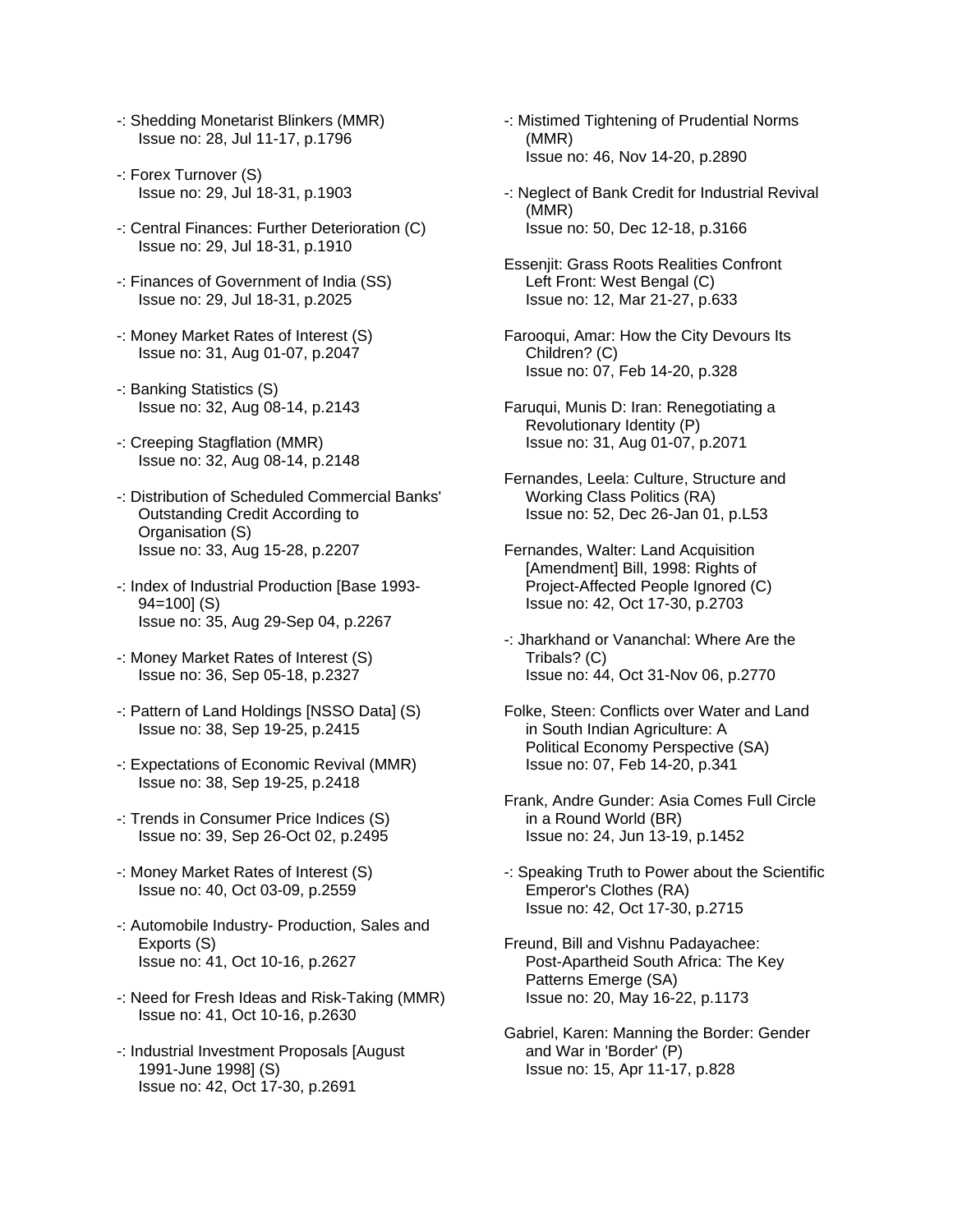Gaikwad, S M: Ambedkar and Indian Nationalism (P) Issue no: 10, Mar 07-13, p.515

Game, John: See Rodrigues, Eddie Issue no: 42, p.2709

Gandhi, Nandita: See Shah, Nandita Issue no: 22, p.L12

Gang, Ira N and Mihir Pandey: Published and Realised Tariffs: The Weak Link (SA) Issue no: 46, Nov 14-20, p.2939

Gangoli, Geetanjali: Prostitution, Legalisation and Decriminalisation: Recent Debates (C) Issue no: 10, Mar 07-13, p.504

Gangopadhyay, Shubhashis and Wilima Wadhwa: Economic Reforms and Labour (RA) Issue no: 22, May 30-Jun 05, p.L40

Gatade, Subhash: Time for Introspection: Portents of Bathe (C) Issue no: 24, Jun 13-19, p.1442

Geetha, V: Periyar, Women and an Ethic of Citizenship (RA) Issue no: 17, Apr 25-May 01, p.WS09

Geevan, C P and Meera Velayudhan: CTBT and National and Regional Politics (D) Issue no: 40, Oct 03-09, p.2619

George, Alex: Private Health Care Legislations: Big Fish Eating Small Fish (C) Issue no: 45, Nov 07-13, p.2833

George, J: Livestock Economy and Foodgrain Demand (D) Issue no: 08, Feb 21-27, p.431

George, Sabu M and Ranbir S Dahiya: Female Foeticide in Rural Haryana (SA) Issue no: 32, Aug 08-14, p.2191

George, Thomas: Plea to Abandon Nuclear Option (LE) Issue no: 36, Sep 05-18, p.2322

Gereffi, Gary: See Ramaswamy, K V Issue no: 03, p.122

Ghate, Prabhu: Reforming the Civil Service: Meeting Crucial Need for Expertise (SA) Issue no: 07, Feb 14-20, p.359

-: Civil Service Reform (BR) Issue no: 24, Jun 13-19, p.1455

Ghemawat, Pankaj and Murali Patibandla: India's Exports since the Reforms (SA) Issue no: 20, May 16-22, p.1196

Ghosh, Anjan: Destitute Mill Workers Seek Support: West Bengal (C) Issue no: 14, Apr 04-10, p.750

Ghosh, Arun: Bureaucracy and Bureaucrats of a Bygone Era (F) Issue no: 08, Feb 21-27, p.378

-: New World of International Finance Capital (F) Issue no: 32, Aug 08-14, p.2146

-: Micro Theory with Macro Implications (F) Issue no: 44, Oct 31-Nov 06, p.2766

Ghosh, Buddhadeb; Sugata Marjit and Chiranjib Neogi: Economic Growth and Regional Divergence in India, 1960 to 1995 (SA) Issue no: 26, Jun 27-Jul 03, p.1623

Ghosh, Buddhadeb and Prabir De: Role of Infrastructure in Regional Development: A Study over the Plan Period (SA) Issue no: 47, Nov 21-Dec 04, p.3039

Ghosh, Buddhadeb: See Neogi, Chiranjib Issue no: 09, p.M16

Ghosh, D N: Global Fund Management: US Hegemony and Bail-Out Strategies (F) Issue no: 05, Jan 31-Feb 06, p.202

-: Currency Boards: Missionaries and Converts (F) Issue no: 10, Mar 07-13, p.498

-: Business Machiavellism: Swadeshi and Videshi (F) Issue no: 17, Apr 25-May 01, p.942

-: Currency Boards and IMF (LE) Issue no: 20, May 16-22, p.1142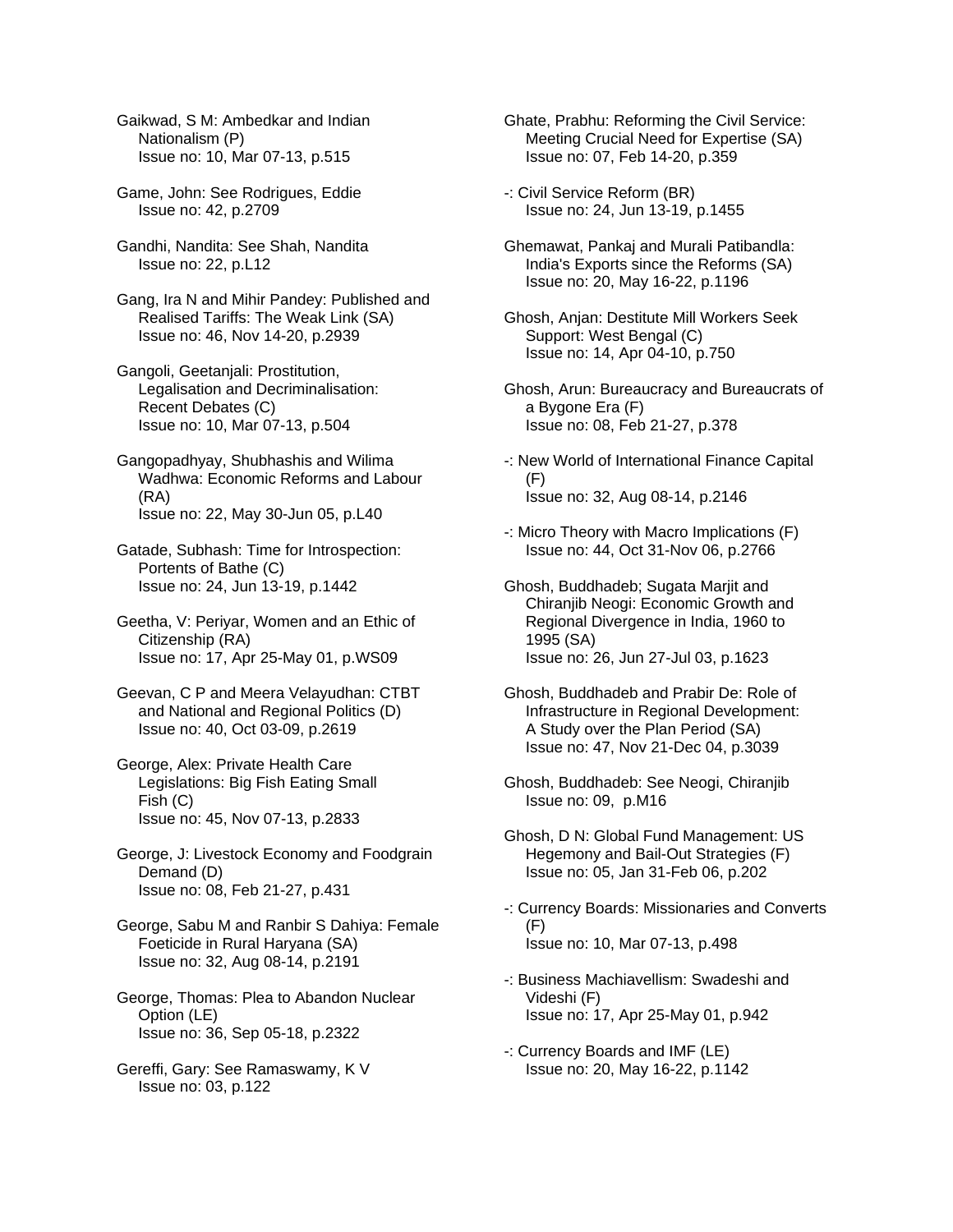- -: Our Political Class and National Self-Respect (F) Issue no: 31, Aug 01-07, p.2052
- -: Rating Agencies and Capital Market Reform: A Plea for Self-Regulation (P) Issue no: 36, Sep 05-18, p.2351
- -: Narrow Banking: Fudging the Issue (F) Issue no: 42, Oct 17-30, p.2694
- Ghosh, Dipak: See Azid, Toseef Issue no: 39, , p.2512
- Ghosh, Jayati; Abhijit Sen and C P Chandrasekhar: East Asian Dilemma: Is There a Way Out? (P) Issue no: 04, Jan 24-30, p.143
- Ghosh, Madhusudan: Agricultural Development, Agrarian Structure and Rural Poverty in West Bengal (SA) Issue no: 47, Nov 21-Dec 04, p.2987
- Ghosh, Saibal and Mridul Saggar: Narrow Banking: Theory, Evidence and Prospects in India (SA) Issue no: 19, May 09-15, p.1091
- Gidadhubli, R G: Moving Towards Consolidation: India-Russia Trade Relations: Russia (C) Issue no: 03, Jan 17-23, p.91
- -: Yeltsin's New Shock Therapy: Russia Back to Political Uncertainty (C) Issue no: 18, May 02-08, p.1011
- -: Resolving Financial Crisis: Russia (C) Issue no: 28, Jul 11-17, p.1811
- Gidwani, Vinay Krishin: India's Nuclear Tests: Loss of Moral Stature and Courage (P) Issue no: 22, May 30-Jun 05, p.1312
- Gillan, Michael: BJP in 1998 Lok Sabha Elections in West Bengal: Transformation of Opposition Politics (SA) Issue no: 36, Sep 05-18, p.2391
- Giri, Pabitra: Urbanisation in West Bengal, 1951-1991 (SA) Issue no: 47, Nov 21-Dec 04, p.3033
- Godbole, Madhav: Private Sector Power Generation: Unresolved Issues (C) Issue no: 06, Feb 07-13, p.255
- -: Credit Rating of States: Need for a Fresh Look (C) Issue no: 11, Mar 14-20, p.566
- -: Elections and State-Level Economic Reforms  $(C)$ Issue no: 14, Apr 04-10, p.749
- -: Criminalisation of Politics: Empowerment of Voter (C) Issue no: 17, Apr 25-May 01, p.949
- -: Power Sector: Back to Minus Square One (C) Issue no: 20, May 16-22, p.1158
- -: Maharashtra: Where Has All the Money Gone? (C) Issue no: 39, Sep 26-Oct 02, p.2499
- -: What Is Right in Economics Is Wrong in Politics: Maharashtra (C) Issue no: 42, Oct 17-30, p.2696
- -: Finance Commission: A Quinquennial Ritual?  $(C)$ Issue no: 52, Dec 26-Jan 01, p.3294
- Gopal, K S: Selling Structural Adjustment: Andhra Experience (D) Issue no: 08, Feb 21-27, p.432
- Gopalakrishnan, R and Amita Sharma: Education Guarantee Scheme in Madhya Pradesh: Innovative Step to Universalise Education (SA) Issue no: 39, Sep 26-Oct 02, p.2546
- Goss, Jasper: Conflict and Resistance in Indian Shrimp Aquaculture (C) Issue no: 08, Feb 21-27, p.383
- Goyal, Ashima: Adjustment: Past, Present and Future (BR) Issue no: 27, Jul 04-10, p.1716
- Goyal, Ashima and Shridhar Dash: Arbitrage: An Explanation for South-East Asian Crisis and Indian Immunity (SA) Issue no: 31, Aug 01-07, p.2098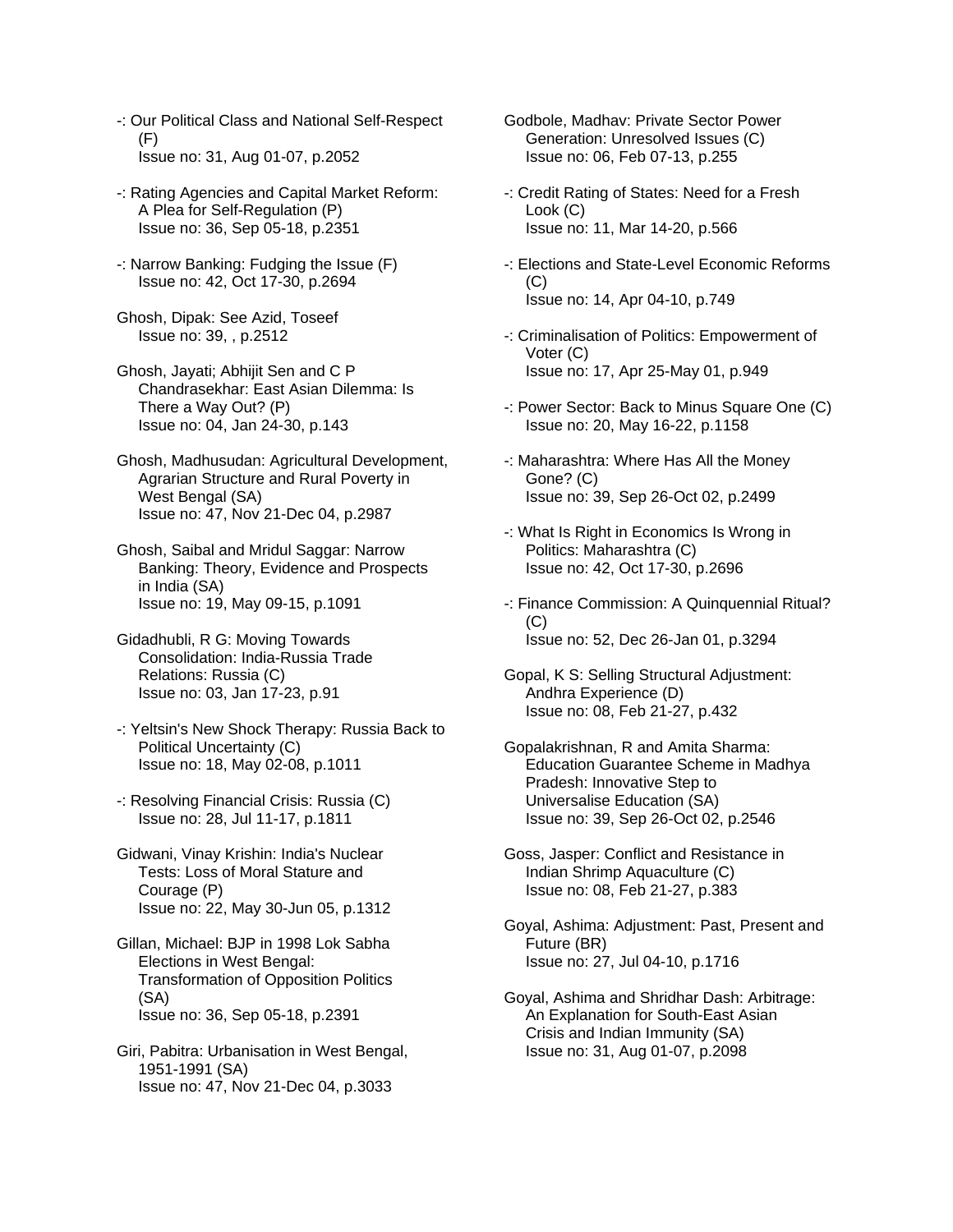- Goyal, D R: Remembering Nikhil Chakravartty  $(C)$ Issue no: 29, Jul 18-31, p.1911
- GPD: Politics of 'Avatara' (F) Issue no: 01, Jan 10-16, p.10
- -: From Abad to Nagar (F) Issue no: 04, Jan 24-30, p.142
- -: Languages and Dialects (F) Issue no: 06, Feb 07-13, p.254
- -: From Hour to Hour, We Rot and Rot! (F) Issue no: 11, Mar 14-20, p.565
- -: Not So Hung After All! (F) Issue no: 13, Mar 26-Apr 03, p.686
- -: Requiem for Dange? (F) Issue no: 16, Apr 18-24, p.874
- -: Steam Engines and His Highness (F) Issue no: 18, May 02-08, p.1002
- -: Place Names, Anti-Feudalism and Communalism (D) Issue no: 19, May 09-15, p.1119
- -: Politics of Defence (F) Issue no: 20, May 16-22, p.1150
- -: A Fatal Attraction (F) Issue no: 21, May 23-29, p.1223
- -: One Part Wisdom, Three Parts Coward! (F) Issue no: 22, May 30-Jun 05, p.1294
- Gregg, Robert: The New African American Middle Class (SA) Issue no: 46, Nov 14-20, p.2933
- Guha, Ramachandra: Prabhu Dandavathimath (LE) Issue no: 15, Apr 11-17, p.802
- -: Srikrishna Commission Report (LE) Issue no: 22, May 30-Jun 05, p.1286
- -: Between History and Biography (BR) Issue no: 36, Sep 05-18, p.2355
- Guhan, A: World Bank on Governance: A Critique (SA) Issue no: 04, Jan 24-30, p.185
- Gulati, I S and T M Thomas Isaac: E.M.S Namboodiripad: Revolutionary Intellectual (C) Issue no: 13, Mar 26-Apr 03, p.689
- Gupta, Bhabani Sen: The Security-Insecurity Syndrome (RA) Issue no: 10, Mar 07-13, p.519
- -: The Security-Insecurity Syndrome (RA) Issue no: 10, Mar 07-13, p.519
- Gupta, Charu: Articulating Hindu Masculinity and Femininity: Shuddhi and Sangathan Movements in United Provinces in the 1920s (SA) Issue no: 13, Mar 26-Apr 03, p.727
- Gupta, L C: What Ails the Indian Capital Market? (SA) Issue no: 29, Jul 18-31, p.1961
- Gupta, Ram Pratap: Hoe Safe Is Gandhisagar Dam? (C) Issue no: 47, Nov 21-Dec 04, p.2957
- Gupta, Ranajit Das: 1998 Elections in West Bengal: A Major Setback for Left Front (SA) Issue no: 19, May 09-15, p.1113
- Gupta, Sen Bhabani: The Security-Insecurity Syndrome (RA) Issue no: 10, Mar 07-13, p.519
- Guru, Gopal: Understanding Ambedkar's Construction of National Movement (C) Issue no: 04, Jan 24-30, p.156
- Gurumurthi, S: Expenditure Assignment and Equalisation Transfers: An Approach (SA) Issue no: 24, Jun 13-19, p.1457
- -: Intergovernmental Fiscal Relations: Three Faces of Tax Sharing-I (SA) Issue no: 35, Aug 29-Sep 04, p.2301
- -: Intergovernmental Fiscal Relations: Three Faces of Tax Sharing-II (SA) Issue no: 36, Sep 05-18, p.2396
- -: Intergovernmental Fiscal Relations: Three Faces of Tax Sharing-III (SA) Issue no: 38, Sep 19-25, p.2484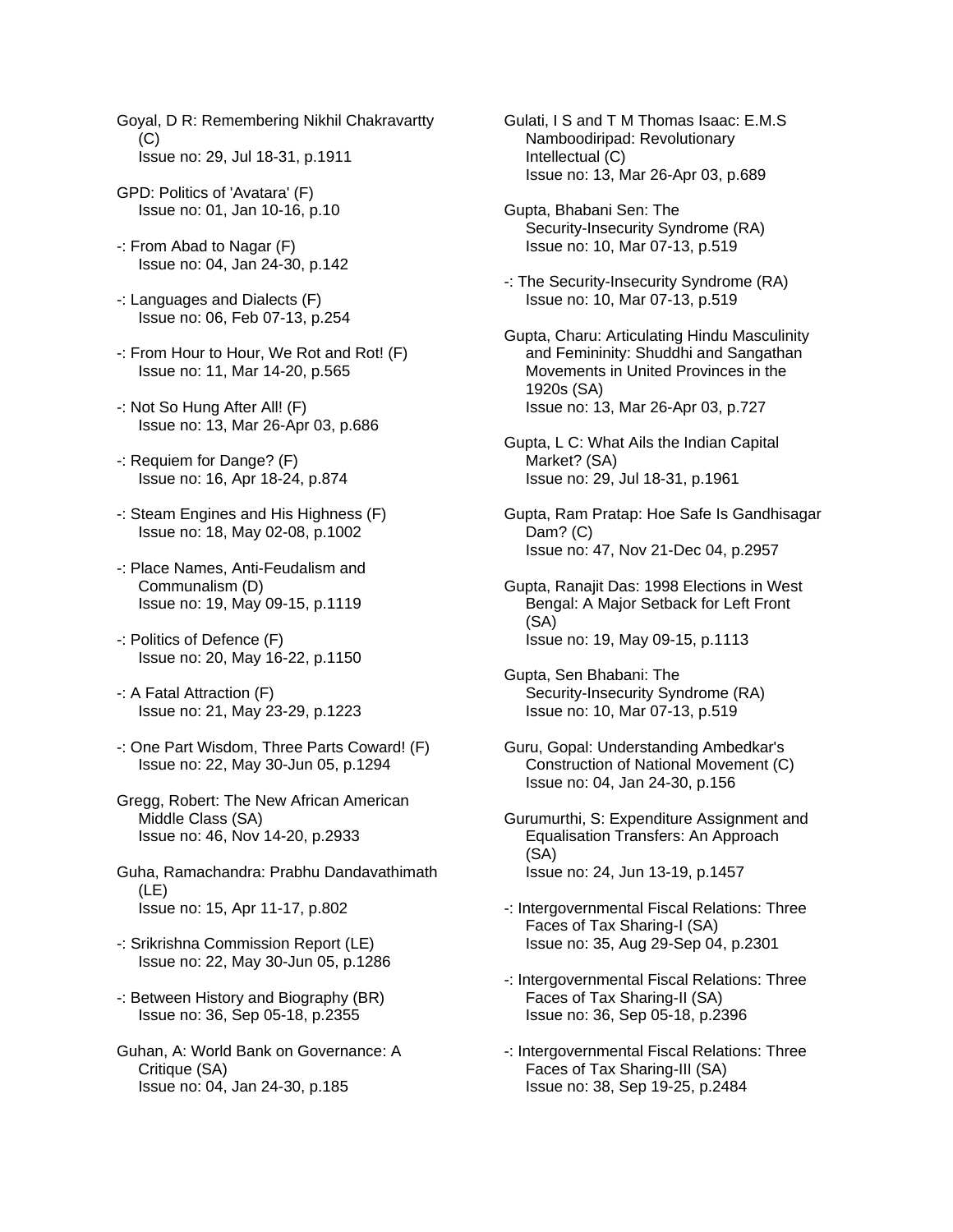Habib, Irfan: M Athar Ali: Scholar and Teacher (C) Issue no: 31, Aug 01-07, p.2060

Haider, Saraswati: All Women's Political Party Launched in UP (C) Issue no: 08, Feb 21-27, p.385

Halliburton, Murphy: Suicide: A Paradox of Development in Kerala (C) Issue no: 36, Sep 05-18, p.2341

Hans, Raj Kumar: Punjabi Press and Immigrant Culture in British Columbia between Wars (C) Issue no: 16, Apr 18-24, p.885

Hansen, Kathryn: Stri Bhumika: Female Impersonators and Actresses on the Parsi Stage (SA) Issue no: 35, Aug 29-Sep 04, p.2291

Haq, Mahbub ul: Nuclear Race in South Asia (P) Issue no: 35, Aug 29-Sep 04, p.2283

Haque, T: See Chand, Ramesh Issue no: 26, , p.A108

Hardiman, David: Well Irrigation in Gujarat: Systems of Use, Hierarchies of Control (SA) Issue no: 25, Jun 20-26, p.1533

Haridas, K: Literary Style of Politics: Kerala (C) Issue no: 44, Oct 31-Nov 06, p.2776

Haripal, K N and K J Joseph: Natural Rubber: Perils of Policy (C) Issue no: 27, Jul 04-10, p.1689

Harode, Dinesh: See Mehta, S S Issue no: 52, , p.L71

- Harris, Nigel: Vietnam: Back at the Beginning (C) Issue no: 15, Apr 11-17, p.826
- Harshe, Rajen: India and Russia in a Changing World (P) Issue no: 09, Feb 28-Mar 06, p.457

-: From Ethnic to National (BR) Issue no: 17, Apr 25-May 01, p.960 Hasan, Mushirul: Pathways of Political Leadership in South Asia: Limits and Possibilities (SA) Issue no: 11, Mar 14-20, p.585

- -: Aligarh's "Notre Eminent Contemporain": Assessing Syed Ahmad Khan's Reformist Agenda (P) Issue no: 19, May 09-15, p.1077
- -: Memories of a Fragmented Nation: Rewriting the Histories of India's Partition (SA) Issue no: 41, Oct 10-16, p.2662
- Hashim, S R: Economic Growth and Income Distribution: The Indian Experience of Development (SA) Issue no: 12, Mar 21-27, p.661
- Hatekar, Neeraj: Forests of Kumaun (BR) Issue no: 47, Nov 21-Dec 04, p.2971

Haydock, Karen: Developments in Development: New Teaching Methods in District Primary Education Programme (C) Issue no: 20, May 16-22, p.1161

Haynes, Michael and Katherine Pinnock: Towards a Deeper and Wider European Union? (SA) Issue no: 08, Feb 21-27, p.415

- Haynes, Michael: European Union and Its Periphery: Inclusion and Exclusion (RA) Issue no: 35, Aug 29-Sep 04, p.PE87
- Hazare, Anna et al: Power to Panchayats (LE) Issue no: 07, Feb 14-20, p.306

Hensman, Rohini: Marxist and Feminist Theories and Women's Labour (BR) Issue no: 26, Jun 27-Jul 03, p.1621

Heredia, Rudolf C: The Anglican Ethic and the Spirit of Imperialism (BR) Issue no: 45, Nov 07-13, p.2841

Hochschild, Adam: Globalisation and Culture (P) Issue no: 21, May 23-29, p.1235

Hussain, Ashraf: Proof of Patriotism? (LE) Issue no: 01, Jan 10-16, p.2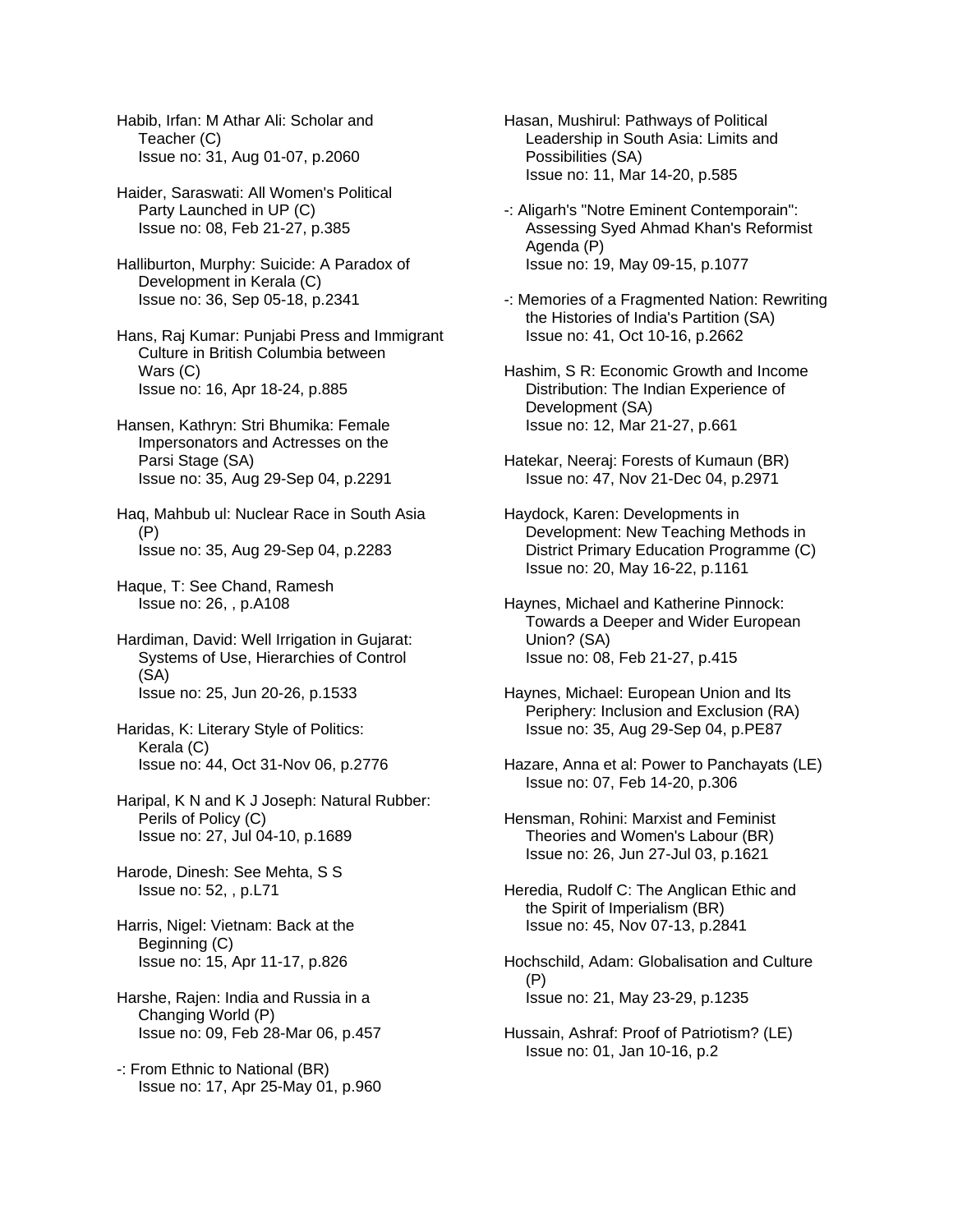Inoue, Masanichi Sebastian; John Purves and Mark Selden: Okinawa Citizens, US Bases, and the Security of Asia (C) Issue no: 06, Feb 07-13, p.264

Isaac, T M Thomas: See Gulati, I S Issue no: 13, p.689

Israel, Samuel: Publishing and Literature (LE) Issue no: 24, Jun 13-19, p.1418

Israel, Sarah: 'Ottar': Fearless Pioneer (BR) Issue no: 11, Mar 14-20, p.583

Iyer, Ramaswamy R: Scarce Natural Resources and Language of Security (P) Issue no: 20, May 16-22, p.1167

- : Water Resource Planning: Changing Perspectives (SA) Issue no: 50, Dec 12-18, p.3198

Jain, L C: Swaraj for Hind: Quest Continues (BR) Issue no: 04, Jan 24-30, p.166

Jain, Ranu: Pre-Primary Education: Maharashtra's Initiative (C) Issue no: 41, Oct 10-16, p.2641

Jairam, S: See Bhattacherjee, Debashish Issue no: 09, p.M10

Jairath, Jasveen: Irrigation Rates: Watery Arguments (D) Issue no: 16, Apr 18-24, p.931

Jalal, Ayesha: Nation, Reason and Religion: Punjab's Role in the Partition of India (SA) Issue no: 32, Aug 08-14, p.2183

Jayal, Niraja Gopal: Displaced Persons and Discourse of Rights (RA) Issue no: 05, Jan 31-Feb 06, p.PE30

-: Ethnicity and Nationality (BR) Issue no: 15, Apr 11-17, p.833

Jayasuriya, Sisira: See Dunham, David Issue no: 49, p.3151

Jejeebhoy, Shireen J: Wife-Beating in Rural India: A Husband's Right?: Evidence from Survey Data (SA) Issue no: 15, Apr 11-17, p.855

Jena, Manipadma: Development and Deprivation: Orissa (C) Issue no: 15, Apr 11-17, p.821

Jesani, Amar and udha Kulkarni: Child Abuse in State Custody (LE) Issue no: 10, Mar 07-13, p.490

Jeyaranjan, J: Cauvery Dispute: Changing Paradigms (C) Issue no: 46, Nov 14-20, p.2900

Jha, Raghbendra: Challenge of Macroeconomic Management after the 1998-99 Union Budget (SA) Issue no: 29, Jul 18-31, p.1977

Jha, Raghbendra and Hari K Nagarajan: Wholesaler Stocks and Hoarding in Rice Markets in India (SA) Issue no: 41, Oct 10-16, p.2658

Jhabvala, Rehana: Minimum Wages Based on Worker's Needs (C) Issue no: 10, Mar 07-13, p.500

-: Social Security for Unorganised Sector (RA) Issue no: 22, May 30-Jun 05, p.L7

Jhala, M L: Groundnut versus Wheat (LE) Issue no: 06, Feb 07-13, p.246

Jodha, N S: Poverty and Environmental Resource Degradation: An Alternative Explanation and Possible Solutions (SA) Issue no: 36, Sep 05-18, p.2384

Jodhka, Surinder: To Migrate or to Stay? (BR) Issue no: 49, Dec 05-11, p.3117

Jogdand, P G: RPI-Congress Alliance: Softer Option (C) Issue no: 19, May 09-15, p.1071

Joseph, K J: See Haripal, K N Issue no: 27, , p.1689

Joseph, K P: CAG: Watchdog or Lapdog? (C) Issue no: 11, Mar 14-20, p.568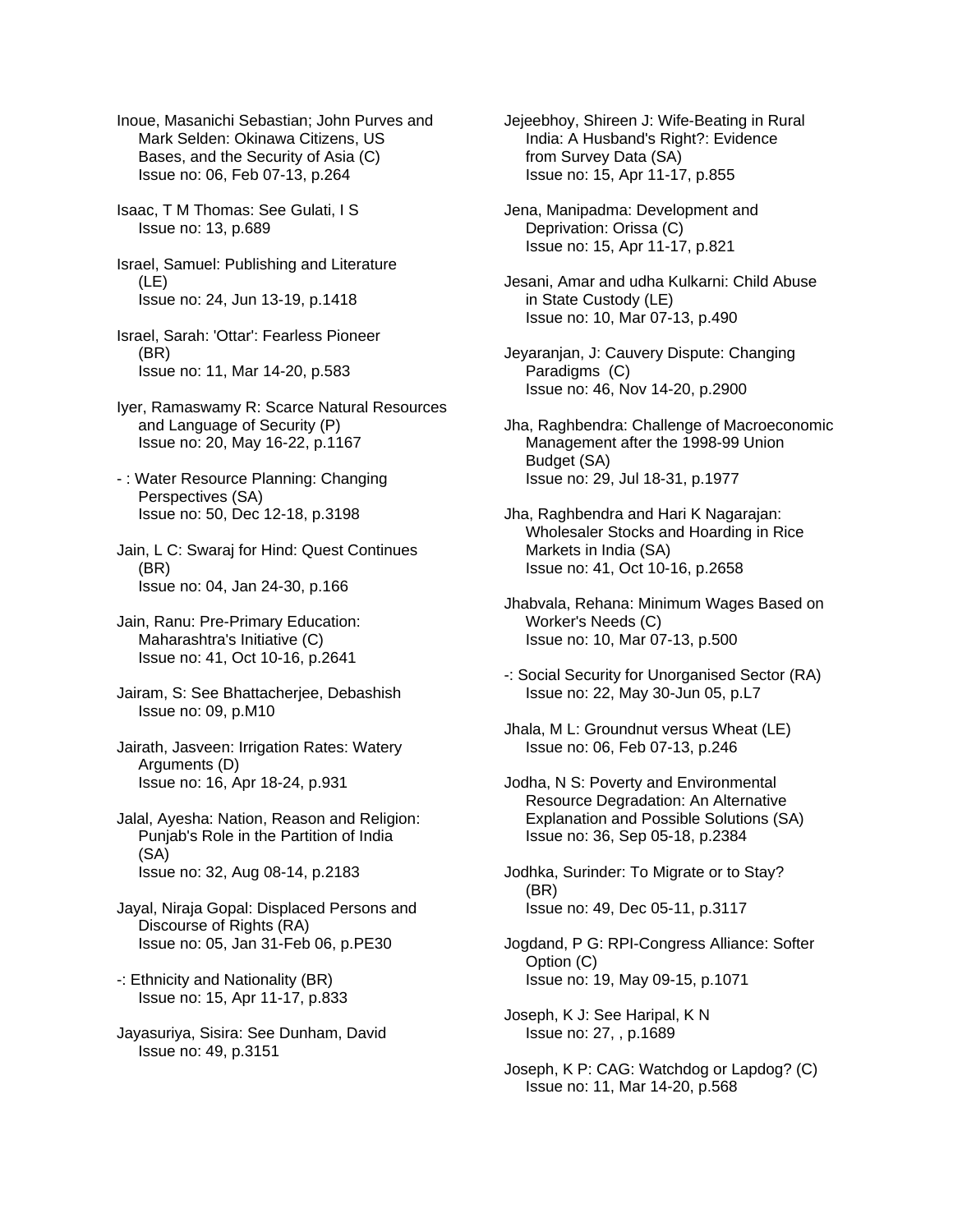Joseph, Sarah: Social Democracy Updated (BR) Issue no: 33, Aug 15-28, p.2232

Joshi, Himanshu: See Kannan, R Issue no: 42, p.2724

-: See Ray, Pratha Issue no: 44, p.2787

JVD: Seven Cannot Equal Eight: Education (C) Issue no: 42, Oct 17-30, p.2702

Kalirajan, K P: See Bhide, Shashanka Issue no: 39, p.A118

Kalpagam, U: Debunking Malthusianism (BR) Issue no: 12, Mar 21-27, p.643

Kamaiah, Bandi: See Acharya, Debashis Issue no: 13, p.717

Kannabiran, Kalpana: Mapping Migration, Gender, Culture and Politics in the Indian Diaspora: Commemorating Indian Arrival in Trinidad (RA) Issue no: 44, Oct 31-Nov 06, p.WS53

Kannan, K P: Behind the Facade: Party Decides, People Respond: China (C) Issue no: 23, Jun 06-12, p.1371

Kannan, K P: Political Economy of Labour and Development in Kerala (RA) Issue no: 52, Dec 26-Jan 01, p.L61

Kannan, R and Himanshu Joshi: Growth-Inflation Trade-off: Empirical Estimation of Threshold Rate of Inflation for India (SA) Issue no: 42, Oct 17-30, p.2724

Kanupriya et al: Seam of Anger and Concern (LE) Issue no: 50, Dec 12-18, p.3158

Kapadia, Karin: Made Strangers in Their Own Land: International Jurists' Report: Tibet (C) Issue no: 19, May 09-15, p.1073

-: Indian Industrial Labour Today: An Agenda for Research (C) Issue no: 52, Dec 26-Jan 01, p.3305

Kar, Saibal: See Marjit, Sugata Issue no: 08, , p.401

Karlekar, Malavika: Domestic Violence (SA) Issue no: 27, Jul 04-10, p.1741

Karnik, Ajit: Budget 1998-99: Focusing on Wrong Issues (SA) Issue no: 29, Jul 18-31, p.2001

Karunanithi, G: Plight of Pledged Children in Beedi Works (C) Issue no: 09, Feb 28-Mar 06, p.450

Kasturi, Malavika: Ethnicity and State in South Asia (BR) Issue no: 19, May 09-15, p.1089

-: Nation and Its Gender (BR) Issue no: 45, Nov 07-13, p.2839

-: Information Order in Colonial India (BR) Issue no: 49, Dec 05-11, p.3119

Katiyar, Sudhir Kumar: Gujarat Cyclone (LE) Issue no: 31, Aug 01-07, p.2042

Kelegama, Saman: See Dunham, David Issue no: 24, p.1475

Kelkar, Govind: See Dev Nathan Issue no: 44, p.WS58

Keniston, Kenneth: Politics, Culture and Software (SA) Issue no: 03, Jan 17-23, p.105

Khan, Hasina: Awaaz-e-Niswan (LE) Issue no: 35, Aug 29-Sep 04, p.2262

Khaparde, Subhadra: Alcoholism and Women's Health: Madhya Pradesh (C) Issue no: 28, Jul 11-17, p.1808

Khatkhate, Deena: Impact of Volatility of Exchange Rates of Major Currencies on Foreign Exchange Management (SA) Issue no: 09, Feb 28-Mar 06, p.465

-: Making a Monster of IMF (LE) Issue no: 16, Apr 18-24, p.866

-: East Asian Financial Crisis and the IMF: Chasing Shadows (SA) Issue no: 17, Apr 25-May 01, p.963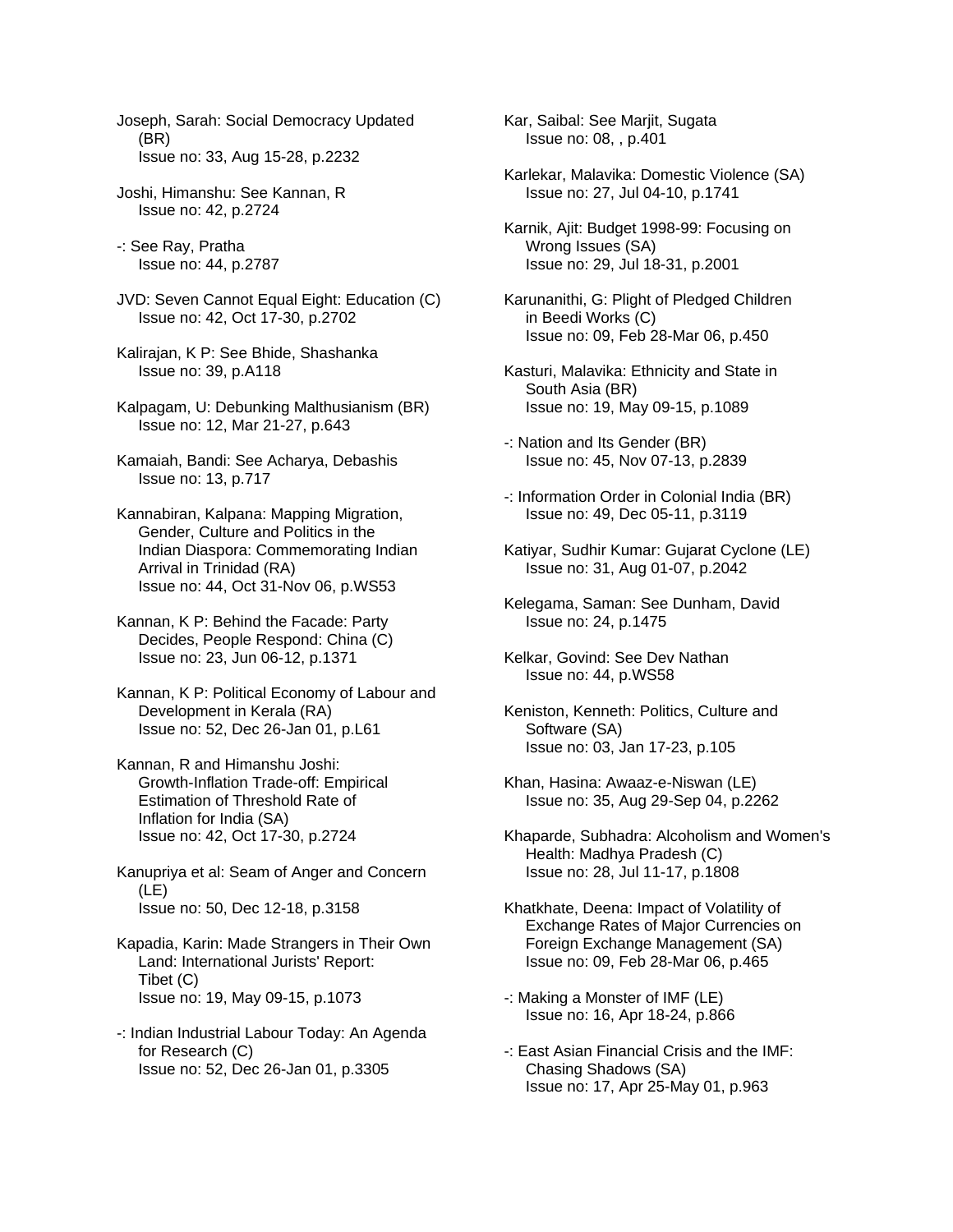- -: More on Currency Boards and IMF (LE) Issue no: 27, Jul 04-10, p.1674
- -: Sharing Adjustment Costs (LE) Issue no: 28, Jul 11-17, p.1782
- -: Timing and Sequencing of Financial Sector Reforms: Evidence and Rationale (SA) Issue no: 28, Jul 11-17, p.1831
- Khullar, Vandana: Integrated Child Development Services: A Critique of Evaluation Techniques (SA) Issue no: 10, Mar 07-13, p.537
- Kiran Kumar, R: See Anitha, K Issue no: 09, p.443
- Kolenda, Pauline: What Really Causes Fertility Decline? (BR) Issue no: 04, Jan 24-30, p.163
- Kolhatkar, M R: Subsidies and Higher Education (D) Issue no: 06, Feb 07-13, p.304
- Kooiman, Dick: The Nizam's Last Victory: Hyderabad on Eve of Second World War (SA) Issue no: 12, Mar 21-27, p.645
- Kothari, Ashish: See D'Souza, Rohan Issue no: 06, p.297
- -: See Pathak, Neema Issue no: 40, p.2603
- Kothari, Brij: Film Songs as Continuing Education: Same Language Subtitling for Literacy (C) Issue no: 39, Sep 26-Oct 02, p.2507
- Kripa Shankar: Finances of UP Government: Towards Bankruptcy (C) Issue no: 03, Jan 17-23, p.86
- -: A People's Manifesto (LE) Issue no: 05, Jan 31-Feb 06, p.194
- -: Lok Sabha Polls: Advantage BJP: Uttar Pradesh (C) Issue no: 16, Apr 18-24, p.879
- -: Budget 1998-1999: State Finances in a Shambles: Uttar Pradesh (C) Issue no: 46, Nov 14-20, p.2901
- Krishna Kumar: Knowledge and Social Control (BR) Issue no: 08, Feb 21-27, p.396
- -: Education and Society in Post-Independence India: Looking towards the Future (SA) Issue no: 23, Jun 06-12, p.1391
- -: Freire's Legacy (P) Issue no: 46, Nov 14-20, p.2912
- Krishna Kumar, T: Models of North-South Trade, Growth and Development as Differential Game Problems (SA) Issue no: 05, Jan 31-Feb 06, p.233
- Krishna Murthy, P N: 'Laxman Kills a Tiger' Case (D) Issue no: 03, Jan 17-23, p.131
- Krishna, Daya: US-Iraq Conflict and Global Intellectual Community: Some Unasked Questions (P) Issue no: 25, Jun 20-26, p.1515
- Krishnaiah, M: Regular Farm Labour System in Semi-Arid Areas: Emerging Patterns in Andhra Pradesh (RA) Issue no: 13, Mar 26-Apr 03, p.A20
- Krishnaraj, Maithreyi: Women and the Public Domain: Critical Issues for Women Studies (P) Issue no: 08, Feb 21-27, p.391
- Kulkarni, Mangesh: Eleventh General Elections in Maharashtra (D) Issue no: 03, Jan 17-23, p.132
- Kulkarni, Manu N: Abused Children: Some Ethical Issues (D) Issue no: 13, Mar 26-Apr 03, p.735
- -: People's Right over Natural Resources (LE) Issue no: 44, Oct 31-Nov 06, p.2758
- -: Universalising Primary Education (D) Issue no: 44, Oct 31-Nov 06, p.2815
- Kulkarni,Sudha: See Jesani, Amar Issue no: 10, p.490
- Kurien, C T: Social Sciences: Old Dogmas, New Challenges (BR) Issue no: 31, Aug 01-07, p.2083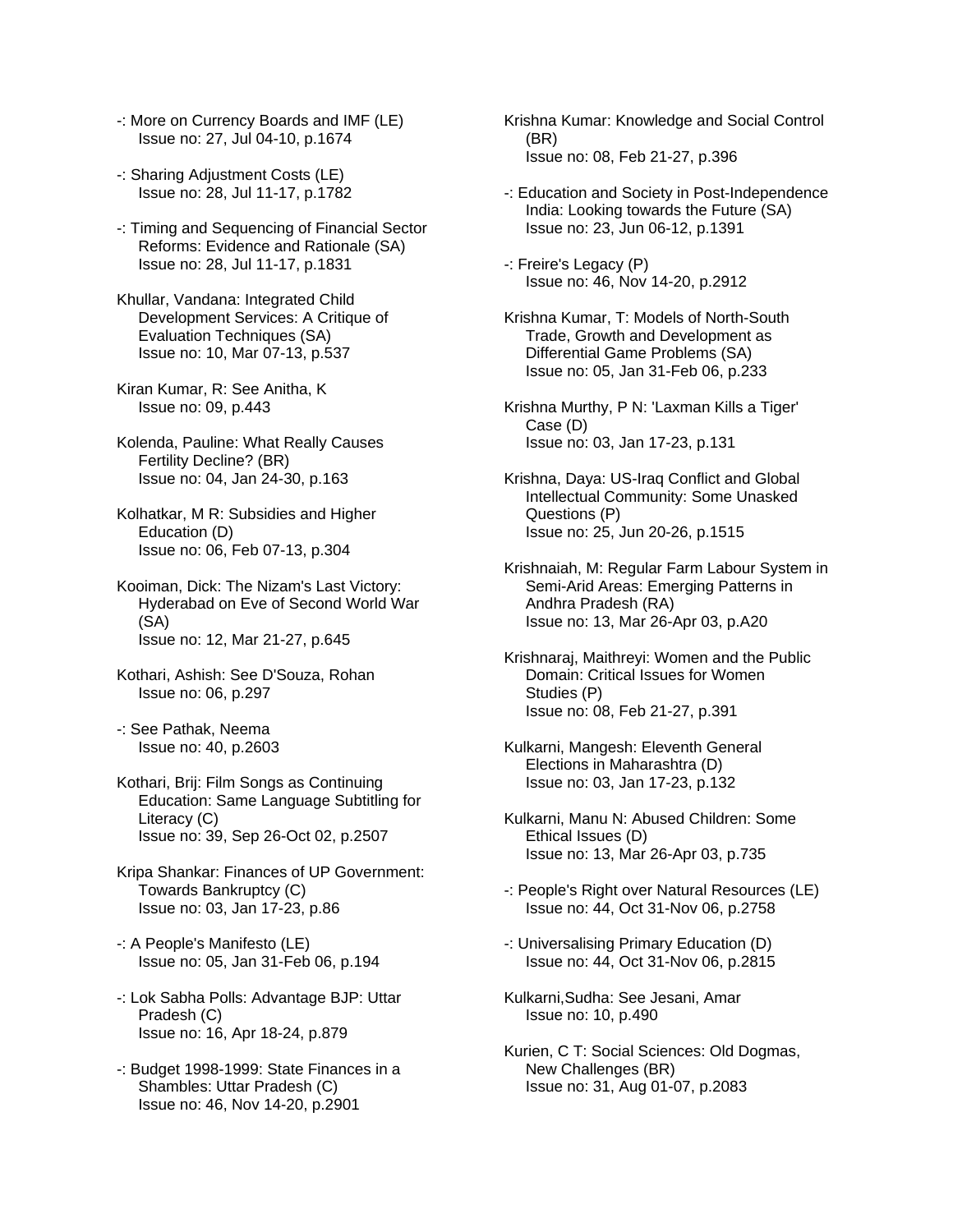Kutubuddin, F M: Tasks for the Left (LE) Issue no: 49, Dec 05-11, p.3090

Lahiri, Ashish: Popper's Unacknowledged Debt to Engels (P) Issue no: 45, Nov 07-13, p.2837

Laiq, Jawid: Encyclopaedic Reportage from the Holy Land (BR) Issue no: 08, Feb 21-27, p.400

-: Western Reporting of the Beijing Women's Conference (SA) Issue no: 31, Aug 01-07, p.2111

Lakshman, P P: Pokhran Blasts (LE) Issue no: 24, Jun 13-19, p.1418

Larche, Jens: Agricultural Labourers, the State and Agrarian Transition in Uttar Pradesh (RA) Issue no: 13, Mar 26-Apr 03, p.A29

LaRocque, Brendan: Bill Clinton, US Imperialism and Globalising Corporate Media (C) Issue no: 09, Feb 28-Mar 06, p.455

Lieten, G K: Microfinance Dissected (BR) Issue no: 03, Jan 17-23, p.103

-: Working Class History (BR) Issue no: 15, Apr 11-17, p.834

Lobo, Lancy and Purendra Prasad: Ethnography of Malaria in Surat District: Putting People on the Agenda (C) Issue no: 24, Jun 13-19, p.1444

Louis, Prakash: State Repression and People's Resistance: Assessing Social Transformation in Bihar (C) Issue no: 21, May 23-29, p.1228

Machold, Silke: Europe and Russia's External Economic Relations: An Assessment (RA) Issue no: 35, Aug 29-Sep 04, p.PE113

Madhava Prasad, M: Public Modernity: Some Issues (BR) Issue no: 18, May 02-08, p.1020

Mahadevia, Darshini; Gautam Shah and Prashant De: Attack on CEPT Campus (LE) Issue no: 32, Aug 08-14, p.2138

Mahadevia, Darshini: Forging a National Identity...by Force: Gujarat (C) Issue no: 39, Sep 26-Oct 02, p.2501

Mahendra Dev, S: Public Distribution System: Impact on Poor and Options for Reform (RA) Issue no: 35, Aug 29-Sep 04, p.2285

Mahendra Dev, S and Ajit Ranade: Rising Food Prices and Rural Poverty: Going Beyond Correlations (SA) Issue no: 39, Sep 26-Oct 02, p.2529

-: Correlating Food Prices and Rural Poverty (LE) Issue no: 41, Oct 10-16, p.2622

Maiti, Pradip: See Das, Pranab Kumar Issue no: 47, , p.3081

Majumdar, Sumit K and Pradeep Chhibber: Are Liberal Foreign Investment Policies Good for India? (P) Issue no: 06, Feb 07-13, p.267

-: Missing the Reality (BR) Issue no: 19, May 09-15, p.1086

-: New Public Economics (BR) Issue no: 33, Aug 15-28, p.2228

Majumdar, Tapas: Amartya Sen in Search of Impure Welfare Economics: Finding New Space (SA) Issue no: 45, Nov 07-13, p.2860

Malik, Iftikhar H: A Nuclearised South Asia: View from the Other Side (C) Issue no: 22, May 30-Jun 05, p.1304

-: What Is Wrong in Karachi?: Pakistan (C) Issue no: 33, Aug 15-28, p.2219

Mamdani, Bashir: See Mamdani, Meenal: Issue no: 01, p.2

Mamdani, Meenal and Bashir Mamdani: Public Health Institute (LE) Issue no: 01, Jan 10-16, p.2

Mani, Sunil and M Vijaya Bhaskar: A Curmudgeon's Guide to Economic Reforms in India's Manufacturing Sector (SA) Issue no: 51, Dec 19-25, p.3257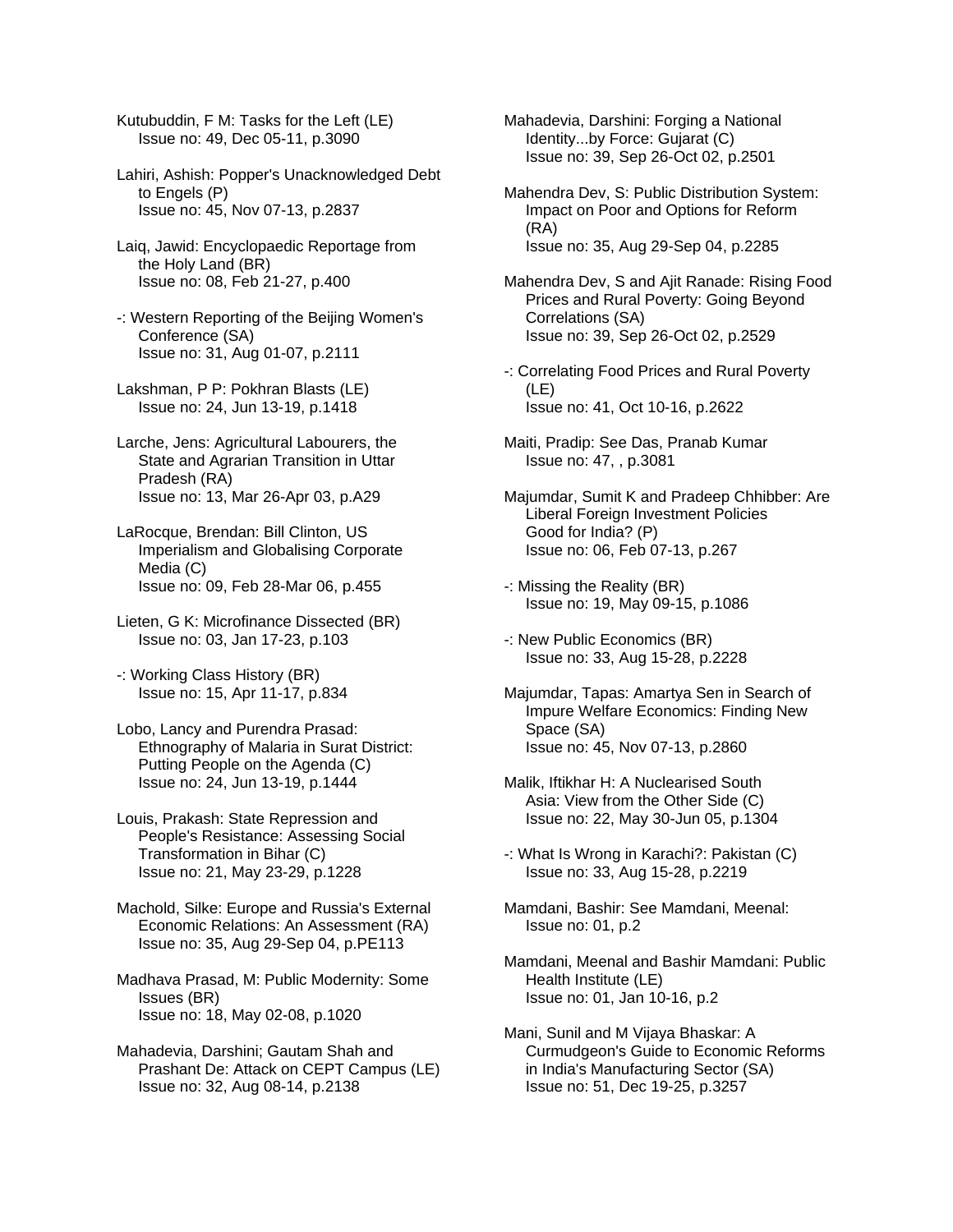Manickavasagam, V and A R Alagappan: Reservation Policy in PSUs: How Effective? (C) Issue no: 15, Apr 11-17, p.823

Manjunatha, M S R: India and Indonesia: After 50 Years of Independence (P) Issue no: 05, Jan 31-Feb 06, p.214

Manna, Mausumi: Factors Affecting Fertility Decline and Fertility Variation in 1990s: An Inter-State Analysis (SA) Issue no: 51, Dec 19-25, p.3280

Manoj, V: Patents on Life, India and the TRIPs Mandate (C) Issue no: 04, Jan 24-30, p.152

Marjit, Sugata and Saibal Kar: Financial Volatility and Convertibility: Some Methodological Issues (SA) Issue no: 08, Feb 21-27, p.401

Marjit, Sugata: Swadeshi Budget 1998-99: Reality vs Rhetoric (SA) Issue no: 29, Jul 18-31, p.2007

-: See Ghosh, Buddhadeb Issue no: 26, p.1623

Mathew, Thomas J: Labour History: Promise of Revival (C) Issue no: 32, Aug 08-14, p.2161

Mayers, James: Transformation of Opposition Politics in West Bengal: Congress [I], Trinamul and 1998 Lok Sabha Elections (SA) Issue no: 33, Aug 15-28, p.2253

Mehrotra, Santosh; Jan Vandemoortele and Enrique Delamonica: Reallocating Public Spending for Basic Social Services in Developing Countries (SA) Issue no: 27, Jul 04-10, p.1717

Mehta, S S and Dinesh Harode: Industrial Sickness and Workers: Case of Gujarat Textile Industry (RA) Issue no: 52, Dec 26-Jan 01, p.L71

Menon, Nivedita: State/Gender/Community: Citizenship in Contemporary India (RA) Issue no: 05, Jan 31-Feb 06, p.PE3

Menon, S M: The Nuclear Imperium and Its Vassal Kings (C) Issue no: 31, Aug 01-07, p.2054

Mishra, Amaresh: Uttar Pradesh: Order behind Anarchy (C) Issue no: 18, May 02-08, p.1007

Mishra, Lakshmidhar: National Literacy Mission: Retrospect and Prospect (SA) Issue no: 44, Oct 31-Nov 06, p.2807

Mishra, S N: Re-emergence of Development Economics in 1990s (RA) Issue no: 05, Jan 31-Feb 06, p.219

Mishra, Tapan Kumar: Users Become Managers: Indigenous Knowledge and Modern Forestry (C) Issue no: 06, Feb 07-13, p.262

Misra, Amaresh: UP: Crystallisation of New Political Formations (C) Issue no: 06, Feb 07-13, p.258

Misra, Kalpana: Deng's China- From Post-Maoism to Post-Marxism (SA) Issue no: 42, Oct 17-30, p.2740

Misra, Sanghamitra: The Nature of Colonial Intervention in the Naga Hills, 1840-80 (SA) Issue no: 51, Dec 19-25, p.3273

Misra, V N: Economic Reforms, Terms of Trade, Aggregate Supply and Private Investment in Agriculture: Indian Experience (SA) Issue no: 31, Aug 01-07, p.2105

Mitra, Amit: See Nag, Ashok K Issue no: 25, , p.1525

Mitra, Ashok: Remembering M L Dantwala (C) Issue no: 42, Oct 17-30, p.2699

- : The Cracked Mirror (BR) Issue no: 51, Dec 19-25, p.3243

Mitra, Ashok K: Development and Management of Irrigation in Maharashtra: With Special Reference to Major and Medium Surface Irrigation Systems (RA) Issue no: 26, Jun 27-Jul 03, p.A80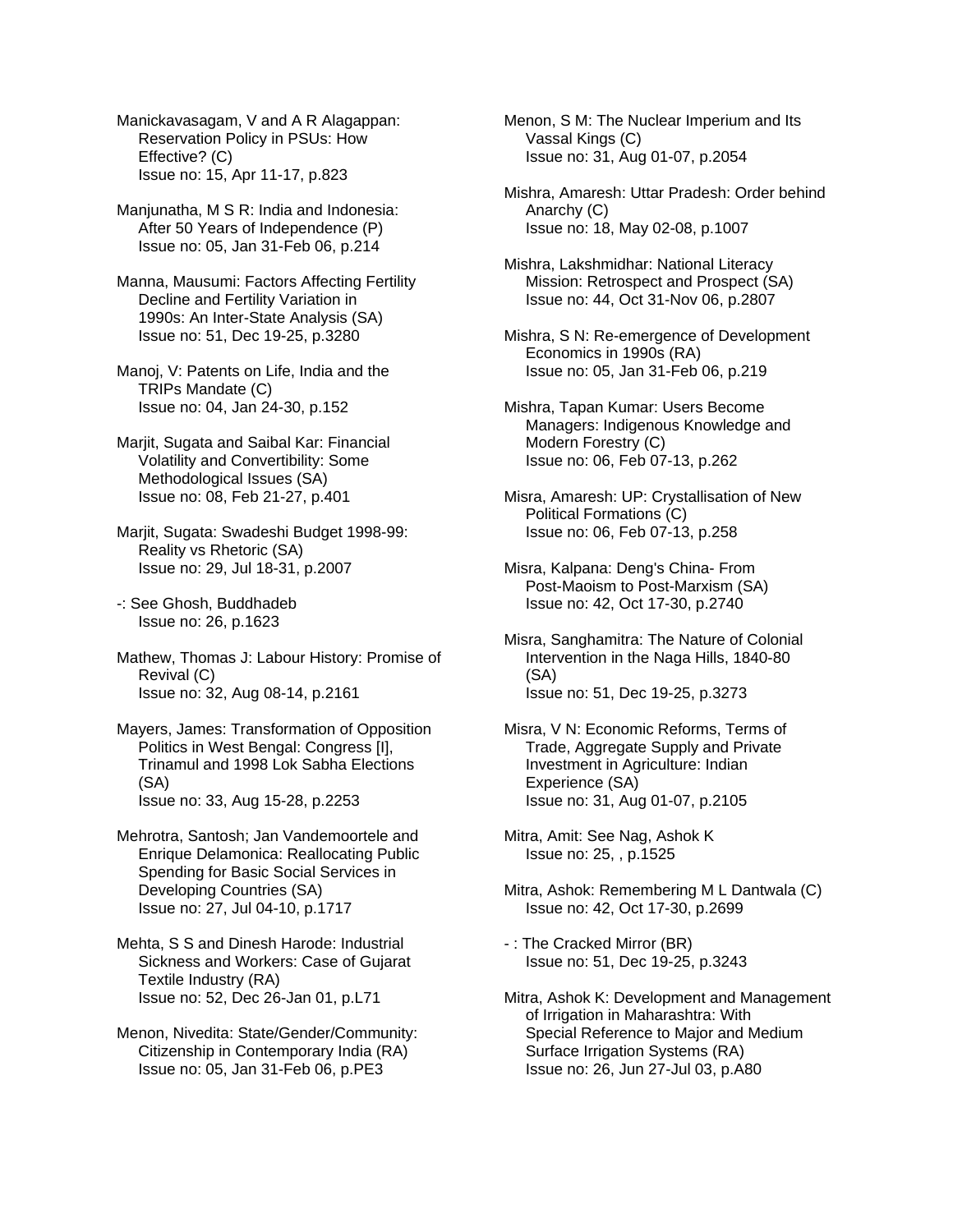Mitter, Swasti: See Banerjee, Nirmala Issue no: 51, p.3247

Mohanachandran, P: See Rajan, S Irudaya Issue no: 19, p.1120

Mohanty, Manoranjan: Orissa Elections and Kalahandi's Tularam (C) Issue no: 05, Jan 31-Feb 06, p.204

Mohanty, Mritiunjoy: See Dhar, Biswajit Issue no: 40, , p.2569

Mohinder Kumar: Exploitation and Injustice in Marx's Theory (D) Issue no: 11, Mar 14-20, p.615

Monech, Marcus: Allocating the Common Heritage: Debates over Water Rights and Governance Structures in India (RA) Issue no: 26, Jun 27-Jul 03, p.A46

Moray, Raju Z: Code for Judges (LE) Issue no: 38, Sep 19-25, p.2410

Morey, Matthew R: See Basu, Parantap Issue no: 07, p.355

Morley, Morris: See Petras, James Issue no: 16, p.923

Mujumdar, N A: Credit Support to Priority Sectors: A Macro Perspective (C) Issue no: 04, Jan 24-30, p.147

-: Banking Sector Reforms: Second Coming (C) Issue no: 47, Nov 21-Dec 04, p.2954

Mukherjee, Rudrangshu: Ashin Das Gupta [1932-1998]: Obituary (C) Issue no: 28, Jul 11-17, p.1807

Mukherji, Partha Nath: The Farmers' Movement in Punjab: Politics of Pressure Groups and Pressure of Party Politics (SA) Issue no: 18, May 02-08, p.1043

Mukhopadhyay, Hiranya: See Shome, Parthasarathi Issue no: 29, p.1925

Mukhopadhyay, Ishita: Calcutta's Informal Sector: Changing Pattern of Labour Use (SA) Issue no: 47, Nov 21-Dec 04, p.3075

Mukhopadhyay, Pranab: See D'Souza, Rohan Issue no: 06, p.297

Mukul: Homeworkers: High Hopes and Hard Realities (P) Issue no: 14, Apr 04-10, p.758

Mukul: Liverpool Dockers; Making and Un-Making of a Struggle (C) Issue no: 26, Jun 27-Jul 03, p.1612

Mukund, Kanakalatha and B Syamasundari: Doomed to Fail?: 'Handloom Weavers' Co-operatives in Andhra Pradesh (SA) Issue no: 52, Dec 26-Jan 01, p.3323

Munjee, Subur: Memories of Lucknow (BR) Issue no: 16, Apr 18-24, p.895

Murty, K N: Foodgrains Demand in India to 2020: A Comment (D) Issue no: 46, Nov 14-20, p.2943

Murugan, G: See Pushpangadan, K Issue no: 14, p.793

Nachane, Dilip M: See Bhalla, Ajit S Issue no: 36, p.2357

Nag, Ashok K and Amit Mitra: Exchange Rate of the Rupee and Purchasing Power Parity (SA) Issue no: 25, Jun 20-26, p.1525

Nag, Dulali: Love in the Time of Nationalism: Bangali Popular Films from 1950s (SA) Issue no: 14, Apr 04-10, p.779

Nagarajan, Hari K: See Jha, Raghbendra Issue no: 41, p.2658

Nagesh Kumar: Liberalisation and Changing Patterns of Foreign Direct Investment: Has India's Relative Attractiveness as a Host of FDI Improved? (SA) Issue no: 22, May 30-Jun 05, p.1321

Nagesh Kumar: India, Paris Convention and TRIPS (C) Issue no: 36, Sep 05-18, p.2334

Namboodiri, N V: See Desai, Bhupat M Issue no: 41, p.2669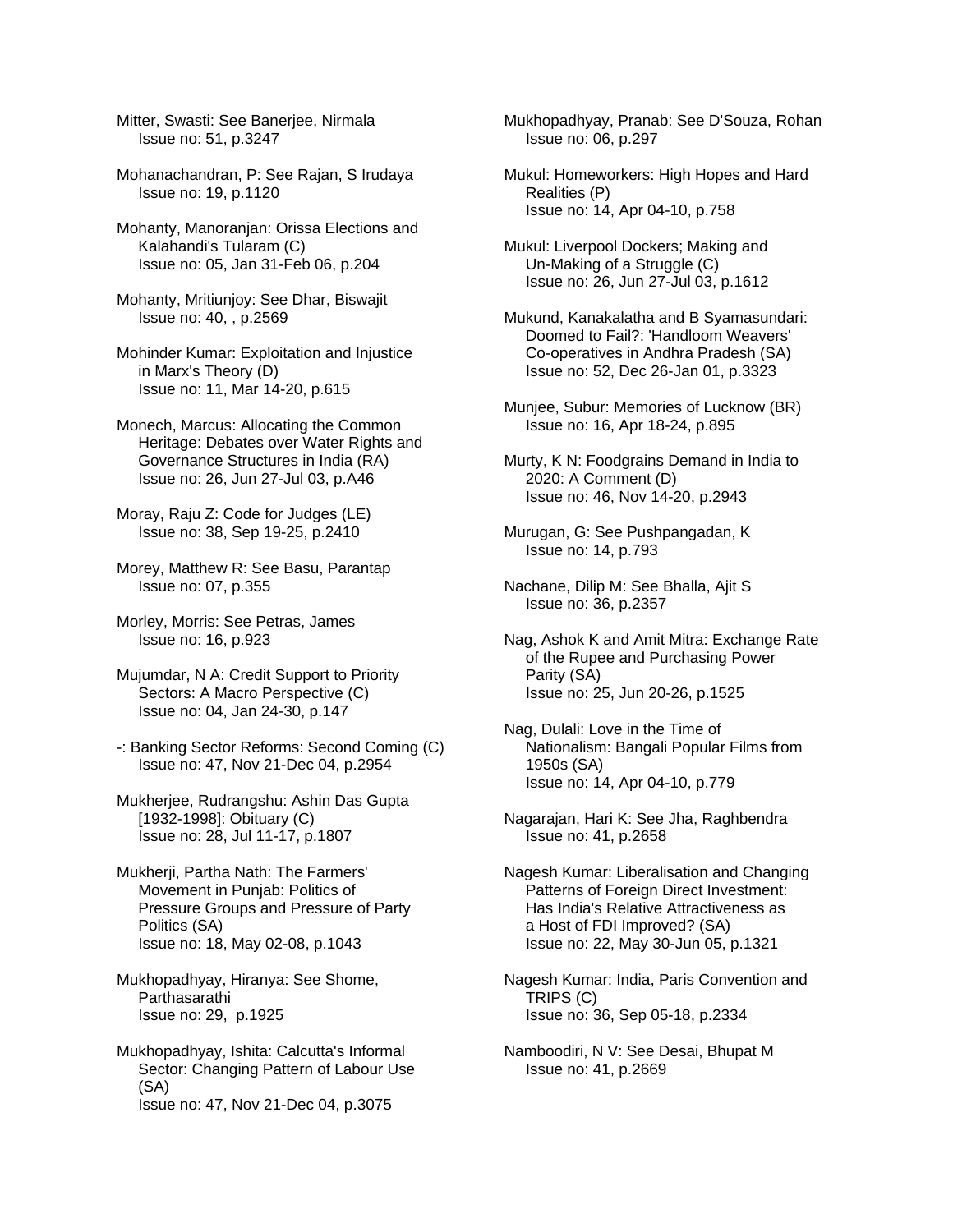Nanda, Meera: Reclaiming Modern Science for Third World Progressive Social Movements (SA) Issue no: 16, Apr 18-24, p.915

Nanda, Priya et al: India Joins the Club (LE) Issue no: 21, May 23-29, p.1214

Nanivadekar, Medha: Reservation for Women: Challenge of Tackling Counter-Productive Trends (P) Issue no: 28, Jul 11-17, p.1815

Nath, S: Mahima Dharma: Plea for Proper Perception (D) Issue no: 04, Jan 24-30, p.191

Naveen, H N: See Anitha, K Issue no: 09, p.443

Navlakha, Gautam: Insecure Foundations of Security (C) Issue no: 40, Oct 03-09, p.2571

Nayar, Baldev Raj: Business and India's Economic Policy Reforms (SA) Issue no: 38, Sep 19-25, p.2453

Nayyar, Deepak: Economic Development and Political Democracy: Interaction of Economics and Politics in Independent India (SA) Issue no: 49, Dec 05-11, p.3121

Neogi, Chiranjib and Buddhadeb Ghosh: Impact of Liberalisation on Performance of Indian Industries: A Firm Level Study (RA) Issue no: 09, Feb 28-Mar 06, p.M16

Neogi, Chiranjib: See Ghosh, Buddhadeb Issue no: 26, p.1623

Nigam, Aditya: 'Right to Work': Reading Rights through Discourse on 'Work' (RA) Issue no: 05, Jan 31-Feb 06, p.PE16

Nolan, Peter and Wang Xiaoqiang: Reorganising amidst Turbulence: China's Large-Scale Industry in the Midst of Changing International Distribution of Power, Restructuring and Globalisation of Capitalist Big Business (SA) Issue no: 13, Mar 26-Apr 03, p.707

Noorani, A G: Glimpses of the Freedom Movement (BR) Issue no: 03, Jan 17-23, p.98

-: India and the Geneva Convention Protocols  $(CL)$ Issue no: 14, Apr 04-10, p.746

-: India and Refugees (BR) Issue no: 15, Apr 11-17, p.836

- -: Supreme Court on Armed Forces Act (CL) Issue no: 27, Jul 04-10, p.1682
- -: Free Speech in Cyberspace (CL) Issue no: 38, Sep 19-25, p.2425
- -: Religious Freedom and US Constitution (CL) Issue no: 40, Oct 03-09, p.2562
- -: Law on Right to Information (CL) Issue no: 45, Nov 07-13, p.2826

-: Ordinance Raj (CL) Issue no: 50, Dec 12-18, p.3173

Norbu, Dawa: A Committed Tibetilogist: Nirmal Chandra Sinha, 1911-97 (C) Issue no: 47, Nov 21-Dec 04, p.2961

Noumoff, S J: The Hypocrisy of Helms-Burton: The History of Cuban Compensation (P) Issue no: 17, Apr 25-May 01, p.955

Oommen, M A : Eleventh Finance Commission and Local Bodies: Tasks and Options (C) Issue no: 51, Dec 19-25, p.3231

Oza, D K: India in 20th Century (LE) Issue no: 09, Feb 28-Mar 06, p.434

Pache, Veronique: Marriage Fairs among Maheshwaris: A New Matrimonial Strategy (SA) Issue no: 17, Apr 25-May 01, p.970

Padayachee, Vishnu and Imraan Valodia: Malaysian Investment in South Africa: Some Initial Observations (C) Issue no: 38, Sep 19-25, p.2435

Padayachee, Vishnu: Less Ideology, More Common Sense: Financial Globalisation and Currency Crisis (SA) Issue no: 46, Nov 14-20, p.2929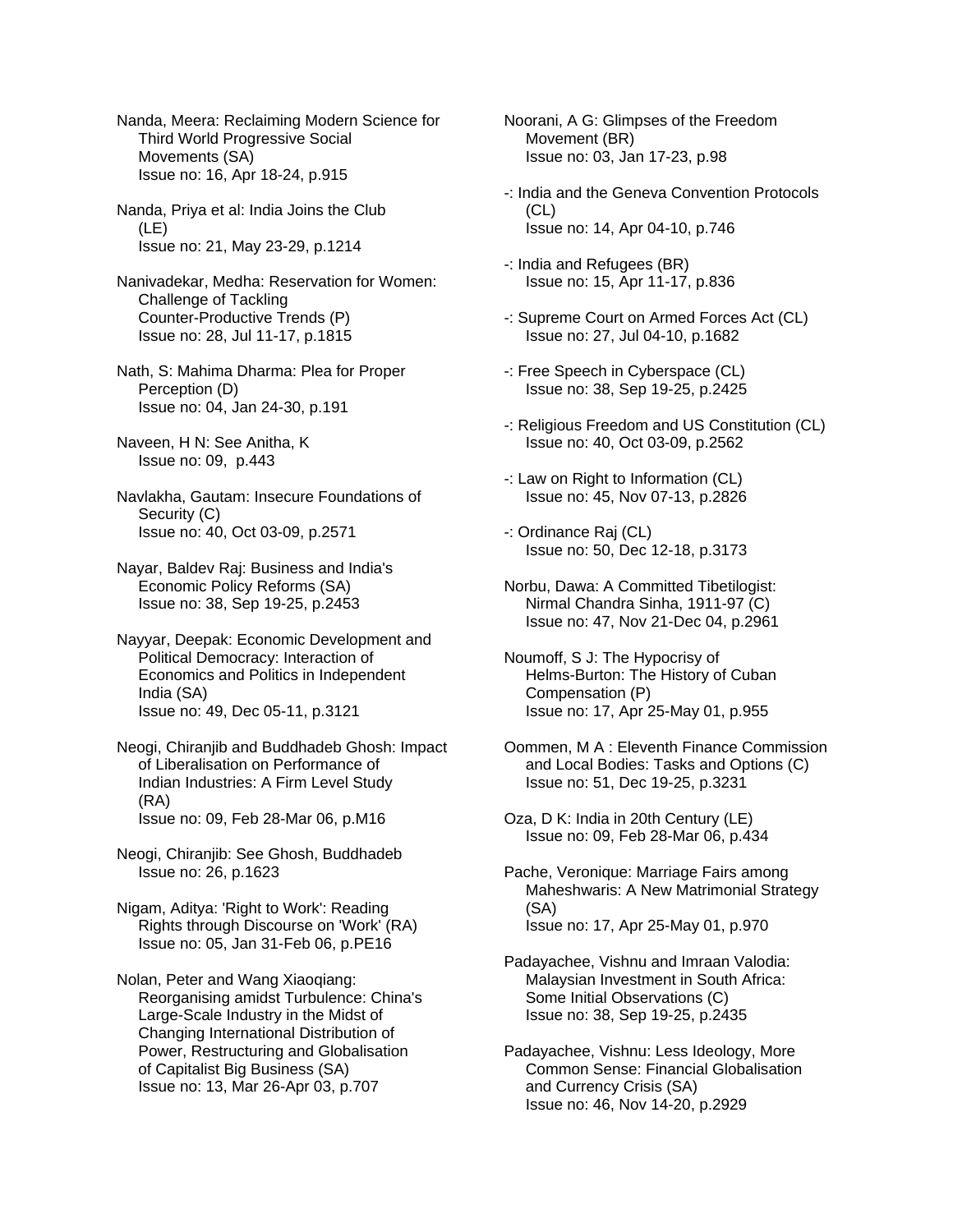-: See Freund, Bill Issue no: 20, p.1173

Pai, Sudha: Pradhanis in New Panchayats: Field Notes from Meerut District (C) Issue no: 18, May 02-08, p.1009

Pai, Sudha: New Political Trends in Uttar Pradesh: The BJP and the Lok Sabha Elections, 1998 (SA) Issue no: 28, Jul 11-17, p.1841

Pal, Mahi: Woman in Panchayat: Experiences of a Training Camp (C) Issue no: 04, Jan 24-30, p.150

-: Panchayats in Election Manifestos: A Comparative Analysis (C) Issue no: 12, Mar 21-27, p.631

Pal, Parthapratim: Foreign Portfolio Investment in Indian Equity Markets: Has the Economy Benefited? (SA) Issue no: 11, Mar 14-20, p.589

Panda, Pradeep Kumar: The Elderly in Rural Orissa: Alone in Distress (SA) Issue no: 25, Jun 20-26, p.1545

Pandey, Mihir: See Gang, Ira N Issue no: 46, p.2939

Pandey, Rita: Fiscal Options for Vehicular Pollution Control in Delhi (SA) Issue no: 45, Nov 07-13, p.2673

- Panikkar, K N: Shocking and Dangerous (LE) Issue no: 23, Jun 06-12, p.1354
- -: Reflections on the Political Present (BR) Issue no: 27, Jul 04-10, p.1714
- Pant, Niranjan: Indigenous Irrigation in South Bihar: A Case of Congruence of Boundaries (SA) Issue no: 49, Dec 05-11, p.3132
- Paranjape, Makarand: Post-Independence Indian English Literature: Towards a New Literary History (SA) Issue no: 18, May 02-08, p.1049

Paranjape, S M: Protest against Nuclear Tests (LE) Issue no: 35, Aug 29-Sep 04, p.2262

Parthasarathy, G and Shameen: Suicides of Cotton Farmers in Andhra Pradesh: An Exploratory Study (SA) Issue no: 13, Mar 26-Apr 03, p.720

Patel, I G: Dynamic Search for the Optimum (BR) Issue no: 22, May 30-Jun 05, p.1316

Patel, Sujata: Work and Workers in Mumbai, 1930s-90s: Changing Profile, Enduring Problems (C) Issue no: 46, Nov 14-20, p.2904

Patel, Urjit R: Good Central Banking (BR) Issue no: 50, Dec 12-18, p.3194

Pathak, Neema and Ashish Kothari: Sharing Benefits of Wildlife Conservation with Local Communities: Legal Implications (SA) Issue no: 40, Oct 03-09, p.2603

Patibandla, Murali and Ramkanta Prusty: East Asian Crisis as a Result of Institutional Failures: Lessons for India (SA) Issue no: 09, Feb 28-Mar 06, p.469

- Patibandla, Murali: See Ghemawat, Pankaj Issue no: 20, , p.1196
- Patidar, Mahadev: See Silvy Issue no: 07, , p.324
- Patkar, Medha: The People's Policy on Development, Displacement and Resettlement: Need to Link Displacement and Development (C) Issue no: 38, Sep 19-25, p.2432
- Patnaik, Prabhat: Amartya Sen and the Theory of Public Action (SA) Issue no: 45, Nov 07-13, p.2855
- -: Nobel Prize for Economics (LE) Issue no: 51, Dec 19-25, p.3222
- Pavan Kumar: See Tharu, Susie Issue no: 42, p.2701
- Petras, James and Morris Morley: US-French Relations in the New World Order (SA) Issue no: 16, Apr 18-24, p.923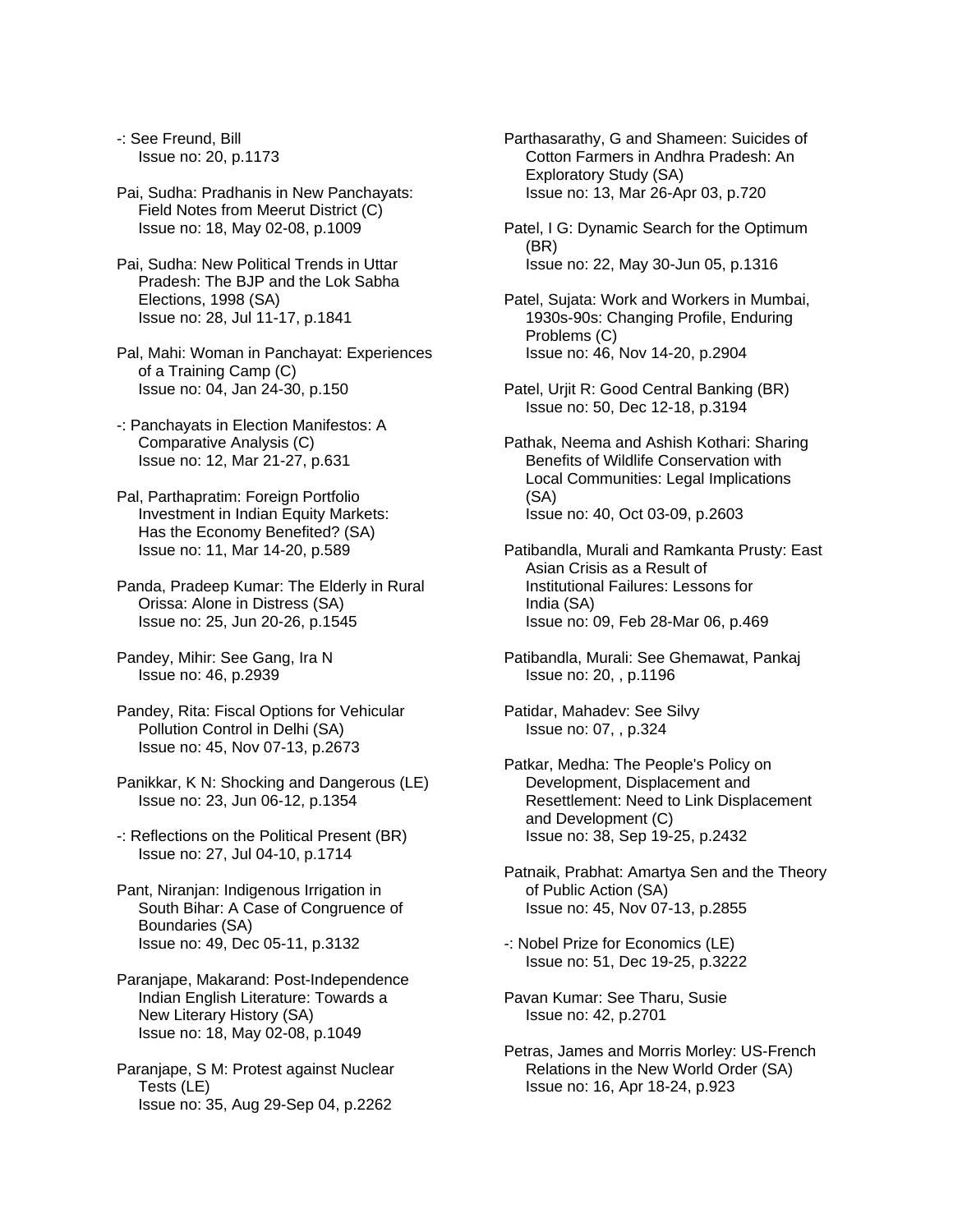Phadke, Anant: Going beyond CTBT (LE) Issue no: 42, Oct 17-30, p.2686

- Phadnis, S N: RSS and BJP (LE) Issue no: 08, Feb 21-27, p.370
- -: More Sports (LE) Issue no: 25, Jun 20-26, p.1486
- Pinnock, Katherine: See Haynes, Michael Issue no: 08, p.415
- Pinto, Ambrose: Council Polls Pointers: Karnataka (Ed) Issue no: 03, Jan 17-23, p.68
- -: Karnataka: Pre-Election Scenario (C) Issue no: 06, Feb 07-13, p.260
- -: Should Caste Be Included in the Census? (C) Issue no: 31, Aug 01-07, p.2058
- Pinto, Ambrose: Fillip to Land Transfers: Land Acquisition Bill, 1988 (C) Issue no: 49, Dec 05-11, p.3107
- Poduval, Satish: See Tharu, Susie Issue no: 25, p.1508

-: See Tharu, Susie Issue no: 42, , p.2701

Pradhan, Basanta K and M R Saluja: Industrial Statistics in India: Sources, Limitations and Data Gaps (SA) Issue no: 21, May 23-29, p.1263

- -: Revised Index of Industrial Production: A Note (C) Issue no: 28, Jul 11-17, p.1804
- Pradhan, Gopinath and Kaustuva Barik: Fluctuating Total Factor Productivity in India: Evidence from Selected Polluting Industries (RA) Issue no: 09, Feb 28-Mar 06, p.M25

Praduman Kumar et al: Sustainability of Rice-Wheat Based Cropping Systems in India: Socio-Economic and Policy Issues (RA) Issue no: 39, Sep 26-Oct 02, p.A152

Prakash, B A: Gulf Migration and Its Economic Impact: The Kerala Experience (SA) Issue no: 50, Dec 12-18, p.3209

- Prashad, Vijay: Massacre at Chenalho: Erasing Chiapas Uprising: Mexico (C) Issue no: 01, Jan 10-16, p.21
- Prusty, Ramkanta: See Patibandla, Murali Issue no: 09, , p.469
- Punalekar, S P: Family, Community and Social Terrain: Gleanings from the Autobiography of a Muslim Activist (SA) Issue no: 11, Mar 14-20, p.607
- Purendra Prasad: See Lobo, Lancy Issue no: 24, , p.1444
- Puri, Balraj: Dimensions of Federalism (BR) Issue no: 25, Jun 20-26, p.1518
- -: A Post-Pokhran Policy for Kashmir (C) Issue no: 45, Nov 07-13, p.2830
- Purves, John: See Inoue, Masanichi Sebastian Issue no: 06, p.264
- Pushpangadan, K and G Murugan: User Financing and Collective Action: Relevance for Sustainable Rural Water Supply in India (SA) Issue no: 14, Apr 04-10, p.793
- Pushpangadan, K: See Balakrishnan, P Issue no: 33, p.2241
- Qadeer, Imrana: Reproductive Health: A Public Health Perspective (SA) Issue no: 41, Oct 10-16, p.2675
- Rahman, Rashed: Pakistan's Aborted Transition (C) Issue no: 46, Nov 14-20, p.2909
- Rahul: Bhil Women of Nimad: Growing Assertion (C) Issue no: 09, Feb 28-Mar 06, p.445
- Rai, Alok et al: Towards Regimentation of the Mind (LE) Issue no: 45, Nov 07-13, p.2818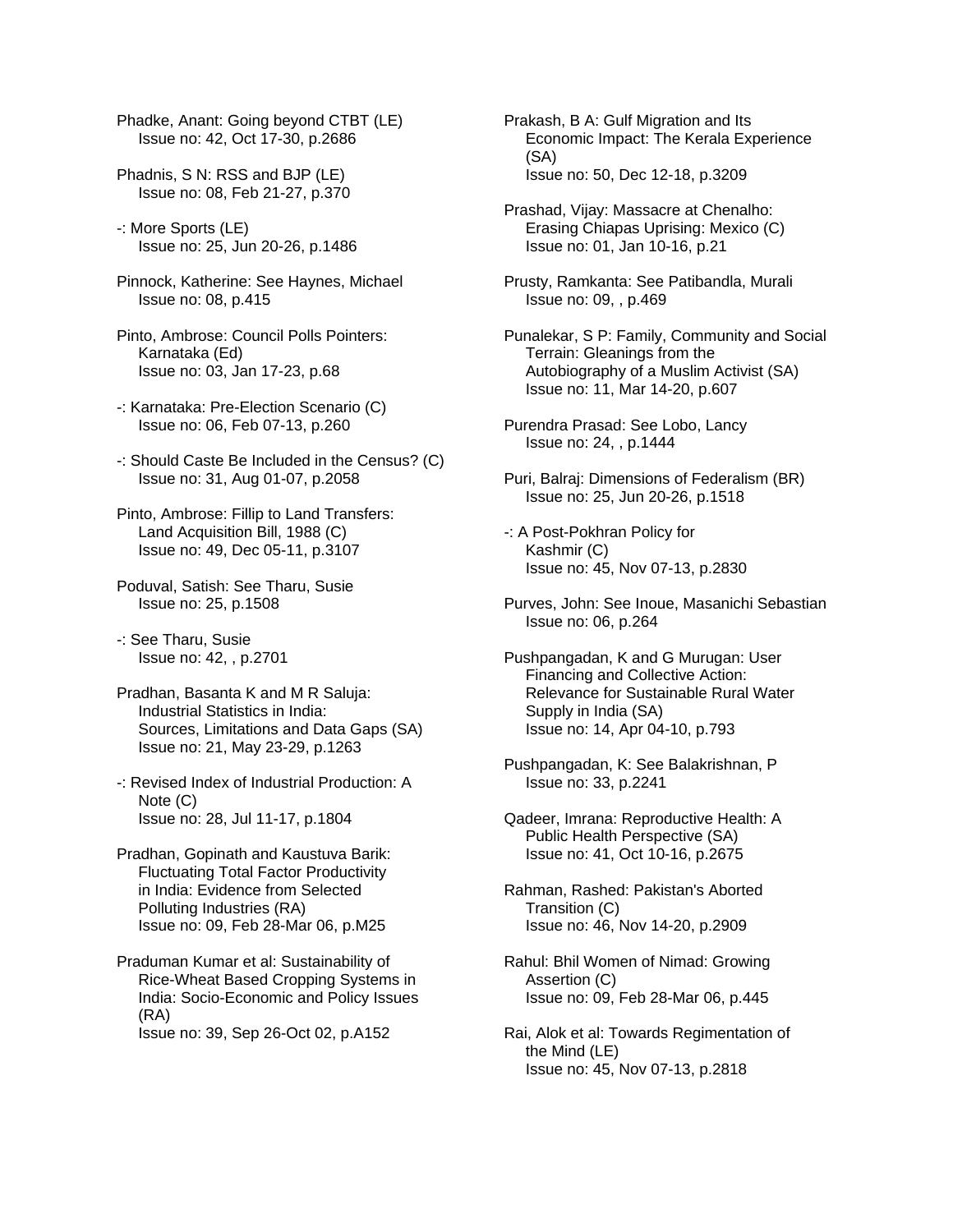Raina, Badri: UGC, Government and Teachers' Pay Scales (C) Issue no: 35, Aug 29-Sep 04, p.2272

Raina, Dhruv: Historiographic Concerns Underlying: Indian Journal of the History of Science: A Bibliometric Inference (SA) Issue no: 08, Feb 21-27, p.407

Raipuria, Kalyan: Foreign Trade Eludes Economic Crystal Ball Gazers (SA) Issue no: 35, Aug 29-Sep 04, p.2308

- Raj, K N: Censored? (LE) Issue no: 20, May 16-22, p.1142
- -: The Greater Threat (LE) Issue no: 32, Aug 08-14, p.2138
- Rajadurai, S V: Karunanidhi's Birthday Gift to the People (C) Issue no: 26, Jun 27-Jul 03, p.1608
- Rajagopal, P V et al: Brand Building for Public Services (LE) Issue no: 44, Oct 31-Nov 06, p.2758
- Rajan, Nalini: Is There an Ethical Basis for Capital Punishment? (P) Issue no: 13, Mar 26-Apr 03, p.701
- -: Multiculturalism, Group Rights, and Identity Politics (P) Issue no: 27, Jul 04-10, p.1699
- Rajan, Rajeswari Sunder: Is the Hindu Goddess a Feminist? (RA) Issue no: 44, Oct 31-Nov 06, p.WS34
- Rajan, S Irudaya and P Mohanachandran: Infant and Child Mortality Estimates: Part I (SS) Issue no: 19, May 09-15, p.1120

Rajaraman, Indira and M J Bhende: A Land-Based Agricultural Presumptive Tax Designed for Levy by Panchayats (SA) Issue no: 14, Apr 04-10, p.765

Rajeev, Meenakshi and Sharmistha Deb: Institutional and Non-Institutional Credit in Agriculture: Case Study of Hugli District of West Bengal (SA) Issue no: 47, Nov 21-Dec 04, p.2997

Ram, P R: Portents for Communal Politics (D) Issue no: 12, Mar 21-27, p.675

- -: Claims of Tolerance, Acts of Violence (LE) Issue no: 17, Apr 25-May 01, p.934
- -: The Godse Play: Protest against Ban (LE) Issue no: 31, Aug 01-07, p.2042

-: See Sen, Sukla Issue no: 36, p.2322

- Ramachandran, K: Dubious Development: Petrochemicals Complex at Cheemeni: Kerala (C) Issue no: 01, Jan 10-16, p.14
- Ramamoorthy, K: Reforming Civil Service (D) Issue no: 12, Mar 21-27, p.676
- Ramanathan, Mala: Reproductive Health Index: Measuring Reproduction or Reproductive Health? (C) Issue no: 49, Dec 05-11, p.3104
- Ramanayya, T V : See Ranganathan, V Issue no: 50, p.3181
- Ramasubban, Radhika: HIV/AIDS in India: Gulf between Rhetoric and Reality (SA) Issue no: 45, Nov 07-13, p.2865
- Ramaswamy, K V and Gary Gereffi: India's Apparel Sector in the Global Economy: Catching Up or Falling Behind (SA) Issue no: 03, Jan 17-23, p.122
- Rammohan, K T: Kerala CPI [M]: All That Is Solid Melts into Air (P) Issue no: 40, Oct 03-09, p.2579
- -: See Vinod Kumar, C P Issue no: 24, p.1467
- Ranade, Ajit: See Mahendra Dev, S Issue no: 39, p.2529
- -: See Mahendra Dev, S Issue no: 41, p.2622
- Rane, Wishvas: Price Control on Drugs Is Essential (C) Issue no: 42, Oct 17-30, p.2697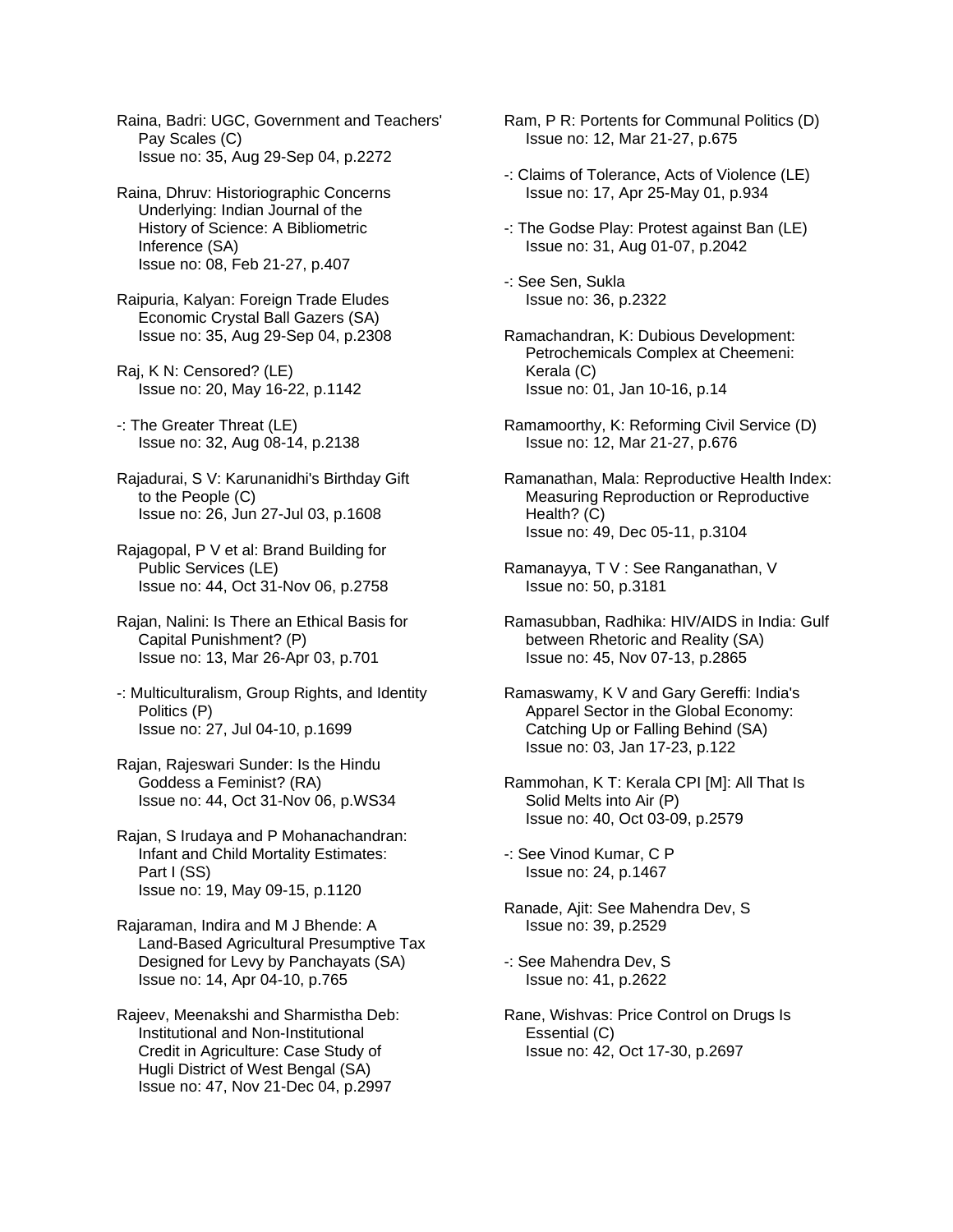Ranganathan, V and T V Ramanayya: Long- Term Impact of Rural Electrification: A Study in UP and MP (C) Issue no: 50, Dec 12-18, p.3181

Rangarajan, Mahesh: Ecology: Dilemmas and Problems (BR) Issue no: 01, Jan 10-16, p.25

Rao, A Krishna and M Sarojini: Criteria for Distribution of Central Transfers (D) Issue no: 01, Jan 10-16, p.63

Rao, B Janardhan; E Revathi and P Anjaiah: Cholera in Adilabad (LE) Issue no: 46, Nov 14-20, p.2882

Rao, C H Hanumantha: Agricultural Growth, Sustainability and Poverty Alleviation: Recent Trends and Major Issues of Reform (SA) Issue no: 29, Jul 18-31, p.1943

Rao, J Mohan: Food Prices and Rural Poverty: Liberalisation without Pain? (D) Issue no: 14, Apr 04-10, p.799

-: Food, Agriculture and Reforms: Change and Continuity (SA) Issue no: 29, Jul 18-31, p.1955

Rao, K Sujata: Health Care Services in Tribal of Andhra Pradesh: A Public Policy Perspective (SA) Issue no: 09, Feb 28-Mar 06, p.481

Rao, M Govinda: Reforms in Tax Devolution and Evolving a Co-ordinated Tax System (SA) Issue no: 29, Jul 18-31, p.1971

Rao, M J Manohar and Balwant Singh: Optimising the Pace of Capital Account Convertibility (SA) Issue no: 21, May 23-29, p.1247

Rao, M J Manohar and Shubhada M Rao: Interest Rate Targeting: Critical Role of Fiscal Stance (SA) Issue no: 29, Jul 18-31, p.2009

Rao, Mohan: Quinacrine Sterilisation Trials: A Scientific Scandal? (C) Issue no: 13, Mar 26-Apr 03, p.692

Rao, Nitya: Researching Empowerment: A Grass Roots Women's Perspective (BR) Issue no: 06, Feb 07-13, p.273

Rao, P Jaswantha: Tribals' Struggle against Land Alienation: Andhra Pradesh (C) Issue no: 03, Jan 17-23, p.81

Rao, R S: World Bank and Economy of Andhra Pradesh (C) Issue no: 25, Jun 20-26, p.1499

Rao, S Appa and M Balakrishna: Undertrial Prisoners Protest (LE) Issue no: 28, Jul 11-17, p.1782

Rao, S L: The Indian Dinosaurs: Industry (C) Issue no: 03, Jan 17-23, p.84

-: Towards a National Competition Policy for India (RA) Issue no: 09, Feb 28-Mar 06, p.M31

-: Brand Building in Indian Industry (C) Issue no: 40, Oct 03-09, p.2566

-: Consumer Markets: Myths and Reality (C) Issue no: 44, Oct 31-Nov 06, p.2778

Rao, Shubhada M: See Rao, M J Manohar Issue no: 29, , p.2009

Rao, V M: Development, Carnatic Style (BR) Issue no: 13, Mar 26-Apr 03, p.705

-: Development, Carnatic Style (BR) Issue no: 13, Mar 26-Apr 03, p.705

-: Economic Reforms and the Poor: Emerging Scenario (SA) Issue no: 29, Jul 18-31, p.1949

Rao, V V Bhanoji: East Asian Economics: Growth Within an International Context (SA) Issue no: 06, Feb 07-13, p.291

-: East Asian Economies: The Crisis of 1997-98 (SA) Issue no: 23, Jun 06-12, p.1397

-: Malaysia's Currency Controls: What They Mean and Whether They Will Work (C) Issue no: 41, Oct 10-16, p.2637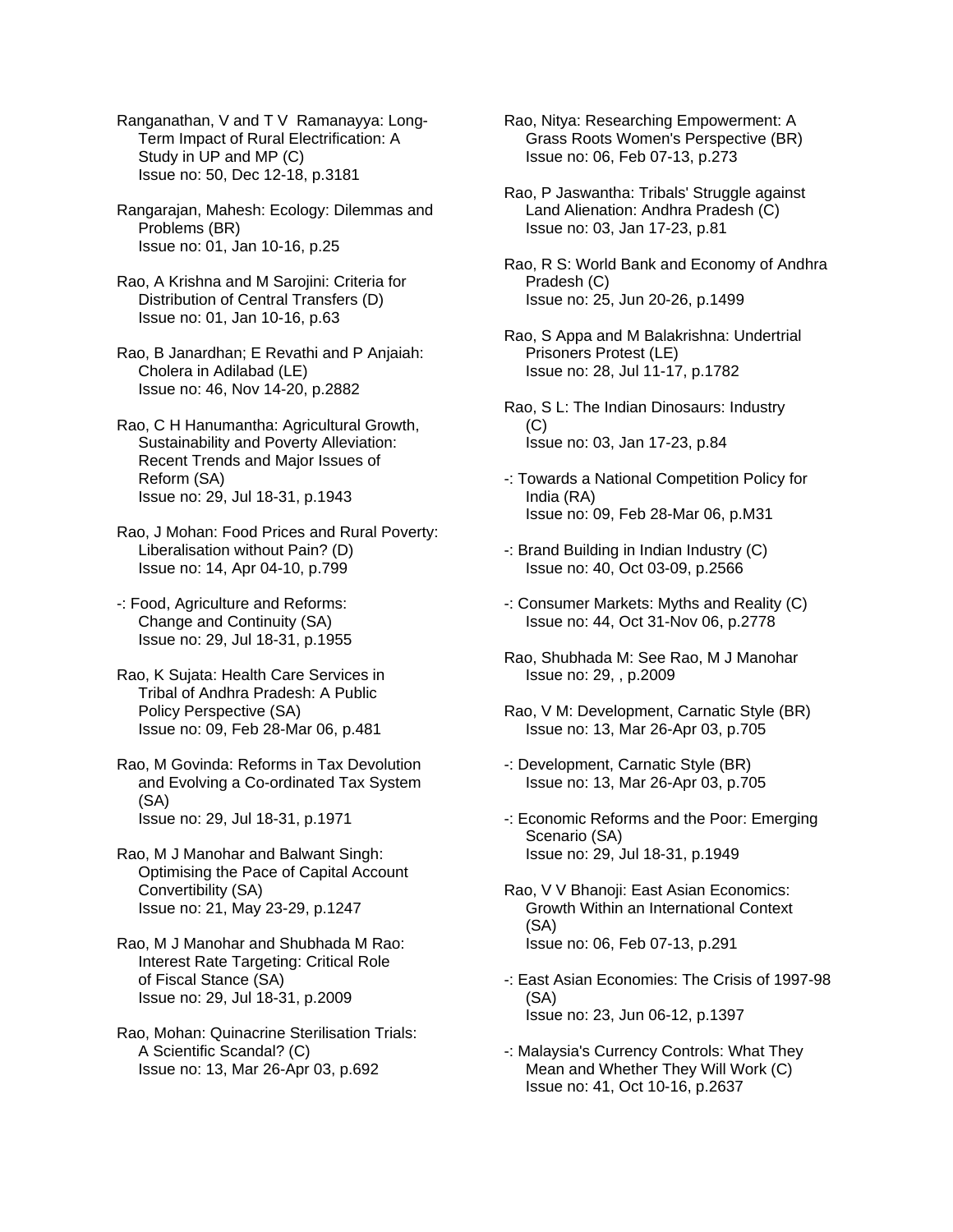- Ravallion, Martin: Reform, Food Prices and Poverty in India (SA) Issue no: 01, Jan 10-16, p.29
- -: Food Prices and Rural Poverty (D) Issue no: 28, Jul 11-17, p.1870
- Ravi Shankar, G: See Bhattacherjee, Debashish Issue no: 09, p.M10
- Rawal, Vikas and Madhura Swaminathan: Changing Trajectories: Agricultural Growth in West Bengal, 1950 to 1996 (SA) Issue no: 40, Oct 03-09, p.2595
- Ray, Alok: State of the Economy: Bomb, Budget and Beyond (SA) Issue no: 29, Jul 18-31, p.1985
- Ray, Aswini K: Domestic Politics and National Security (SA) Issue no: 26, Jun 27-Jul 03, p.1631
- Ray, Pratha; Himanshu Joshi and Mridul Sagger: New Monetary Transmission Channels: Role of Interest Rates and Exchange Rate in Conduct of Indian Monetary Policy (SA) Issue no: 44, Oct 31-Nov 06, p.2787
- Ray, Samik: See Banerjee, Sarmila Issue no: 47, p.3019
- Ray, Sunil: Vicious Circle of Impoverisation: Woollen Khadi Institutions of Rajasthan (SA) Issue no: 14, Apr 04-10, p.788
- Raychaudhuri, Ajitava and Biswajit Chatterjee: Pattern of Industrial Growth in West Bengal during Last Two Decades: Some Policy Suggestions (SA) Issue no: 47, Nov 21-Dec 04, p.3061
- Reddy, P H: Population Programme in Ninth Plan (SA) Issue no: 05, Jan 31-Feb 06, p.239
- -: More on Population Programme (D) Issue no: 39, Sep 26-Oct 02, p.2552
- Reddy, P Prudhvikar: Trends in Agricultural Wages: An Inter-Regional Analysis in Andhra Pradesh (RA) Issue no: 13, Mar 26-Apr 03, p.A15
- Reddy, V Ratna: See Vyas, V S Issue no: 01, , p.48
- Rege, Sharmila: Of Mudhouse Cultural Activists and Cultural Hierarchies (BR) Issue no: 07, Feb 14-20, p.339
- -: Dalit Women Talk Differently: A Critique of Difference and Towards a Dalit Feminist Standpoint Position (RA) Issue no: 44, Oct 31-Nov 06, p.WS39
- Revathi, E: Farmers' Suicide: Missing Issues  $(D)$ Issue no: 20, May 16-22, p.1207
- -: See Rao, B Janardhan Issue no: 46, p.2882
- Revathi, P G: See Vinod Kumar, C P Issue no: 24, p.1467
- Robinson, R: Socio-Logic of AIDS Campaign (C) Issue no: 29, Jul 18-31, p.1908
- Robinson, Rowena: Gender Asymmetry Made Easy (BR) Issue no: 13, Mar 26-Apr 03, p.706
- -: Making and Interpreting History (BR) Issue no: 40, Oct 03-09, p.2583
- Rodrigues, Eddie and John Game: Anthropology and the Politics of Representation (P) Issue no: 42, Oct 17-30, p.2709
- Roe, Emery: See Damodaran, A Issue no: 01, p.55
- Rogaly, Ben: Containing Conflict and Reaping Votes: Management of Rural Labour Relations in West Bengal (SA) Issue no: 42, Oct 17-30, p.2729
- Roy, A K: Pokhran Tests and Memories of Emergency (C) Issue no: 26, Jun 27-Jul 03, p.1610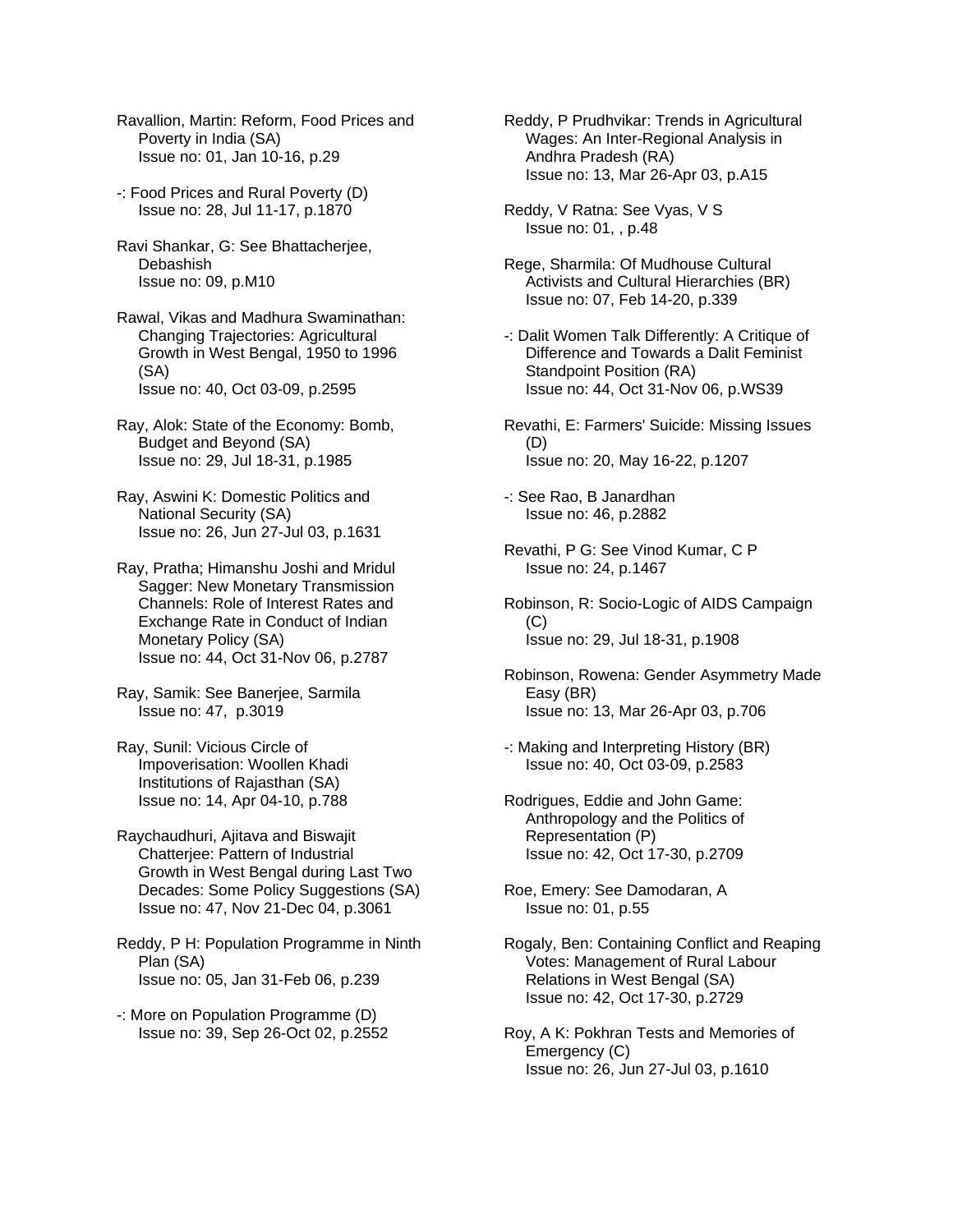- Roy, Biren: Bankim Mukherjee (C) Issue no: 01, Jan 10-16, p.15
- -: Workers' Struggle to Revive Unit: West Bengal (C) Issue no: 27, Jul 04-10, p.1691
- Roy, Dunu: Rights of Child Labour: Ethics, Production and Nation-State (RA) Issue no: 05, Jan 31-Feb 06, p.PE25
- Roy, Lakshmi: See Roy, R K Issue no: 24, p.1418
- Roy, R K and Lakshmi Roy: Chandrika Singh (LE) Issue no: 24, Jun 13-19, p.1418
- Roy, Saikat Sinha: See Dhar, Biswajit Issue no: 29, p.2020
- Roy, Tirthankar: Development or Distortion?: Powerlooms in India, 1950-1997 (SA) Issue no: 16, Apr 18-24, p.897
- -: Heritage Versus Whim (LE) Issue no: 18, May 02-08, p.994
- -: Parallels in the Empire (BR) Issue no: 20, May 16-22, p.1172
- -: Limits of Colonial Science (BR) Issue no: 22, May 30-Jun 05, p.1319
- -: Economic Reforms and Textile Industry in India (SA) Issue no: 32, Aug 08-14, p.2173
- -: A New Textile Policy: Do We Need One? (C) Issue no: 40, Oct 03-09, p.2563
- Saberwal, Satish: T V Sathyamurthy: The Man I Knew (C) Issue no: 36, Sep 05-18, p.2338
- Sachs, Ignacy: The State and the Social Partners: Towards a Development Compact (SA) Issue no: 33, Aug 15-28, p.2233
- Sachs, Jeffrey D: See Bajpai, Nirupam Issue no: 29, p.1935
- Saggar, Mridul: See Ghosh, Saibal Issue no: 19, p.1091
- Sagger, Mridul: See Ray, Pratha Issue no: 44, p.2787
- Sahai, Suman: Protecting Basmati (C) Issue no: 09, Feb 28-Mar 06, p.442
- Sahgal, Bittu: Mining Destroys (LE) Issue no: 15, Apr 11-17, p.802
- Saif, Asad Bin: See Sen, Sukla Issue no: 36, p.2322
- Sail, Rajendra K: Nuclear Tests (LE) Issue no: 33, Aug 15-28, p.2202
- Saluja, M R: See Pradhan, Basanta K Issue no: 21, p.1263
- -: See Pradhan, Basanta K Issue no: 28, p.1804
- Samal, Kishor C: Poverty Alleviation after Post-Liberalisation: Study of a Tribal Block in Orissa (SA) Issue no: 28, Jul 11-17, p.1846
- Sampath Kumar, R: Central Asian Economic Integration: Emerging Trends (P) Issue no: 18, May 02-08, p.1013
- Sampath Kumar, Rama: Walking the Economic Tight-Rope: Challenge before Russia's New Prime Minister (C) Issue no: 41, Oct 10-16, p.2645
- Sandesara, J C: 'National Agenda for Governance': Some Quick Questions (C) Issue no: 13, Mar 26-Apr 03, p.687
- Sangal, D K: TRAI Proposals for Basic Telephone Tariffs: Likely Consequences for Small Users and Growth of Demand (C) Issue no: 50, Dec 12-18, p.3175
- Sangvai, Sanjay: Role of State in the Maheshwar Project: Madhya Pradesh (C) Issue no: 27, Jul 04-10, p.1686
- Sankaran, S R: Development of Scheduled Castes in Andhra Pradesh: Emerging Issues (C) Issue no: 05, Jan 31-Feb 06, p.208
- Sant, Girish: See Dixit, Shantanu Issue no: 17, p.944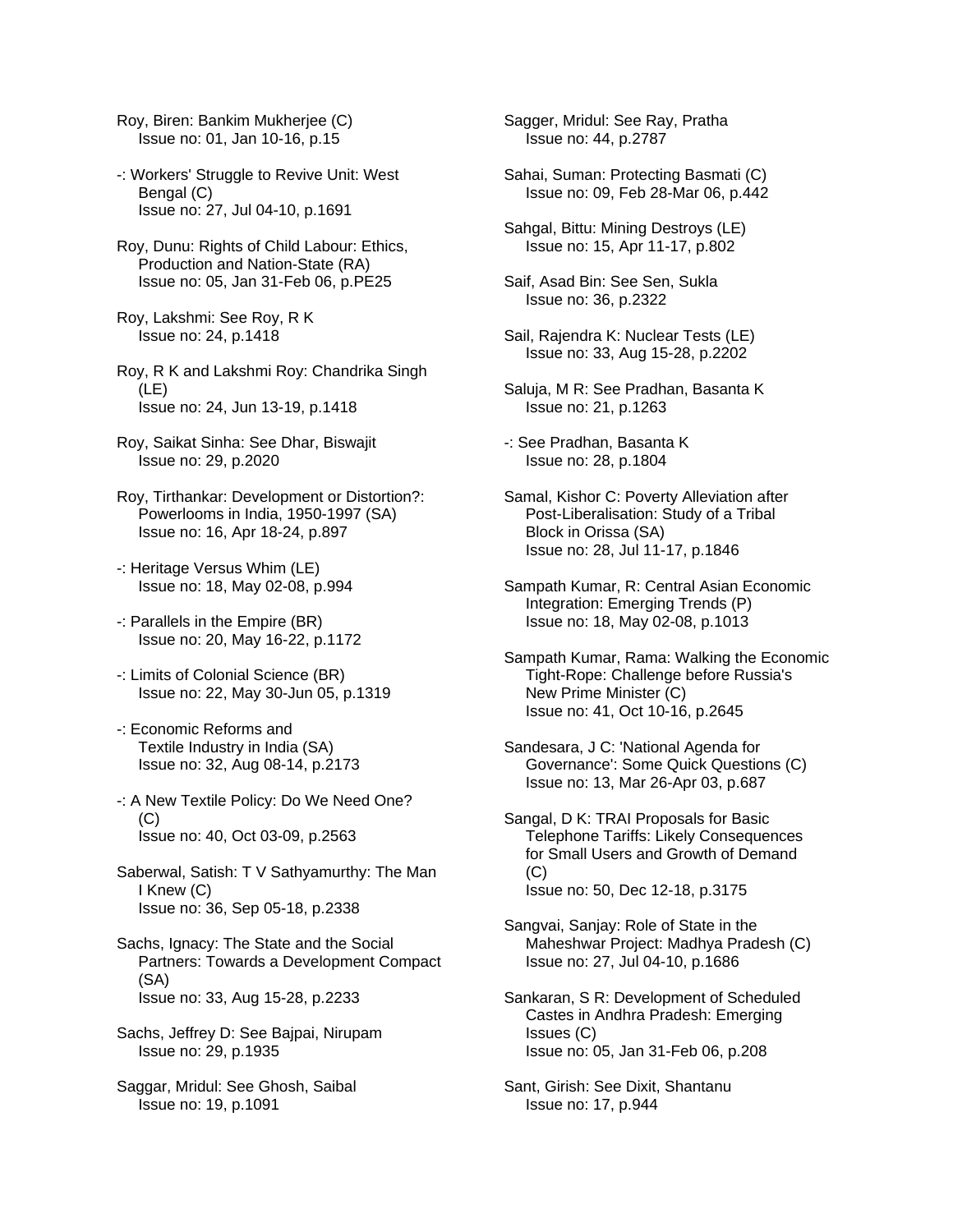Sanyal, Manoj Kumar; Pradip Kumar Biswas And Samaresh Bardhan: Institutional Change and Output Growth in West Bengal Agriculture: End of Impasse (SA) Issue no: 47, Nov 21-Dec 04, p.2979

Sarangi, Satinath: Health Care Plan for Bhopal Disaster Survivors: Going Nowhere (C) Issue no: 16, Apr 18-24, p.883

Sarkar, Kanchan and Sharit K Bhowmik: Trade Unions and Women Workers in Tea Plantations (RA) Issue no: 52, Dec 26-Jan 01, p.L50

Sarkar, Rinki: Understanding Sustainability: Study of a Hill Settlement (SA) Issue no: 44, Oct 31-Nov 06, p.2800

Sarkar, Sumit: The BJP Bomb and Aspects of Nationalism (SA) Issue no: 27, Jul 04-10, p.1725

Sarojini, M: See Rao, A Krishna Issue no: 01, , p.63

Satapathy, C: Taxing Electronic Commerce (C) Issue no: 19, May 09-15, p.1068

-: Legal Framework for E-Commerce (C) Issue no: 29, Jul 18-31, p.1906

-: Rules of Origin: A Necessary Evil? (C) Issue no: 35, Aug 29-Sep 04, p.2270

-: Rules of Origin: New Weapon against Free Trade in Textiles? (C) Issue no: 36, Sep 05-18, p.2336

-: Law for Computer Misuse and Data Protection (C) Issue no: 41, Oct 10-16, p.2639

-: US-EU Trade War over Bananas (C) Issue no: 52, Dec 26-Jan 01, p.3303

Sathe, Dhanmanjiri: Asian Currency Crisis and the Indian Economy (C) Issue no: 18, May 02-08, p.1003

Sathe, S P: Feasibility of Revival of Nyaya Panchayats (BR) Issue no: 06, Feb 07-13, p.271

-: Appointment of Judges: The Issues (C) Issue no: 32, Aug 08-14, p.2155

Sathe, S P: For Gender-Just Law (BR) Issue no: 47, Nov 21-Dec 04, p.2969

Sathyamurthy, T V: Labour of Sisyphus, Feast of the Barmecide: The Sentence and the Promise in Development Studies (P) Issue no: 24, Jun 13-19, p.1447

-: Nationalism in the Era of Globalisation (SA) Issue no: 33, Aug 15-28, p.2247

-: New Europe: Contradictions and Continuities (RA) Issue no: 35, Aug 29-Sep 04, p.PE54

Sau, Ranjit: Capital Cannibalism, Currency Chaos and the IMF (SA) Issue no: 10, Mar 07-13, p.525

-: Double-Loading of Risks by IMF (LE) Issue no: 22, May 30-Jun 05, p.1286

-: IMF on Wrong Track (LE) Issue no: 31, Aug 01-07, p.2042

-: An Open Letter to the IMF (P) Issue no: 50, Dec 12-18, p.3191

Sawant, Sashikant B: See Dandekar, Hemalata C Issue no: 46, p.2919

Scharrenborg, Robert: See Ellman, Michael Issue no: 52, p.3317

Seethi, K M: From Liberation to Eternity (C) Issue no: 15, Apr 11-17, p.825

Selden, Mark: See Inoue, Masanichi Sebastian Issue no: 06, p.264

Sen, Abhijit: See Ghosh, Jayati Issue no: 04, p.143

Sen, Anindya: TNC Operations in Developing Countries (BR) Issue no: 09, Feb 28-Mar 06, p.461

Sen, Ardhendu: Shell and LNG Supply to India (LE) Issue no: 29, Jul 18-31, p.1898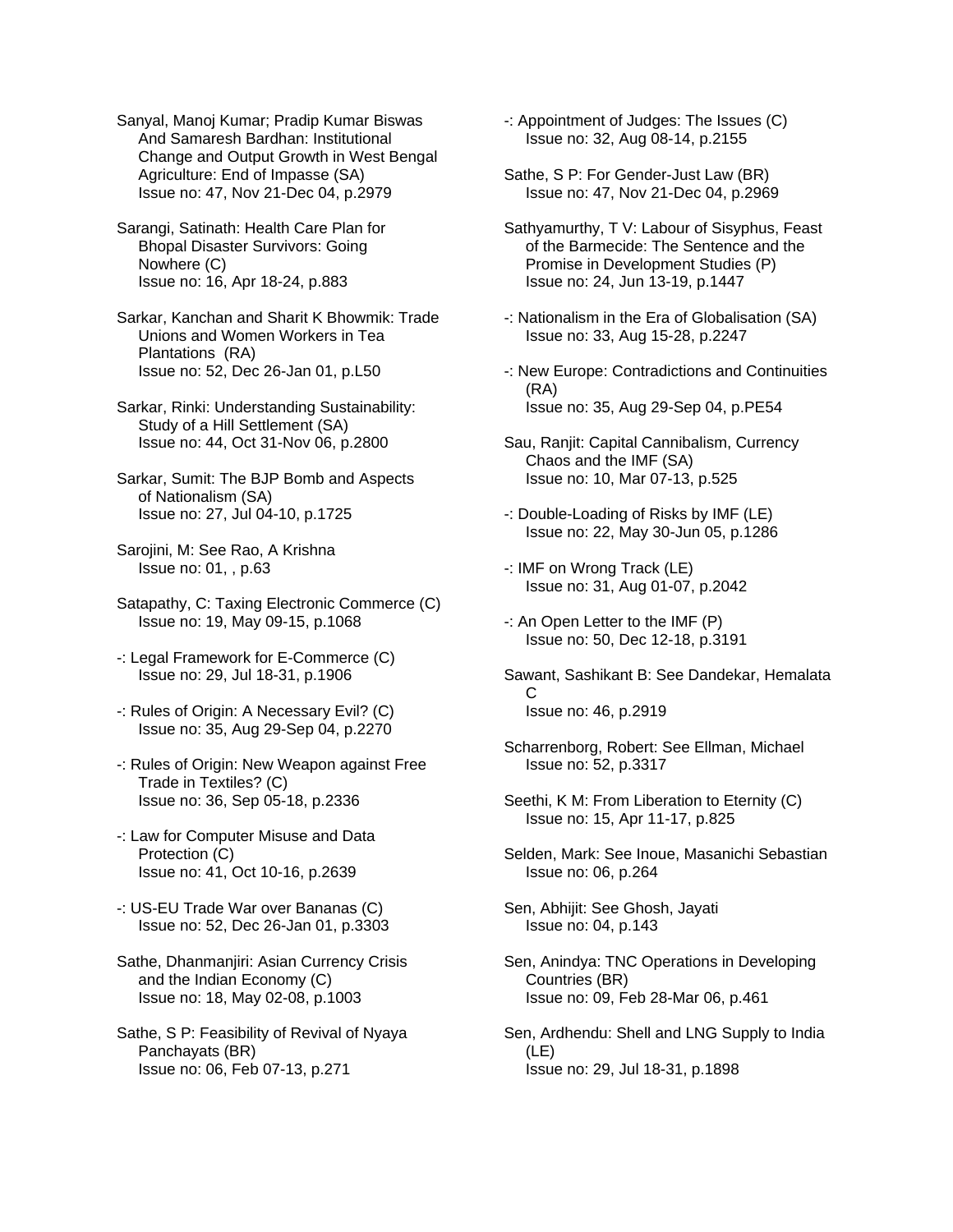Sen, Arup Kumar: Man-Woman Relations in Industrial Neighbourhoods of Colonial India: A Fragmentary Note (C) Issue no: 03, Jan 17-23, p.88

-: Modernity and Culture (D) Issue no: 40, Oct 03-09, p.2620

Sen, Chiranjib: The Budget, Government Style and Sustainability of Economic Reform in India (SA) Issue no: 45, Nov 07-13, p.2843

Sen, Sukla: BJP's Real Agenda (D) Issue no: 06, Feb 07-13, p.303

-: Nuclear Exhibitionism: Footfall of Hindu Fascism (D) Issue no: 22, May 30-Jun 05, p.1351

- -; Asad Bin Saif and P R Ram: US Terrorism (LE) Issue no: 36, Sep 05-18, p.2322
- -: Assault on 'Fire' (LE) Issue no: 50, Dec 12-18, p.3158
- -: Defending Secularism (LE) Issue no: 19, May 09-15, p.1058
- Sen, Sunanda: Asia: Myth of a Miracle (SA) Issue no: 03, Jan 17-23, p.111
- -: Indonesia: From Ascent to Decline (C) Issue no: 12, Mar 21-27, p.634
- Sengupta, Suchitra and Tanuka Endow: Inflation and Its Measures: Some Recent Issues (SA) Issue no: 11, Mar 14-20, p.599
- Sethi, Harsh: Contesting Communalism (BR) Issue no: 16, Apr 18-24, p.894

-: Human Rights: Questions, but No Answers (BR) Issue no: 52, Dec 26-Jan 01, p.3313

Shah, A M: Can the Caste Census Be Reliable?  $(C)$ Issue no: 39, Sep 26-Oct 02, p.2498

Shah, Amita: Watershed Development Programmes in India: Emerging Issues for Environment-Development Perspectives (RA) Issue no: 26, Jun 27-Jul 03, p.A66

- Shah, Amita: New Paradigm of Development (BR) Issue no: 52, Dec 26-Jan 01, p.3314
- Shah, Gautam: See Mahadevia, Darshini Issue no: 32, p.2138
- Shah, Ghanshyam: Issueless Campaigns: Gujarat (C) Issue no: 07, Feb 14-20, p.321
- -: Hate Propaganda in Gujarat Press and Bardoli Riots (C) Issue no: 33, Aug 15-28, p.2218
- Shah, Nandita and Nandita Gandhi: Industrial Restructuring: Workers in Plastic Processing Industry (RA) Issue no: 22, May 30-Jun 05, p.L12
- Shahabuddin, Syed: Urdu Press (LE) Issue no: 26, Jun 27-Jul 03, p.1590
- Shajahan, K M: Non-Performing Assets of Banks: Have They Really Declined? And on Whose Account? (SA) Issue no: 12, Mar 21-27, p.671
- -: Priority Sector Bank Lending: Some Important Issues (SA) Issue no: 42, Oct 17-30, p.2749

Shameen: See Parthasarathy, G Issue no: 13, p.720

Shand, R T: See Bhide, Shashanka Issue no: 39, p.A118

- Sharma, Amita: See Gopalakrishnan, R Issue no: 39, p.2546
- Sharma, Rashmi: Universal Elementary Education: The Question of How (SA) Issue no: 26, Jun 27-Jul 03, p.1640
- Shaym Sundar, K R: Economic Reforms and Industrial Relations System in India: Some Issues for Discussion (RA) Issue no: 23, Jun 06-12, p.1379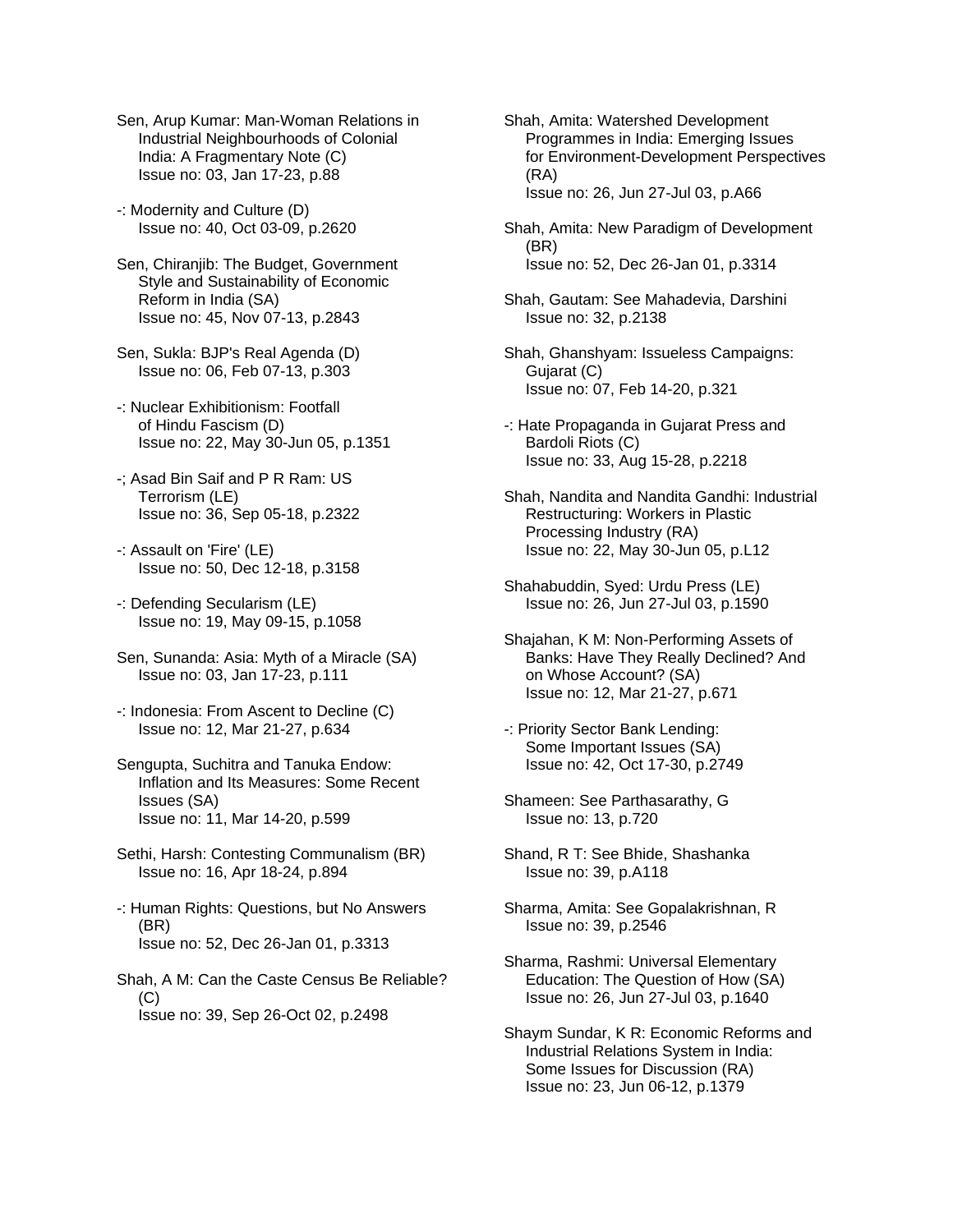- -: Economic Reforms and Industrial Relations System in India: Some Issues for Discussion (RA) Issue no: 23, Jun 06-12, p.1379
- -: Economic Reforms and Industrial Relations System in India: Some Issues for Discussion (RA) Issue no: 23, Jun 06-12, p.1379
- -: Teachers' Strike: The Larger Agenda (C) Issue no: 33, Aug 15-28, p.2213
- Shiva, Vandana: Economic Crisis of South-East Asia: IMF Measures Invite Ecological Disaster (C) Issue no: 14, Apr 04-10, p.756
- Shiva, Vandana and Tom Crompton: Monopoly and Monoculture: Trends in Indian Seed Industry (RA) Issue no: 39, Sep 26-Oct 02, p.A137
- Shivakumar, M S: Pol Pot: Death Deprives Justice (C) Issue no: 17, Apr 25-May 01, p.952
- Shome, Parthasarathi and Hiranya Mukhopadhyay: Economic Liberalisation of the 1990s: Stabilisation and Structural Aspects and Sustainability of Results (SA) Issue no: 29, Jul 18-31, p.1925
- Shome, Parthasarathi: Tax Administration: Theory, Survey, Analysis (BR) Issue no: 36, Sep 05-18, p.2353
- Shroff, Manu: Tired Familiarity (BR) Issue no: 25, Jun 20-26, p.1517
- Shubada, S: New Speaker (LE) Issue no: 13, Mar 26-Apr 03, p.678
- Shukla, S: Education in the 1990s (BR) Issue no: 31, Aug 01-07, p.2086
- : Education in the 1990s (BR) Issue no: 31, Aug 01-07, p.2086
- -: Education in the 1990s (BR) Issue no: 31, Aug 01-07, p.2086
- Shukla, S P: Restoring Autonomy in Management of National Economy (P) Issue no: 01, Jan 10-16, p.23
- Shyam Sundar, K R: Economic Reforms and Industrial Relations System in India: Some Issues for Discussion (RA) Issue no: 23, Jun 06-12, p.1379
- Siddharthan, N S: Industrial Deceleration and 1998-99 Union Budget (SA) Issue no: 29, Jul 18-31, p.2016
- Siddiqui, Kalim: Agricultural Exports, Poverty and Ecological Crisis: Case Study of Central American Countries (RA) Issue no: 39, Sep 26-Oct 02, p.A128
- Sidhu, B S et al: Sustainability Implications of Burning Rice-and Wheat-Straw in Punjab (RA) Issue no: 39, Sep 26-Oct 02, p.A163
- Sikdar, Soumyen: Grappling with Bank Reform: Japan (C) Issue no: 44, Oct 31-Nov 06, p.2777
- Silvy and Mahadev Patidar: Villagers Oppose Maheshwar Power Project: Madhya Pradesh  $(C)$ Issue no: 07, Feb 14-20, p.324
- Singh, Arvinder: Capitalism Comes Home: China (C) Issue no: 01, Jan 10-16, p.20
- Singh, Balwant: See Rao, M J Manohar Issue no: 21, p.1247
- Singh, Jagpal: Ambedkarisation and Assertion of Dalit Identity: Socio-Cultural Protest in Meerut District of Western Uttar Pradesh (SA) Issue no: 40, Oct 03-09, p.2611
- Sohoni, Neera Kuckreja: Recapturing Women's Histories (BR) Issue no: 17, Apr 25-May 01, p.961
- Sokal, Alan: Truth, Reason, Objectivity and the Left (SA) Issue no: 16, Apr 18-24, p.913
- Sreeramulu, Gooru: Caste Tension in Kolar District: Billandla Halli Case: Karnataka (C) Issue no: 04, Jan 24-30, p.155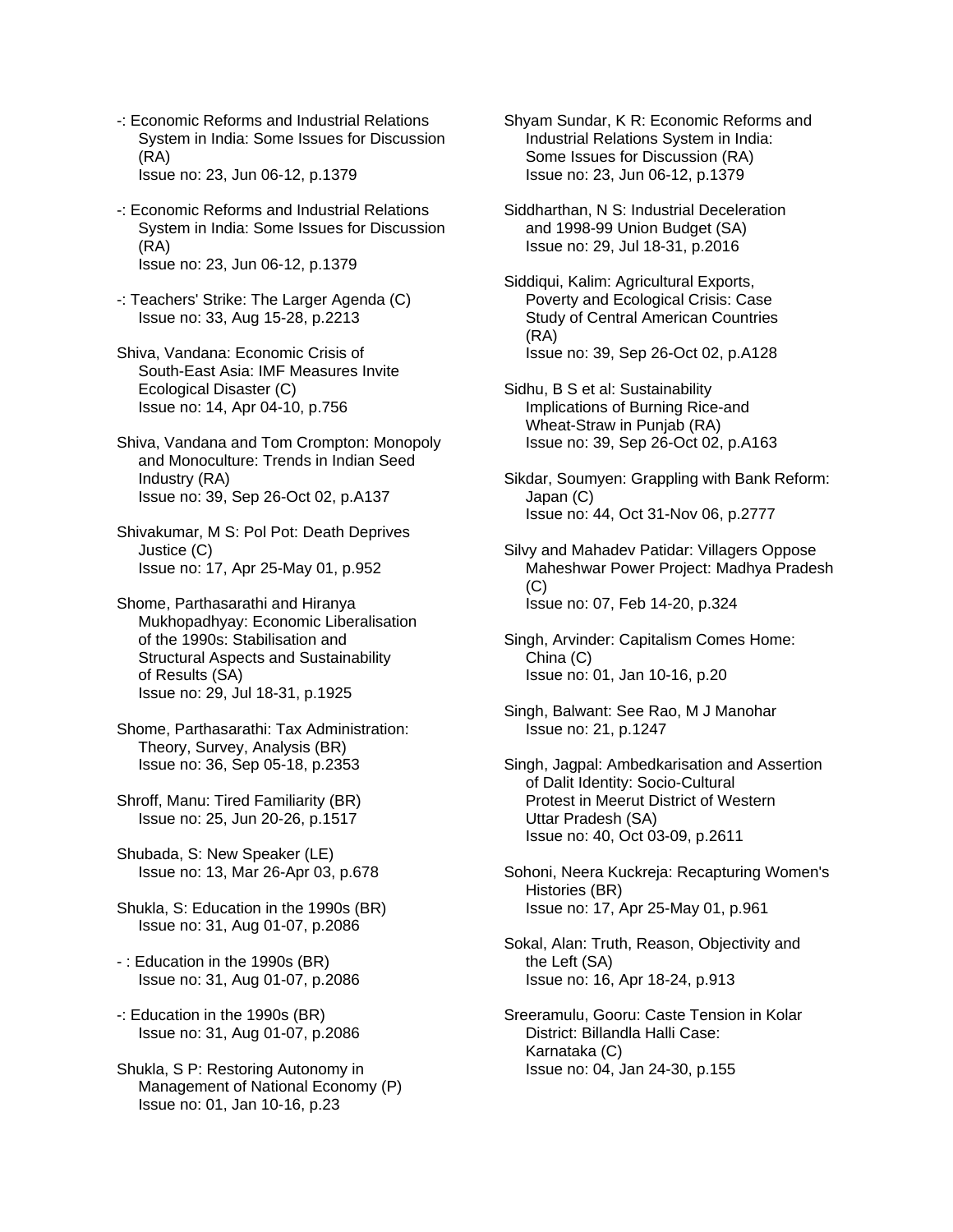Srinivas, A: Polluting Units and Delhi Master Plan: Testimonies of Displaced Workers (C) Issue no: 09, Feb 28-Mar 06, p.447

- Srinivas, K Ravi: Technology, Risk and Resistance (BR) Issue no: 18, May 02-08, p.1023
- Srinivas, M N: Social Anthropology and Literary Sensibility (SA) Issue no: 39, Sep 26-Oct 02, p.2525
- Srinivasan, T N: Remembering S Guhan (C) Issue no: 21, May 23-29, p.1231
- Sriraman, S: State of Indian Railways (C) Issue no: 38, Sep 19-25, p.2428
- Srivastava, Sushil: Constructing the Hindu Identity: European Moral and Intellectual Adventurism in 18th Century India (SA) Issue no: 20, May 16-22, p.1181
- Subhan, Taufiq: Iraq-US Confrontation: Coercive Diplomacy, Brinkmanship and War (C) Issue no: 11, Mar 14-20, p.574
- Subramanian, Dilip: Unity Building Efforts by Public Sector Unions and Managements in Banagalore, 1960s to 1970s (SA) Issue no: 01, Jan 10-16, p.37
- Subramanian, S: S Guhan: A Personal Memoir  $(C)$ Issue no: 27, Jul 04-10, p.1692
- Sundar, Nandini: See Deshpande, Satish Issue no: 32, p.2157
- Suresh, Sujatha: Selling Structural Adjustment: Andhra Experience (C) Issue no: 05, Jan 31-Feb 06, p.206
- -: World Bank Designs (LE) Issue no: 16, Apr 18-24, p.866
- Swaminathan, Madhura: See Rawal, Vikas Issue no: 40, p.2595
- Swaminathan, Padmini: Linkages between Entrepreneurship and Industrialisation (BR) Issue no: 11, Mar 14-20, p.581
- Swamy, M R Narayan: Sri Lanka's Arming of LTTE against IPKF: Mystery of Kobbekaduwa's Death (C) Issue no: 40, Oct 03-09, p.2577
- Swaroopa Rani, Challapalli: Dalit Women's Writing in Telugu (RA) Issue no: 17, Apr 25-May 01, p.WS21
- Syamasundari, B: See Mukund, Kanakalatha Issue no: 52, p.3323
- Tarkunde, V M: Nuclear Tests and 'Nation'  $(C)$ Issue no: 27, Jul 04-10, p.1696
- Thakurta, S N Guha: Rigmarole over English: West Bengal (C) Issue no: 22, May 30-Jun 05, p.1300
- Tharu, Susie and Satish Poduval: Re-Figuring Literary/Cultural Historiography (C) Issue no: 25, Jun 20-26, p.1508
- Tharu, Susie; Satish Poduval and Pavan Kumar: Higher Education: New Agendas, New Mandates (C) Issue no: 42, Oct 17-30, p.2701
- Tharu, Susie: Chuni's Story (BR) Issue no: 46, Nov 14-20, p.2916
- Tornquist, Olle: Whither Studies of Asian Democratisation? (P) Issue no: 03, Jan 17-23, p.93
- -: Violence in Paradise: Indonesia (C) Issue no: 04, Jan 24-30, p.158
- -: Crisis in Asia Calls for Political Solution (C) Issue no: 07, Feb 14-20, p.331
- TSK: VDIS: A Fraud on the People (C) Issue no: 08, Feb 21-27, p.381
- Tulpule, Bagaram: Chronicle of Resistance and Repression (BR) Issue no: 41, Oct 10-16, p.2657
- Umar, Badruddin: The Anti-Heroes of the Language Movement: Bangladesh (C) Issue no: 12, Mar 21-27, p.636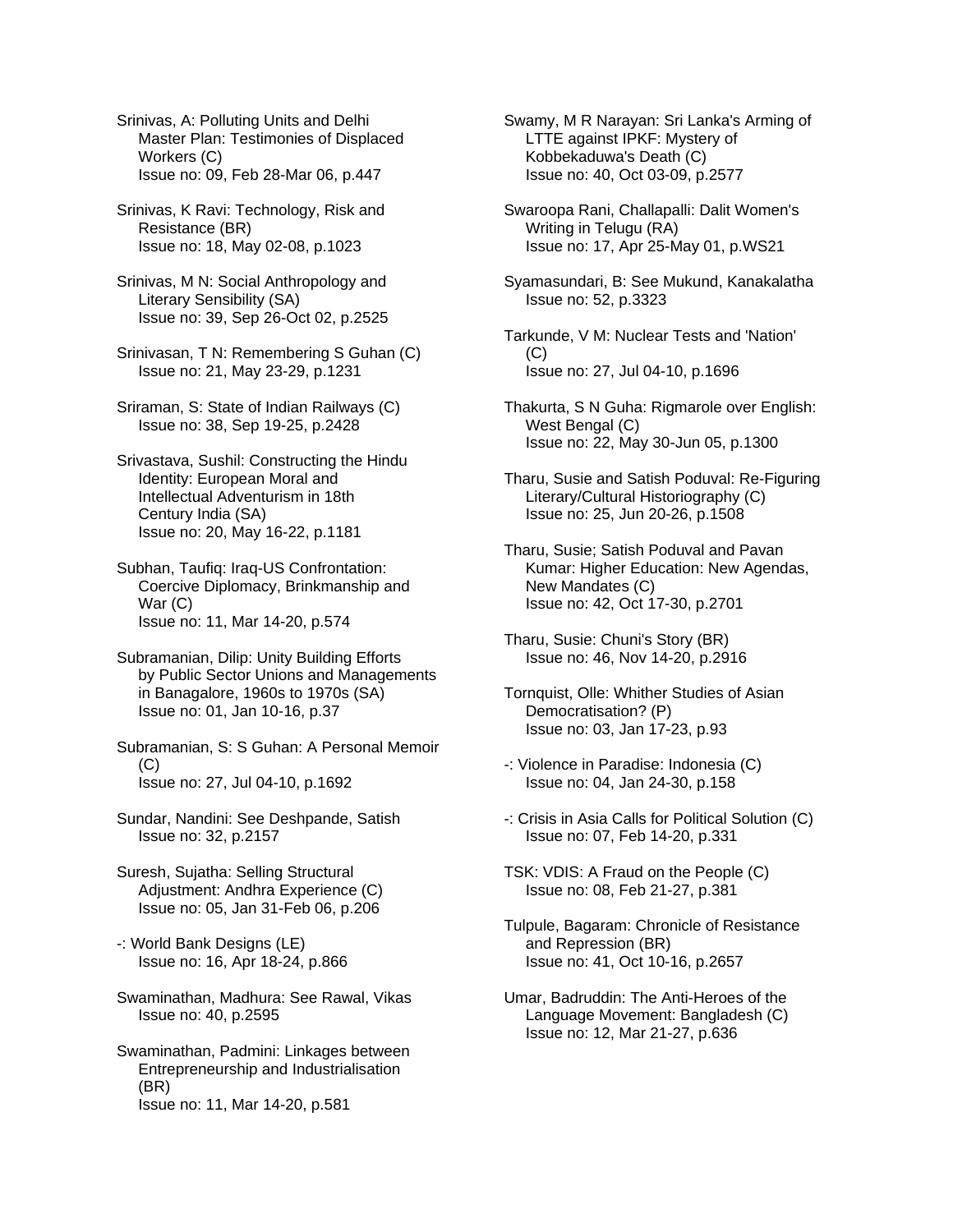Unni, Jeemol: Non-Agricultural Employment and Poverty in Rural India: A Review of Evidence (RA) Issue no: 13, Mar 26-Apr 03, p.A36

Upadhya, C: See Vrajendra Issue no: 33, p.2202

Upadhya, Carol: Set This House on Fire (C) Issue no: 50, Dec 12-18, p.3176

Usha Rani, V: Mahila Dal (LE) Issue no: 12, Mar 21-27, p.618

- Valodia, Imraan: See Padayachee, Vishnu Issue no: 38, , p.2435
- Vanaik, Achin: Defence of Multiculturalist Politics (BR) Issue no: 12, Mar 21-27, p.640
- -: Marxist-Thompsonian Social History (BR) Issue no: 21, May 23-29, p.1242
- -: Crossing the Rubicon (F) Issue no: 24, Jun 13-19, p.1433
- -: See Bidwai, Praful Issue no: 38, p.2469
- Vandemoortele, Jan: See Mehrotra, Santosh Issue no: 27, p.1717
- Varatharajan, D: Power, Social Class and Health (BR) Issue no: 21, May 23-29, p.1245
- Velayudhan, Meera: Reform, Law and Gendered Identity: Marriage among Ezhavas of Kerala (SA) Issue no: 38, Sep 19-25, p.2480
- Velayudhan, Meera: See Geevan, C P Issue no: 40, , p.2619
- Venkatesha Murthy, G B: Population Programme: On Targets (D) Issue no: 32, Aug 08-14, p.2200
- Venugopal, N: KVR: A Multi-Faceted Revolutionary Writer (C) Issue no: 10, Mar 07-13, p.502

Verma, Vidhu: Exploitation and Justice: Should We Be Interested in a Theory of Exploitation? (SA) Issue no: 03, Jan 17-23, p.115

- Vijaya Bhaskar, M: See Mani, Sunil Issue no: 51, p.3257
- Vinod Kumar, C P; P G Revathi and K T Rammohan: Kolar Gold Mines: An Unfinished Biography of Colonialism (P) Issue no: 24, Jun 13-19, p.1467
- Vishwanath, L S: Efforts of Colonial State to Suppress Female Infanticide: Use of Sacred Texts, Generation of Knowledge (SA) Issue no: 19, May 09-15, p.1104
- Visvanathan, Shiv: The Sadness of Cotton  $(C)$ Issue no: 07, Feb 14-20, p.323
- -: Nuclear Energy Is Good and Clean!: A Plain and Simple Speech (C) Issue no: 17, Apr 25-May 01, p.951
- -: Welcome to the Patriot Games (C) Issue no: 21, May 23-29, p.1224
- -: Dateless Diary of an Anti-Nuclear Academic (C) Issue no: 28, Jul 11-17, p.1803
- Vrajendra and C Upadhya: Drive against Hawkers (LE) Issue no: 33, Aug 15-28, p.2202
- Vrijendra: Secular Rhetoric of Congress (LE) Issue no: 14, Apr 04-10, p.738

Vrijendra et al: Rights Violation (LE) Issue no: 08, Feb 21-27, p.370

- Vyas, V S and V Ratna Reddy: Assessment of Environmental Policies and Policy Implementation in India (SA) Issue no: 01, Jan 10-16, p.48
- Vyasulu, Vinod: On Prohibition: Dangers of a Blanket Solution (C) Issue no: 16, Apr 18-24, p.877
- -: BJP's First Budget: The Pluses and Minuses  $(C)$ Issue no: 23, Jun 06-12, p.1362